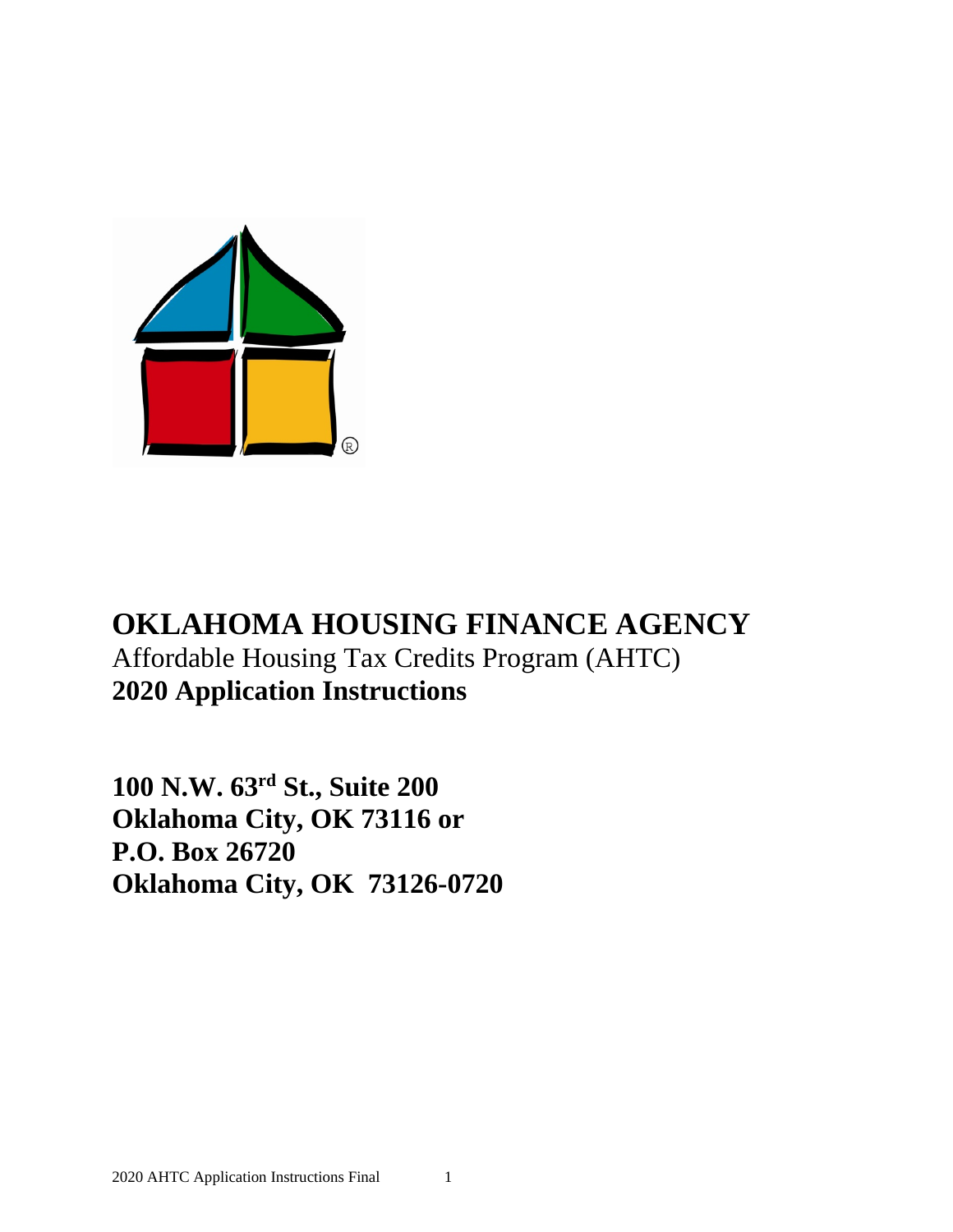| 1.       |  |
|----------|--|
| 2.       |  |
| 3.       |  |
| 4.       |  |
| 5.       |  |
| 6.       |  |
| 7.       |  |
| 8.       |  |
| 9.       |  |
| 10.      |  |
| 11.      |  |
|          |  |
| 1.       |  |
| 2.       |  |
| 3.       |  |
| 4.       |  |
|          |  |
| 5.<br>6. |  |
| 7.       |  |
| 8.       |  |
| 9.       |  |
| 10.      |  |
| 11.      |  |
| 12.      |  |
|          |  |
|          |  |
|          |  |
|          |  |
|          |  |
|          |  |
|          |  |

## **Table of Contents**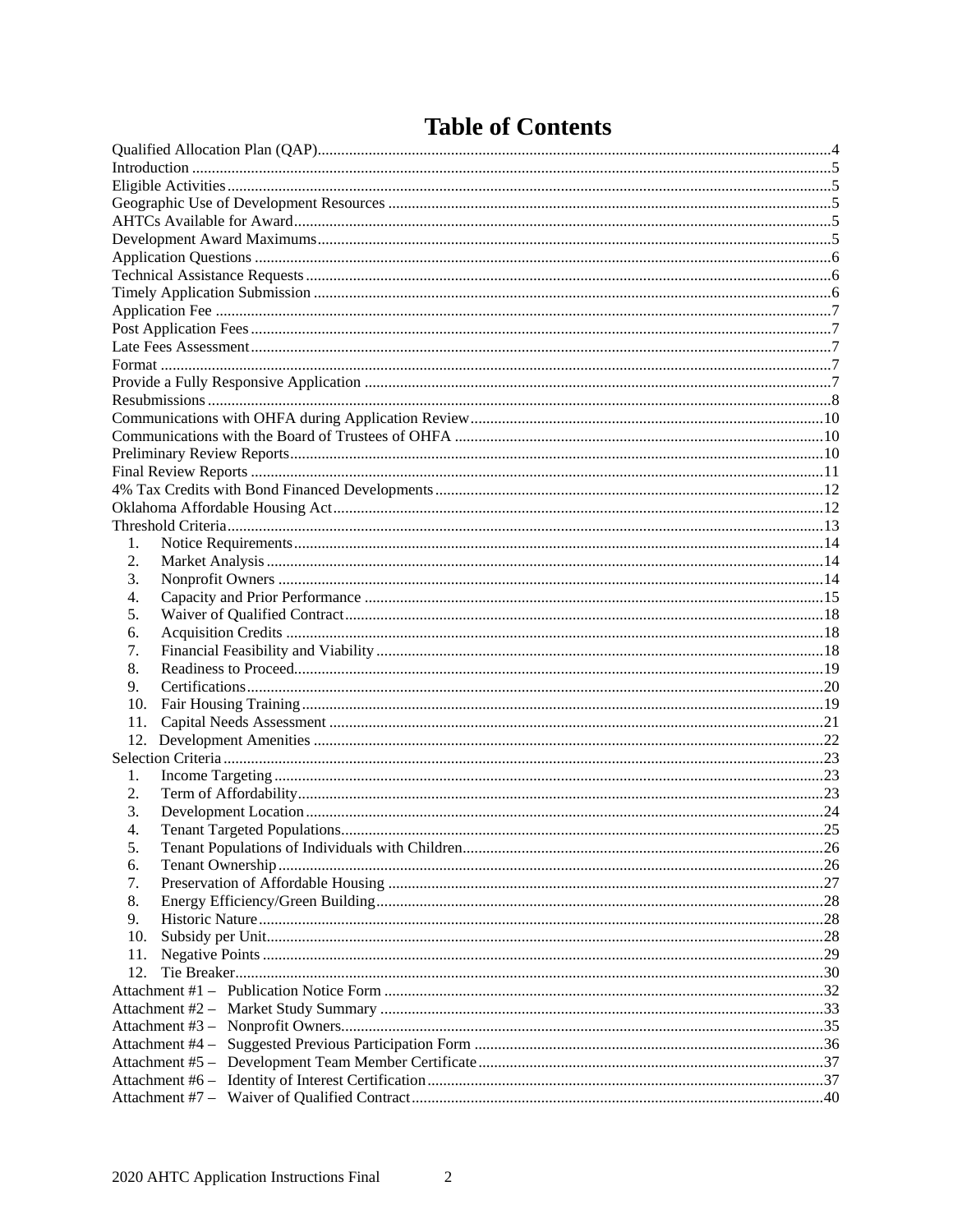| Attachment #8 – Section 42 Leasing Language, Development Services, & Referral Acceptance Certification 41 |  |
|-----------------------------------------------------------------------------------------------------------|--|
|                                                                                                           |  |
|                                                                                                           |  |
|                                                                                                           |  |
|                                                                                                           |  |
|                                                                                                           |  |
|                                                                                                           |  |
|                                                                                                           |  |
|                                                                                                           |  |
|                                                                                                           |  |
|                                                                                                           |  |
|                                                                                                           |  |
|                                                                                                           |  |
|                                                                                                           |  |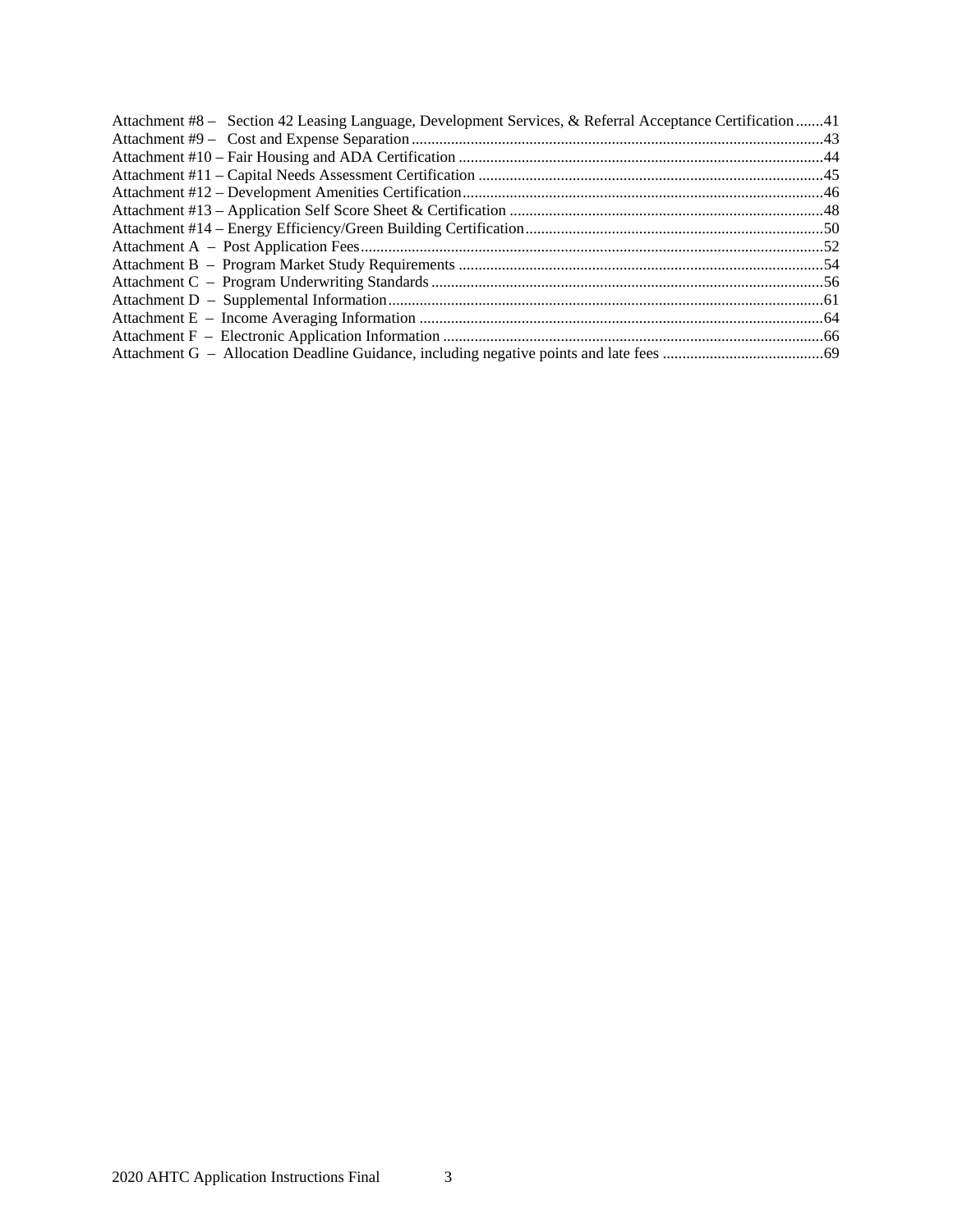## **AHTC Application Instructions**

### <span id="page-3-0"></span>**Qualified Allocation Plan (QAP)**

The Oklahoma Housing Finance Agency (OHFA) QAP consists of the Application Instructions, Application Form, and Title 330, Chapter 36 Affordable Housing Tax Credit (AHTC) Program Rules. In any instance where there is a conflict between the Rules and the Instructions and/or the Application Form, the Rules shall control. In any instance where there is a conflict between Oklahoma's QAP and Section 42 of the IRS Code, the IRS Code shall control. However, OHFA in discharging our responsibility as the state housing credit agency has chosen to be more restrictive than the Code in applying some of the requirements of Sec. 42. All parts of the QAP can be accessed on OHFA's website, [www.ohfa.org.](http://www.ohfa.org/)

It is the responsibility of the Applicant to confirm with OHFA the Application instructions and forms are the current ones in use. The instructions, forms, and the information contained herein are effective January 1, 2020.

For Reference Only: Section 42 (m) requirements can be found addressed in the following sections:

 $(1)(A)(i)$  – "pursuant to a qualified allocation plan" - Chapter 36 Rules, 2020 Application Instructions, and 2020 Application Plan

 $(1)(A)(ii)$  – "notifies the chief executive officer" – Chapter 36 Rules

 $(1)(A)(iii)$  – "a comprehensive market study" – Threshold Criteria – Market Analysis & Attachment B

 $(1)(A)(iv)$  – "written explanation... not made in accordance" – Chapter 36 Rules

 $(1)(B)(i)$  – "appropriate to local conditions" – Selection Criteria - Development Location and Housing Characteristics

 $(1)(B)(ii)(I)$  – "projects serving the lowest income tenants" – Selection Criteria - Income Targeting

 $(1)(B)(ii)(II)$  – "serve qualified tenants for the longest periods" - Term of Affordability – Selection Criteria

 $(1)(B)(ii)(III)$  – "located in qualified census tracts...and...which contributes to a concerted community revitalization plan" – Selection Criteria - Development Location and Housing **Characteristics** 

 $(1)(B)(iii)$  – "monitoring for compliance" – Chapter 36 Rules

 $(1)(C)(i)$  – "project location" – Selection Criteria - Development Location and Housing **Characteristics** 

 $(1)(C)(ii)$  – "housing needs characteristics" - Threshold Criteria - Amenities

 $(1)(C)(iii)$  – "project characteristics, including...as a part of a community revitalization plan" -Selection Criteria - Development Location and Housing Characteristics

 $(1)(C)$ iv) – "sponsor characteristics" – Threshold Criteria – Nonprofit and Capacity

 $(1)(C)(v)$  – "tenant populations with special housing needs" – Selection Criteria - Tenant Targeted Populations

 $(1)(C)(vi)$  – "public housing waiting lists" – Threshold Criteria – Certifications

 $(1)(C)(vii)$  – "tenant populations of individuals with children" - Selection Criteria

 $(1)(C)(viii)$  – "projects intended for eventual tenant ownership" – Selection Criteria

 $(1)(C)(ix)$  – "the energy efficiency of the project" –Selection Criteria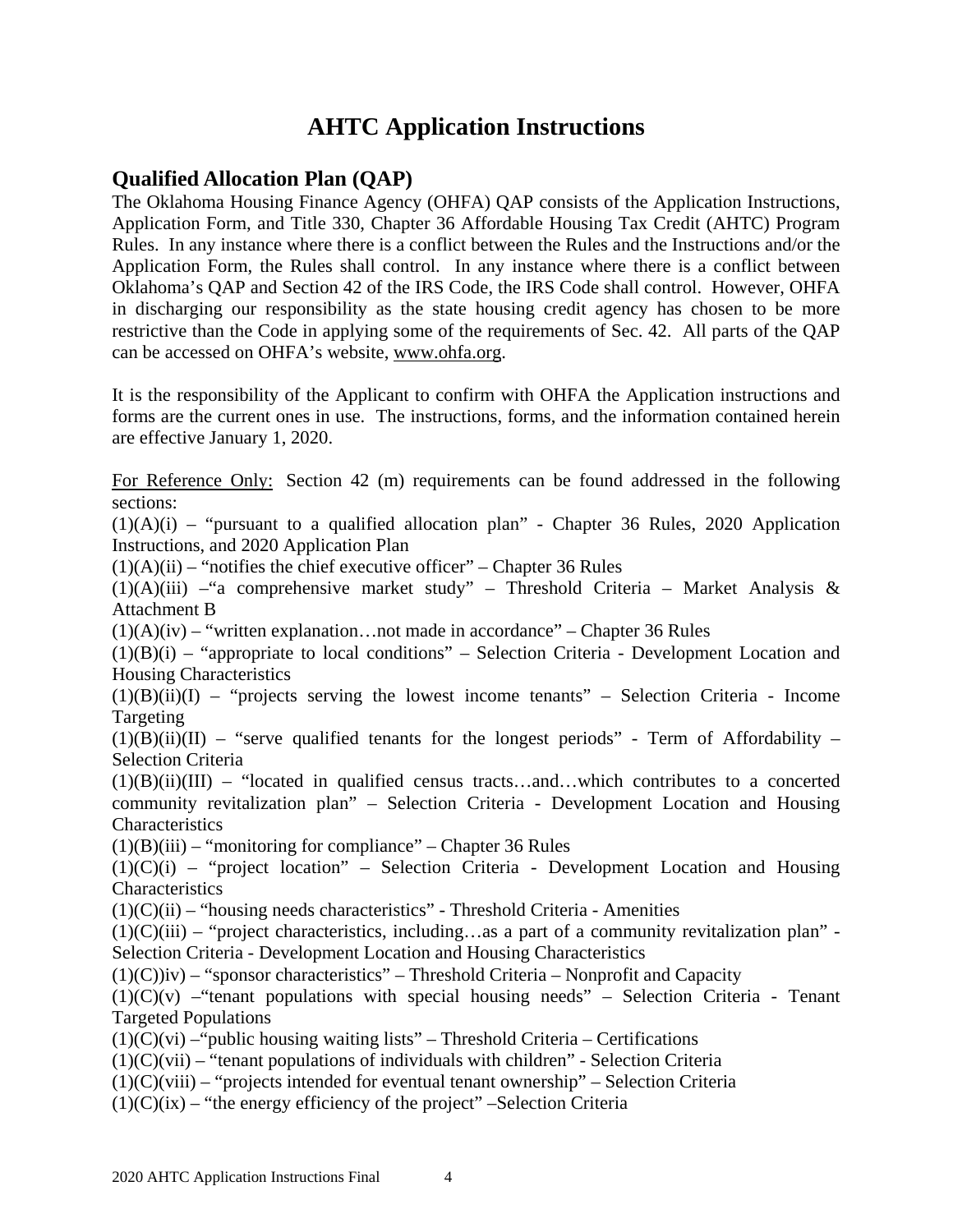$(1)(C)(x)$  – "the historic nature of the project" – Selection Criteria

A copy of Section 42 of the IRS Code can be found at [www.irs.gov.](http://www.irs.gov/)

### <span id="page-4-0"></span>**Introduction**

The purpose of the Oklahoma Affordable Housing Tax Credit Program is to expand the supply of new affordable rental units and rehabilitate existing rental housing for Qualifying Households by stimulating private investment.

### <span id="page-4-1"></span>**Eligible Activities**

- 1. Acquisition
- 2. Substantial Rehabilitation
- 3. New Construction (Urban or Rural)

For all Rehabilitation Developments that are current Tax Credit Developments, to be eligible to receive credits, Applications cannot be submitted prior to the end of the calendar year of the 15<sup>th</sup> year of the Compliance Period.

### <span id="page-4-2"></span>**Geographic Use of Development Resources**

AHTCs may be used statewide.

### <span id="page-4-3"></span>**AHTCs Available for Award**

The total 2020 AHTC Program Allocation is not known at this time. The AHTC Program Allocation for 2019 was \$10,868,111 based on the Oklahoma population.

### <span id="page-4-4"></span>**Development Award Maximums**

The maximum amount of 9% Tax Credits that will be awarded to any Development requesting State Tax Credits in any County is \$650,000. The maximum amount of 9% Tax Credits that will be awarded to any Development not requesting State Tax Credits in any County is \$750,000. These maximums apply to all Developments, including those that receive either the 130% or the 120% boost.

Applicants applying for Tax Credits who are also a Choice Neighborhoods Implementation Grantee will be eligible to receive a maximum of \$1,000,000 in Federal Tax Credits. Tax Credits must be used to develop or rehab units in the same "Neighborhood" in which the Choice Neighborhoods Implementation Grant was awarded.

Developments in conjunction with Multifamily Bond Applications are not limited in the amount of 4% Tax Credits that can be requested.

The amount of the Tax Credits requested cannot be increased after the Application has been submitted to OHFA. **After underwriting, the amount of Credits may be reduced. Credits also may be reduced at Carryover and/or final if the underwriting supports a lower amount.**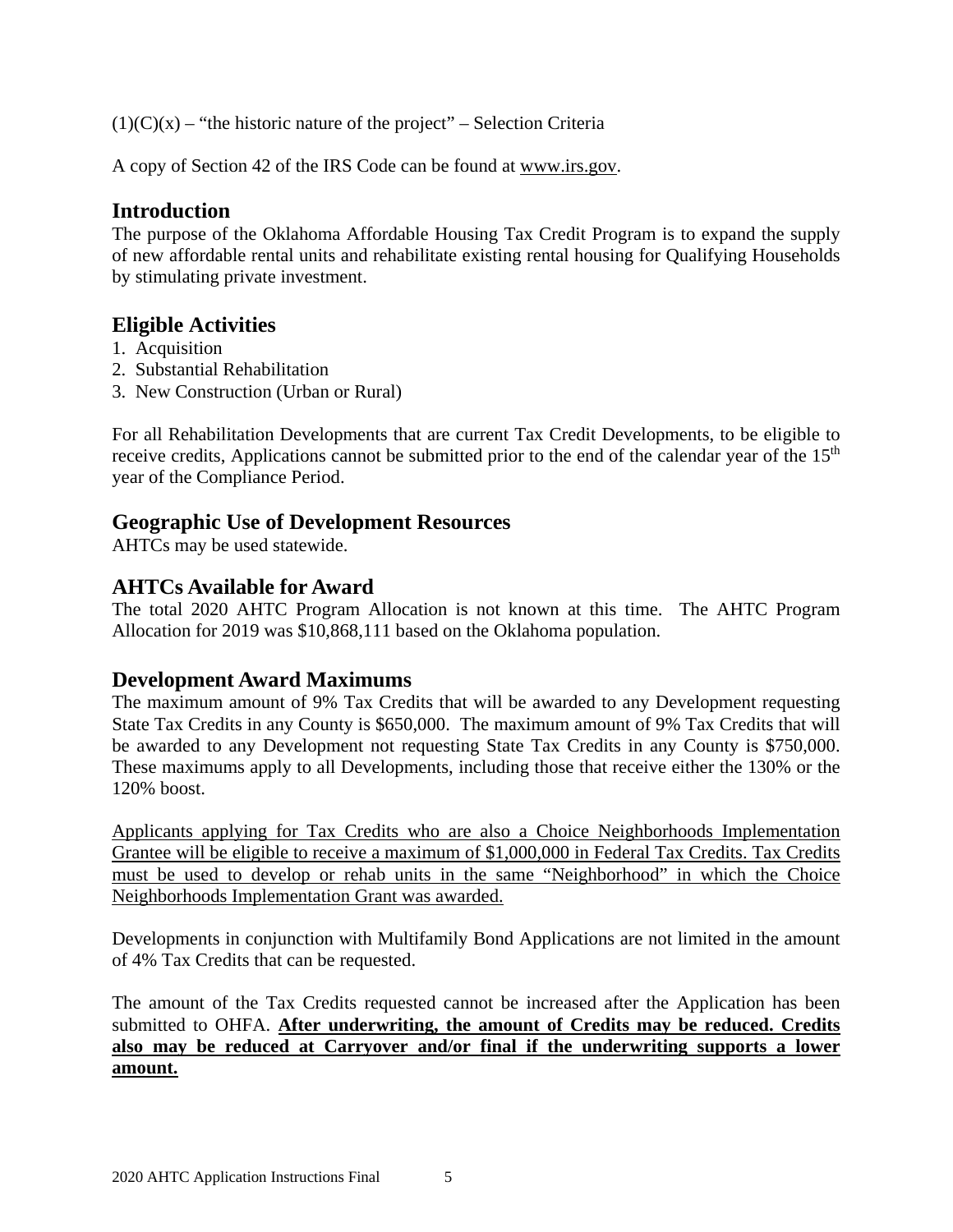### <span id="page-5-0"></span>**Application Questions**

Questions regarding any information contained in this Application Packet may be directed in writing to: Oklahoma Housing Finance Agency

Housing Development P.O. Box 26720 Oklahoma City, Oklahoma 73126-0720

All OHFA/Housing Development (HD) Staff can be accessed by email or phone. The area code is 405 and individual fax number for each Staff member is 419.9 last three digits (extension number).

| darrell.beavers@ohfa.org   | Housing Development Director    | 419.8261 |
|----------------------------|---------------------------------|----------|
| jody.glaze@ohfa.org        | HD Administrative Assistant     | 419.8133 |
|                            |                                 |          |
| danette.carr@ohfa.org      | <b>HD</b> Allocation Supervisor | 419.8136 |
| alicia.thomas@ohfa.org     | <b>HD</b> Allocation Specialist | 419.8137 |
| brandi.muse@ohfa.org       | <b>HD Allocation Specialist</b> | 419.8201 |
| gerda.elpedes@ohfa.org     | <b>HD Allocation Specialist</b> | 419.8269 |
| corey.bornemann@ohfa.org   | <b>HD Allocation Specialist</b> | 419.8134 |
| ashton.walling@ohfa.org    | <b>HD Allocation Specialist</b> | 419.8135 |
| <b>Program Compliance:</b> |                                 |          |
| sandra.mcgougan@ohfa.org   | <b>HD Compliance Supervisor</b> | 419.8271 |
| christina.nittler@ohfa.org | <b>HD Compliance Specialist</b> | 419.8272 |
| senna.franklin@ohfa.org    | <b>HD Compliance Specialist</b> | 419.8120 |
| bethany.rogers@ohfa.org    | <b>HD Compliance Specialist</b> | 419.8131 |

### <span id="page-5-1"></span>**Technical Assistance Requests**

Staff is available to provide technical assistance regarding a variety of housing issues as they relate to individual Development Applications. Interested parties seeking technical assistance regarding affordable housing development are encouraged to make written requests citing the specific topics of interest. This allows Staff to perform appropriate research and prepare copied materials applicable to the meeting.

Drop-in technical assistance requests are not allowed.

### <span id="page-5-2"></span>**Timely Application Submission**

**There are two Funding Periods for which Applications will be accepted.** Applications for Funding Period One will be considered at the **May Board of Trustees Meeting**. Applications for Funding Period Two will be considered at the **November Board of Trustees Meeting.**

All Applications for Funding Period One must be received no later than **3:00** p.m. CST **Thursday, January 9, 2020.** All Applications for Funding Period Two must be received no later than **3:00** p.m. CST **Thursday June 25, 2020.** OHFA reserves the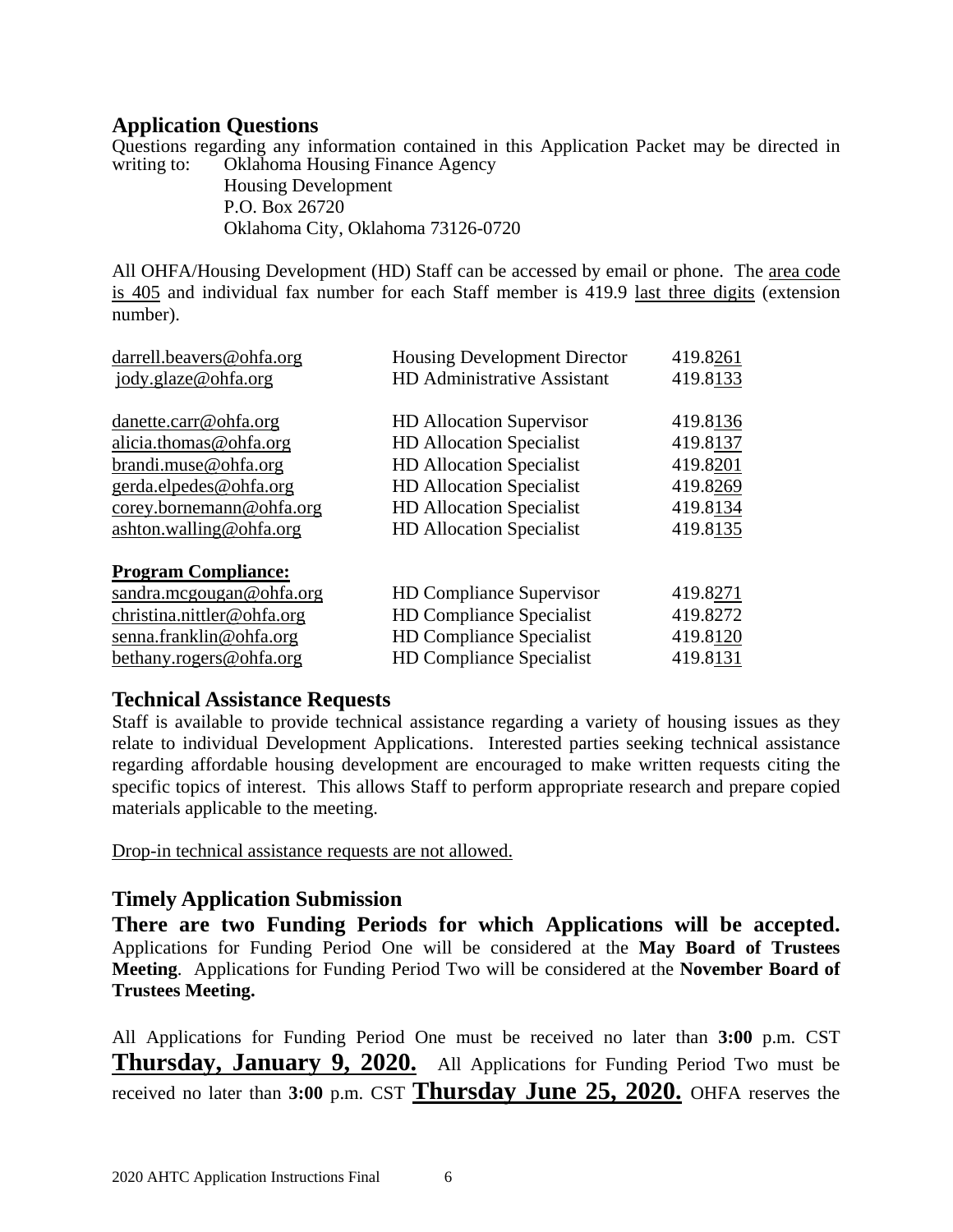right to alter either of these dates due to any extenuating circumstances. In the event one or either of these dates changes due to extenuating circumstances, all potential applicants will be notified via email. This notice will also be posted on the OHFA website and social media pages.

LATE APPLICATIONS - No Applications will be accepted after **3:00 p.m**. on the Due Date.

**All information to be considered with an Application, including the fee, must be received by the deadline. See Attachment F for electronic submission requirements.**

### **IT IS THE RESPONSIBILITY OF THE APPLICANT TO VERIFY TIMELY RECEIPT OF THE APPLICATION BY DESIGNATED STAFF.**

**An Application submitted in conjunction with a Tax Credit Application for another Program must be submitted before or at the same time as the Tax Credit Application**. The Applicant is encouraged to secure funding from these sources before submission of the Tax Credit Application.

### <span id="page-6-0"></span>**Application Fee is \$2,000.**

• If payment is returned for insufficient funds, it will be deemed nonpayment and the amount to defray bank costs will be due. Failure to submit the total amount due may cause the Application not to be considered for funding. **The fee is due by the deadline. The fee may be either by paper check or wire transfer, see Attachment F for more details.**

### <span id="page-6-1"></span>**Post Application Fees**

The AHTC Program utilizes a series of post Application fees. These fees are fully delineated in **Attachment A**.

### <span id="page-6-2"></span>**Late Fees Assessment**

Late fees will be assessed and will accumulate per calendar day. For more detailed information **see Attachment A.**

### <span id="page-6-3"></span>**Format**

Applications must be submitted in the following format:

- See **Attachment F**. **All Applications must be uploaded to OHFA's Dropbox system.**
- Do not change content of Application attachment forms that are marked as "DO NOT MODIFY THIS FORM."

### <span id="page-6-4"></span>**Provide a Fully Responsive Application**

It is the responsibility of the Applicant to provide a full and complete Application that contains sufficient information and documentation relevant to all Threshold and Selection Criteria to allow HD Staff to make a factual determination as to whether:

- An Application satisfies each of the applicable Threshold Criteria.
- A Development is qualified to be evaluated under a given set-aside.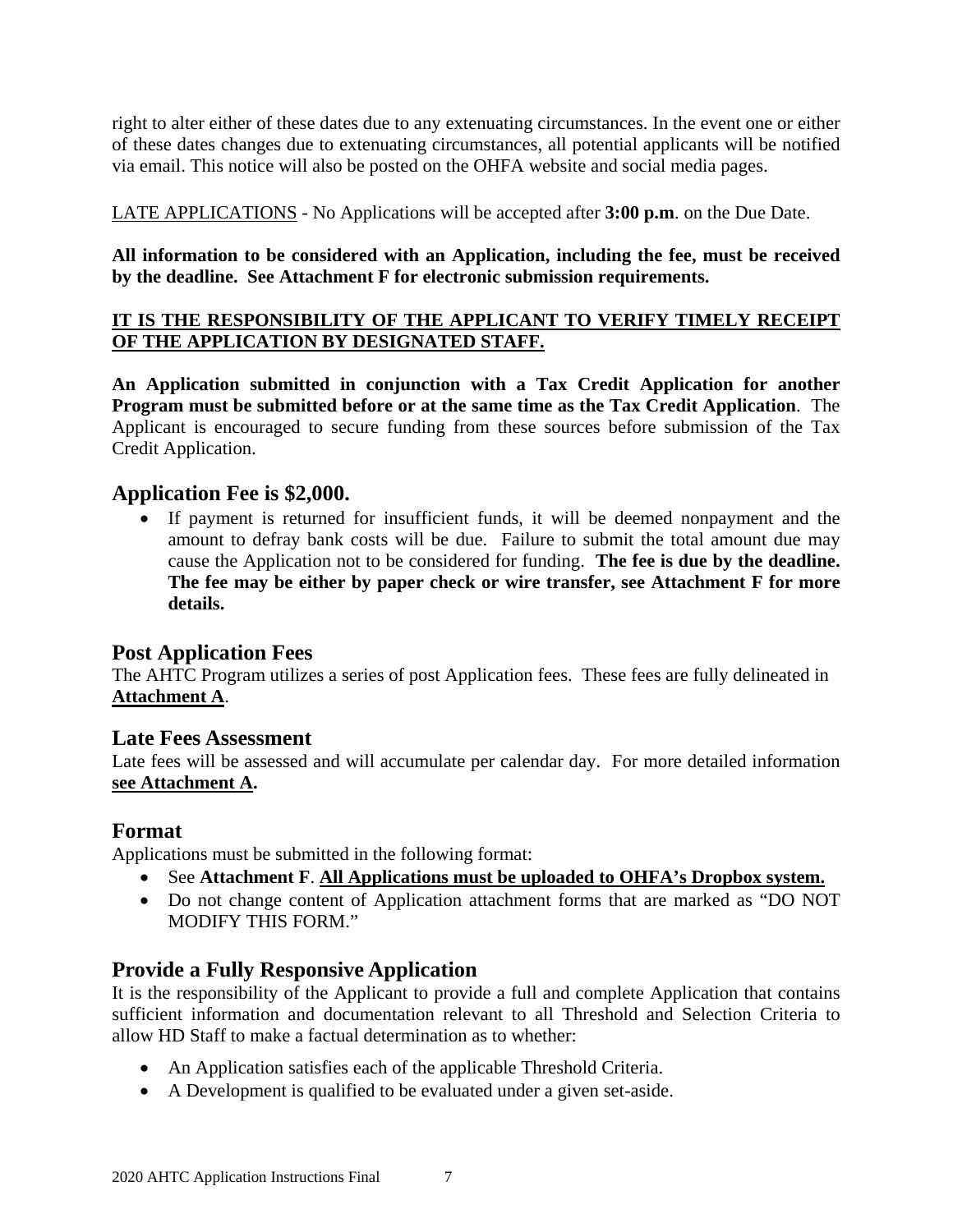• There is sufficient information with which to conduct a review, assessment, and evaluation for Selection Criteria.

No blanks should be on the Application Form. If the information does not apply to your Application, then type N/A.

**Failure to provide a complete and fully responsive Application may result in denial of the Application for funding. Prior to submission, Applicant should verify that numbers as identified in the Application Form agree with the supporting documentation.**

### <span id="page-7-0"></span>**Resubmissions**

If an Applicant is resubmitting an Application for an award of Tax Credits for the same Development as an Application that was denied funding in the immediately preceding or any previous Tax Credit funding cycle, the Applicant is required to submit a **complete** Application. However, the Applicant may resubmit most of the same documents used in the previous Application, provided they have not expired at the time of resubmission. The following **new** items are required for resubmissions:

- New Application Affidavit
- New Publication Notices
- New Signed Attachment #5s from Development Team members
- New Signed Attachment #6
- New Signed Attachment #12
- The required documentation for any Threshold or Selection Criteria that caused the prior Application to be denied for funding, or that was an area of concern to OHFA in the prior Application.
- All documents must still meet all requirements.
- Any information that has changed from the prior Application, including Application pages from Tab 1.

### **Award of Credits are made using a system of Threshold and Selection Criteria.**

- Credits available for distribution will be based on the following:
	- o 100% of annual State Credit ceiling; plus
	- o prior year unused AHTC; plus
	- o AHTCs returned from Allocations made in previous years; plus
	- o AHTCs received from National Pool, if any
- If applicable and determined to be in the State's best interest, OHFA may choose to use these Credits in various other capacities.
- The OHFA Board of Trustees may adjust credit distributions and/or set-asides at their discretion.

### **Set-Asides**

• Developments shall only be considered in set-asides in which they qualify and request.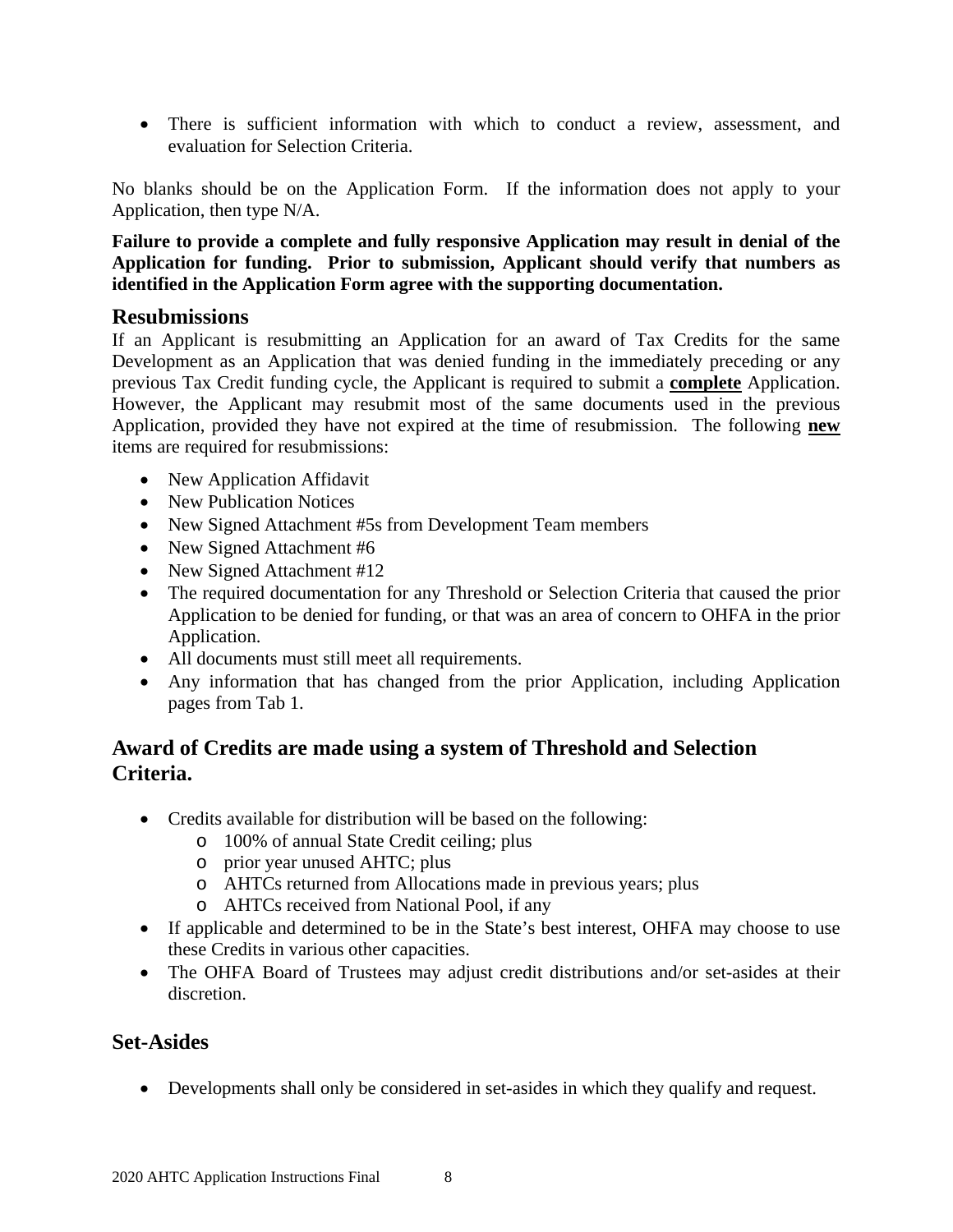- All Applicants in each set-aside category will be considered based on the total score by ranking Applications from highest to lowest score.
- Applicants not funded in their first qualified and requested set-aside will be considered in their next qualified and requested set-aside.
- For years 2019, 2020, 2021, and for the first Funding Period of 2022 there will be a setaside of \$1,000,000 each Funding Period for those Applicants applying for Tax Credits who are also a Choice Neighborhoods Implementation Grantee. Any Tax Credits awarded in this set-aside must be used in the Neighborhood in which the Choice Neighborhoods Implementation Grant was awarded. In addition, Applicants applying under this set-aside will not be eligible for any other set-aside. Furthermore, Applicants applying in this set-aside will not be eligible for State Tax Credits. Any Tax Credits not awarded within this set-aside will be disbursed according to the percentages of the other applicable set-asides listed below.
- Following the Choice Neighborhoods Implementation Grant set-aside, applications will then be considered in this order:

| $\blacksquare$ Nonprofit            | 15%   |
|-------------------------------------|-------|
| • New Construction                  | 55%   |
| • Rehabilitation                    | 30%   |
| <b>Total Allocation percentages</b> | 100\% |

- Within the New Construction Set-Aside 70% will be awarded to Developments located in urban areas first, and then 30% to Developments located in rural areas. Before any Credits are removed from this set-aside, all new construction Applications will be considered, priority to urban.
- Rehabilitation Developments are anything less than 100% new construction. New Construction includes removing all existing structures, including slab(s).
- Rural Areas means any city, town, area or place generally considered rural by the Secretary of Agriculture (RHS), for rural housing programs. See [http://eligibility.sc.egov.usda.gov/eligibility/welcomeAction.do.](http://eligibility.sc.egov.usda.gov/eligibility/welcomeAction.do) Verification will be obtained by OHFA staff. Urban Areas means any city, town, village or area not considered rural according to the above definition.
- In the event there is a balance remaining in any set-aside, the balance will be transferred to a General Pool category.
- Credits in General Pool will be reserved until such time as the amount of Credits remaining is less than all Applications. In the event the balance is at least 90% or more of the total Credits requested by the next highest ranked Applicant, the Applicant will be awarded the remaining balance.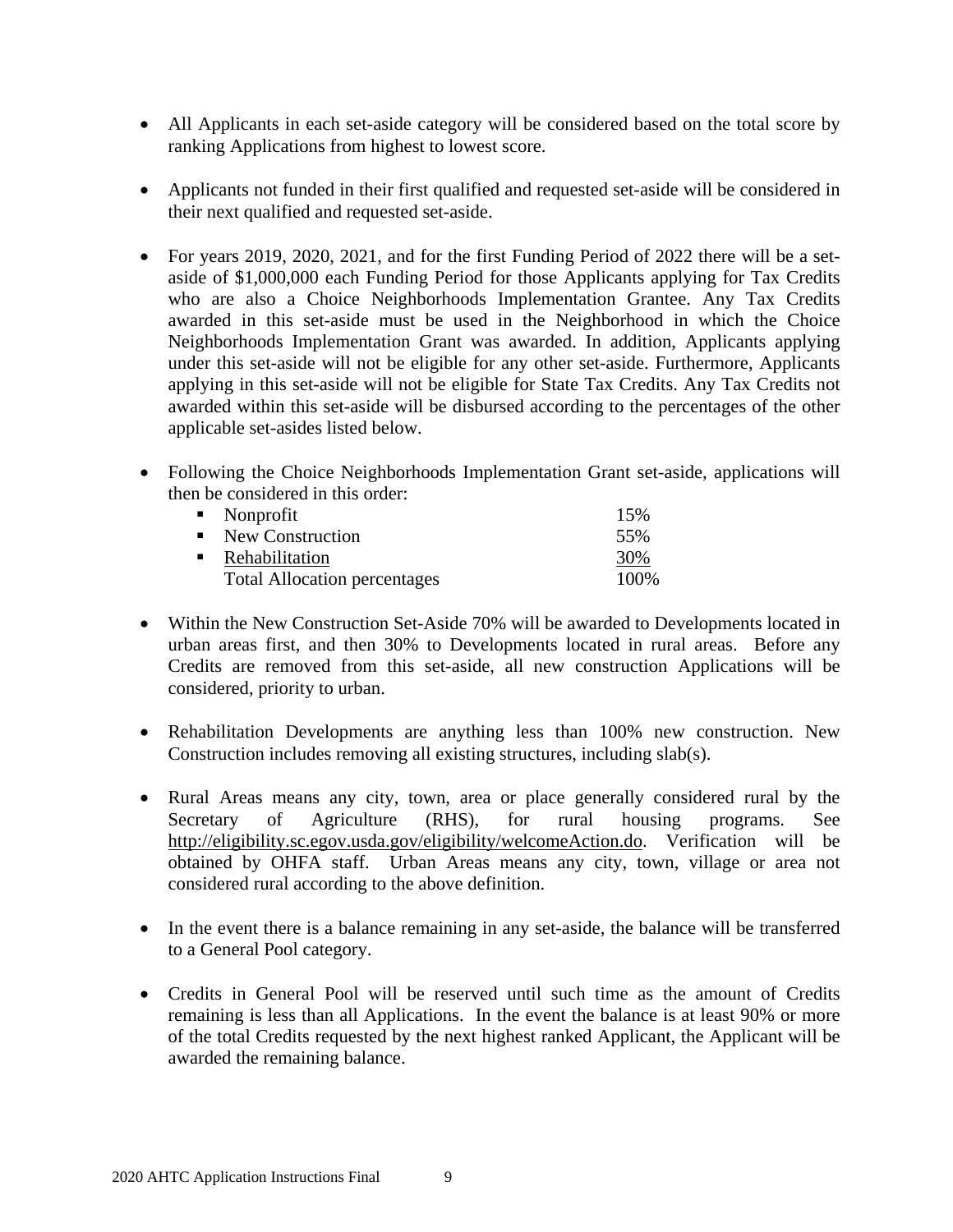- If there is any remaining balance, the balance will carry forward to the next Funding Period.
- Total AHTCs reserved for the year shall not exceed the maximum ninety percent (90%) Allocation limitation to those entities other than Nonprofits as required by the Code.

### <span id="page-9-0"></span>**Communications with OHFA during Application Review**

Following submission of an Application, neither the Applicant nor any representative or Affiliate of the Applicant shall contact any OHFA employee, concerning the Application or any other Applications filed in the same Credit funding period. OHFA reserves the right to contact the person(s) identified by the Applicant for the purpose of clarifying any matter.

Submission of an Application does not guarantee a full and complete review of all Threshold and/or Selection Criteria. If OHFA receives a large number of Applications for a Credit funding period, such that a complete review of all Applications is not reasonably possible, OHFA may refuse to review any Applications for that Credit funding period that clearly fail to meet one of the Threshold Criteria, or that clearly cannot achieve a sufficient score to be considered for funding. Applicants will be notified in writing of OHFA's decision not to review their Application. No refund of the Application fee will be due to the Applicant based upon the lack of a full and complete review of the Application.

Preliminary Review Report: Following the release of the preliminary Review Report, the Applicant may submit questions or request clarification concerning the preliminary Review Report. All such questions or inquiries must be in writing and addressed to the Staff member designated in the cover letter accompanying the preliminary Review Report. These questions must be submitted electronically. OHFA suggests that emailed questions are sent to at least two Staff members. OHFA reserves the right to grant or deny requests for meetings with the Staff of OHFA at any time during the Application process. Any and all requests must be in writing stating the purpose and reason, supplying sufficient documentation necessary for OHFA Staff to grant or deny the request.

Failure to comply may result in termination of the review process and denial of the Application.

### <span id="page-9-1"></span>**Communications with the Board of Trustees of OHFA**

Neither an Applicant nor members of the public shall communicate, directly or indirectly, with the Trustees regarding an Application under consideration by OHFA (except upon notice and opportunity for all parties to participate.) Applicants and others who wish to communicate with the Trustees must follow the specific steps as set forth in AHTC Chapter 36 Rules at 330:36-2- 12.

### <span id="page-9-2"></span>**Preliminary Review Reports**

Upon completion of review of all Applications, HD Staff will send the preliminary Review Report to the contact person(s) identified by the Applicant in the Application. Staff will make every effort to highlight areas that need a response, but Applicant should read the Reports in their entirety. These reports will only be sent electronically. For  $1<sup>st</sup>$  cycle 2020, we anticipate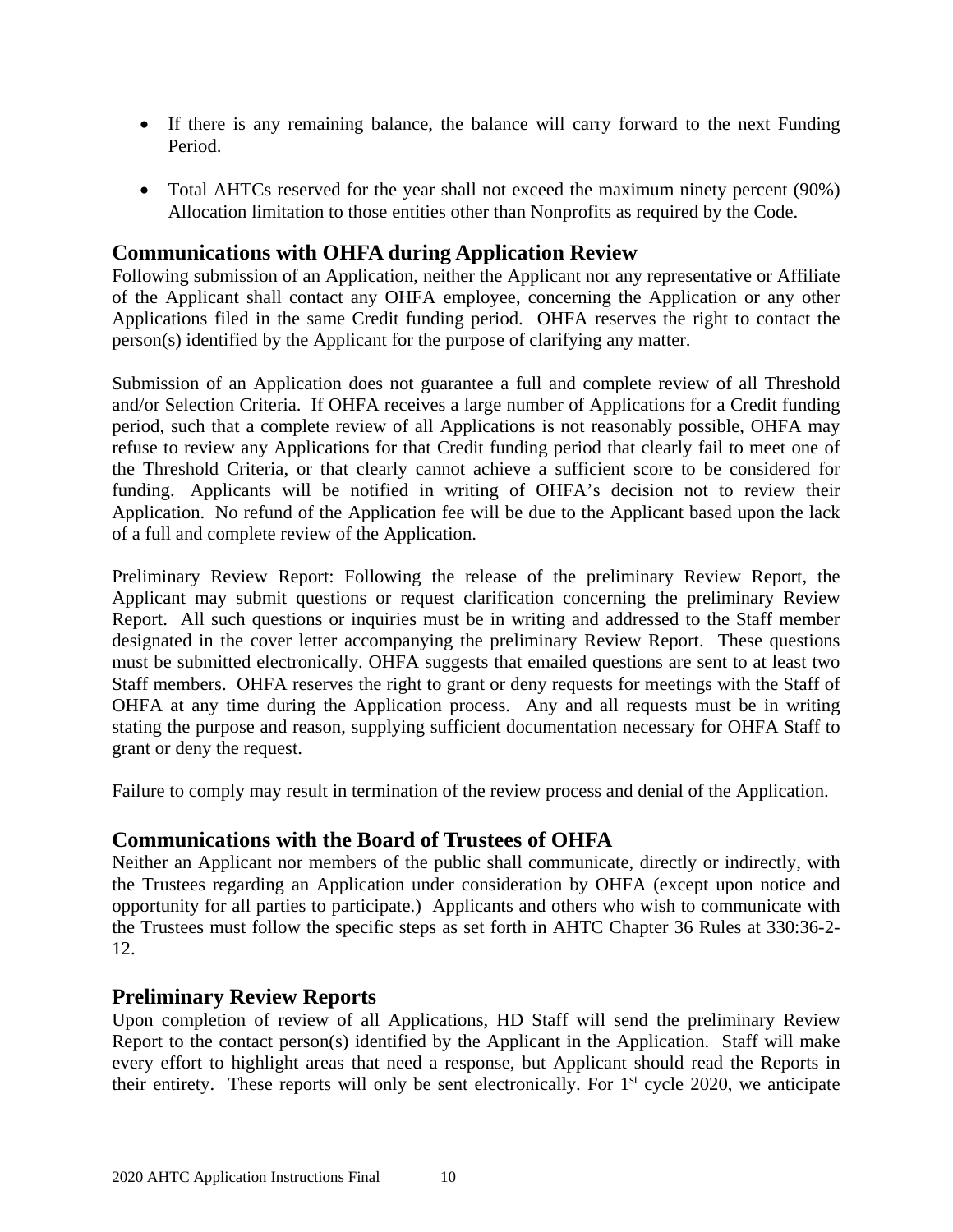having preliminary Review Reports prepared no later than March 31. For 2<sup>nd</sup> cycle 2020, we anticipate having preliminary Review Reports prepared no later than September 15.

The Applicant must provide any information requested in the preliminary Review Report or other clarifying information by the deadline given in the cover letter accompanying the preliminary Review Report. Neither the Staff nor the Trustees will be required to consider a late response to the preliminary Review Report.

In the event the Applicant disputes any matter contained in the preliminary Review Report, including without limitation any finding, determination, recommendation or scoring, the Applicant's response to the Review Report must identify with specificity the disputed matter, finding, determination, recommendation, scoring, etc., and the Applicant's reason for disputing same, including any evidence which controverts the preliminary Review Report. Any applicable statutes, rules, regulations, or ordinances should be cited. Documentary evidence must be attached to be considered.

Failure to respond or dispute a finding or determination in the preliminary Review Report shall be deemed the acceptance of the finding or determination by the Applicant.

When providing documentation, the Applicant should make every effort to highlight, mark, note, or in some way bring attention to any and all information that is new and/or changed from that of the originally submitted document.

### **The Applicant's response to the preliminary Review Report must be electronically transmitted. See Attachment F.**

### <span id="page-10-0"></span>**Final Review Reports**

Staff will consider Applicant's response to the preliminary Review Report prior to issuing the final Review Report. The Applicant will be informed of Staff's recommendations prior to the meeting of the Trustees when the Application is being considered. Staff will send the final Review Report and Staff's recommendations to the contact person identified by the Applicant in the Application. For  $1<sup>st</sup>$  cycle 2020, we anticipate having final Review Reports prepared no later than April 30. For 2nd cycle 2020, we anticipate having final Review Reports prepared no later than October 31.

In the event the Applicant disputes any matter contained in the final Review Report, Applicants must file **ten (10) copies** of any response(s) to the final Review Report or other information they wish the Trustees to consider **not less than forty-eight (48) hours** prior to the commencement of the meeting when the Application will be considered.

In addition to the hard copies, Applicants must submit an electronic version of the response. If both the hard copy and the electronic version are not received, the responses will not be accepted or considered by the Staff or the Trustees.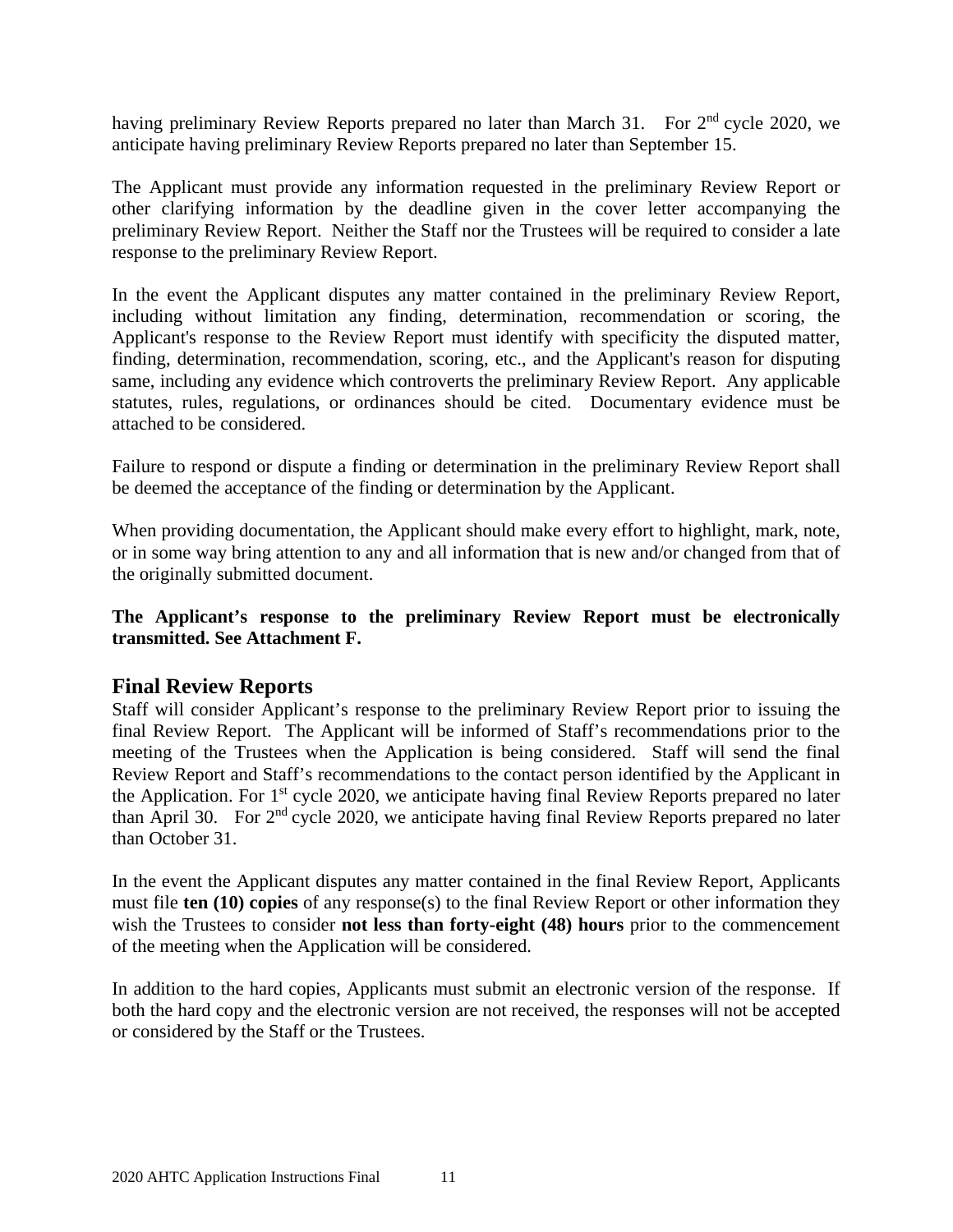All disputes to the Final Review Report may be directed to: Oklahoma Housing Finance Agency Housing Development Director 100 N.W. 63rd, Suite 200 Oklahoma City, Oklahoma 73126-0720

### <span id="page-11-0"></span>**4% Tax Credits with Bond Financed Developments**

Developments financed at least fifty percent (50%) with the proceeds of tax-exempt bonds subject to the private activity bond volume cap are required to comply with all the requirements of the QAP, including the Rules and Application, with the exception of the competitive selection process and where noted.

### **OHFA must be the issuer of the Multifamily Bonds.**

Code requirements for bond financed Developments must be met in addition to the AHTC requirements, i.e., rental units, rents, student exemptions, transfers on site, occupancy changes, verification of assets.

**If applying for OHFA's Multifamily Bonds only, and not 4% Credits, then OHFA's Multifamily Bonds Application must be used.**

### **4% Credits & Bond Financed Development Application Deadlines:**

Applications may be submitted at any time for 4% Credits and/or Multifamily Bond Developments. The last date Applications will be accepted, in order to guarantee consideration in a current year's Trustee meeting, is June 25<sup>th</sup>. OHFA will accept Applications after that date, but no guaranteed consideration in the current year. OHFA encourages Applicant to be mindful of timing restraints of other programs and sources. The Application will be considered at the Trustees Board meeting that is at least sixty (60) days past the Application submission date. If an Inducement Resolution is awarded prior to submitting the Application, the Application is due no later than ninety (90) days after the Inducement.

### <span id="page-11-1"></span>**Oklahoma Affordable Housing Act**

The Oklahoma Affordable Housing Act of 2014 (SB 2128) gives OHFA the authority to allocate Oklahoma Affordable Housing Tax Credits ("State Tax Credits" or "OAHTC") to Qualified Projects Placed-In-Service after July 1, 2015. However, these State Tax Credits cannot be used to reduce tax liability accruing prior to January 1, 2016. The total OAHTC allocated to all Qualified Projects for an allocation year will not exceed four million dollars (\$4,000,000).

On April 29<sup>th</sup>, 2019 the Governor of Oklahoma signed House Bill No. 1411 (OK HB 1411). HB 1411 amended the definition of "Qualified Project" in The Oklahoma Affordable Housing Act of 2014 (SB 2128). This now allows the State Tax Credit to be utilized in all 77 counties in the state of Oklahoma.

Qualified Project for the State Tax Credit means a Qualified Low-Income Building as that term is defined in Section 42 of the Internal Revenue Code of 1986, as amended.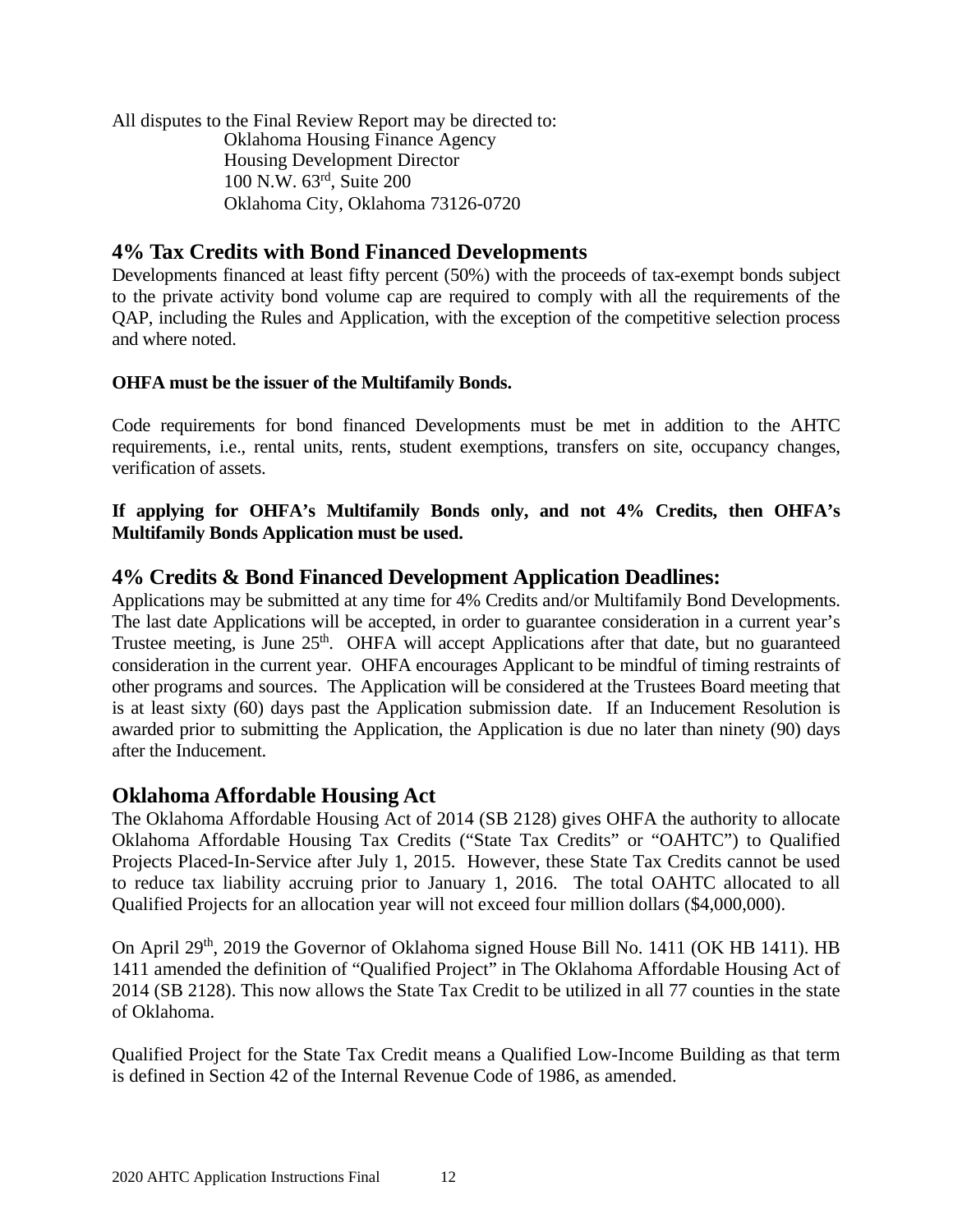For a Qualified Project Placed-In-Service after July 1, 2015, the amount of the State Tax Credit allocated to a project will be equal to the amount of the federal Tax Credits allocated to the project.

If under Section 42 of the Internal Revenue Code of 1986, as amended, a portion of the federal Tax Credits allocated to a Qualified Project is required to be recaptured, then a proportionate amount of the of the State Tax Credit will also be subject to recapture.

The Owner of a Qualified Project which is allocated State Tax Credits will submit, at the time of filing the tax return with the Oklahoma Tax Commission, an Eligibility Statement from the Oklahoma Housing Finance Agency. This statement will be issued and provided to the Owner along with the 8609s for the project after all final cost certifications and accountant reports have been submitted to OHFA and OHFA has performed a final underwriting to ensure the final amount of credits the project is eligible to receive.

State Tax Credits will be available to projects located in all Oklahoma counties. \$2 million of the State Tax Credits will be available to those Applicants applying for 4% Credits and Bond Financing in Funding Period One, for new construction and rehabilitation. \$2 million will be available for 9% Tax Credits, for new construction and rehabilitation Applications. Any State Tax Credits Remaining after Funding Period One will be available to both 4% and 9% Applications in Funding Period Two, with priority going to 4% Applications.

4% Applications with State Tax Credits will be ranked by the highest number of proposed Tax Credit Units. If there are still insufficient funds to fund all 4% Applications with State Tax Credits, then a drawing will be conducted.

### **4% Applications with State Tax Credits will only be considered within the same deadlines and Board meetings as the competitive 9% Applications.**

Because of the requirement that the amount of the State Tax Credits allocated to a project must be equal to the amount of the federal Tax Credits allocated to a project, OHFA staff may consider recommending forward funding an Application with State Tax Credits, in order to avoid losing any State Tax Credits.

The OAHTC Applications for 9% Tax Credits will be ranked using the current Selection Criteria.

<span id="page-12-0"></span>Applicants are not required to apply for State Tax Credits. It is at the discretion of the Applicant.

### **Threshold Criteria**

**Applications must meet all Threshold Criteria listed below. Failure to meet all applicable Threshold Criteria in the initial submission of an Application may result in the Application being rejected without further review.**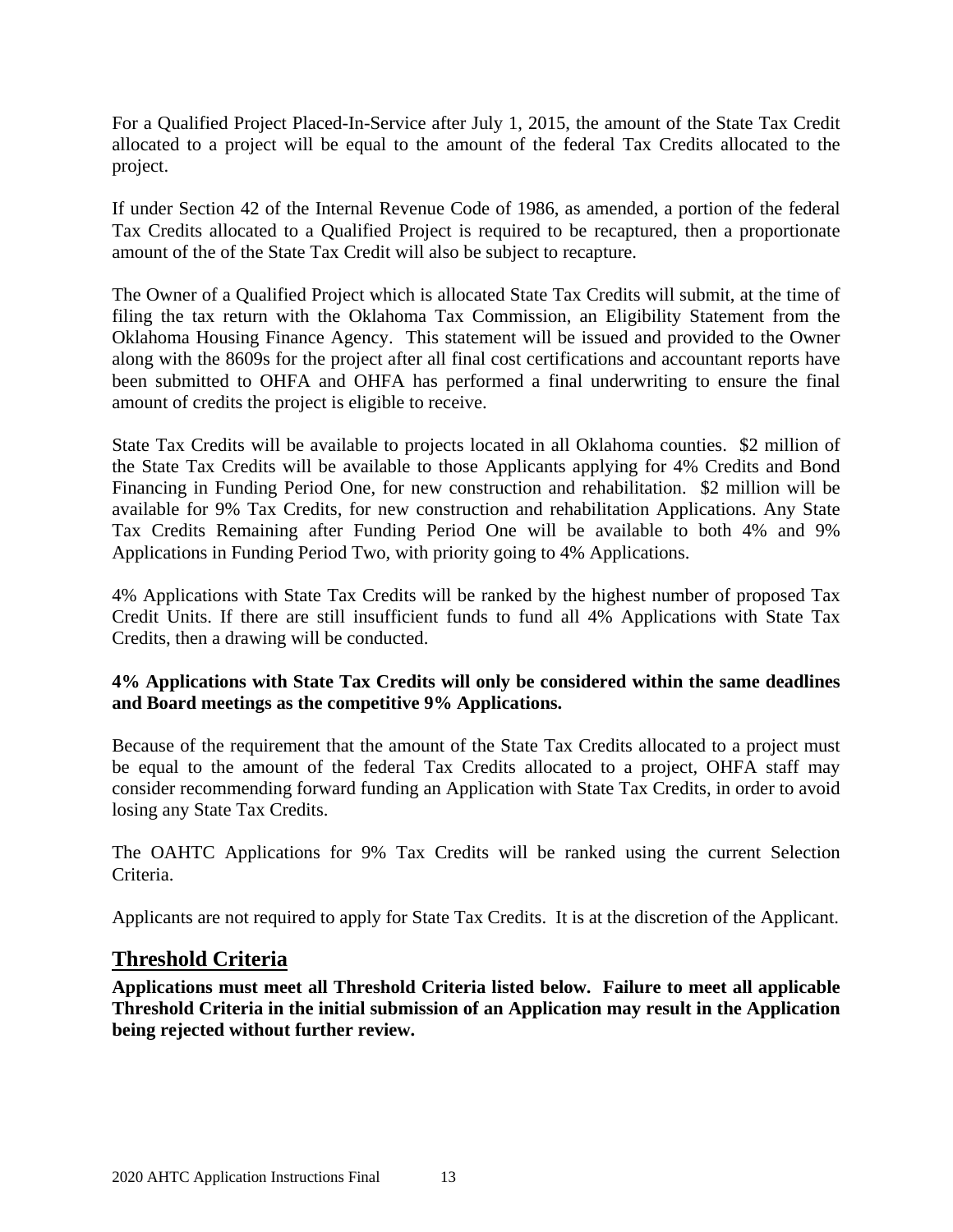### <span id="page-13-0"></span>**1. Notice Requirements**

Notice Requirements apply to all Applicants. All Notice Requirements must be satisfied not less than thirty (30) and no more than ninety (90) calendar days prior to submission of the Application. The notice shall express the intent to submit an Application for Tax Credits to OHFA. If the Application is considered at a different Trustees meeting than in the notice, this notification requirement is considered to be met.

### *Publication Notice:*

All Applicants must provide notice of intent to file an Application published in the local newspaper of the area wherein the Development will be located; this includes The Oklahoman. If there is no local paper, Applicants must publish in a newspaper of general circulation in the area wherein the Development will be located. The purpose of this notice is to inform the general public in the primary market area of the proposed Development.

### See **Attachment #1 Publication Notice Form**.

*Documentation Requirement for Published Notice:* Published notices along with a notarized Publication Affidavit.

### <span id="page-13-1"></span>**2. Market Analysis**

Market analyses must clearly demonstrate and document the status of the market demand for the type and number of Housing Units proposed to be developed. All market analyses must contain specific minimum levels of information. The minimum content requirements for market analyses are delineated in **Attachment B**.

*Documentation Requirements:* Third party independent market analysis. **Attachment #2 Market Study Summary - to be included at the beginning of the market study.**

### <span id="page-13-2"></span>**3. Nonprofit Owners**

Applicants proposing Developments under the Nonprofit Set-Aside of the AHTC Program must meet the definition of a Nonprofit Owner and/or Nonprofit Ownership participant as defined in Section 42(h)(5)(C) of the Tax Code and the AHTC Chapter 36 Rules at 330:36-1-4. Affiliated for profit entities will be reviewed for compliance with Code Section 42(h)(5)(D). **Profit motivated Applicants are prohibited from forming Nonprofit Affiliates or engaging nonhousing related Nonprofits solely for the purpose of qualifying for the Nonprofit Set-Aside.** 

### **Applicants qualifying for the Nonprofit Set-Aside, awarded in any set-aside will be bound to all Nonprofit requirements.**

### *Documentation Requirement for the Nonprofits:*

• A copy of the Nonprofit certification letter from the IRS verifying that the Nonprofit is a qualified Nonprofit organization as described in paragraph (3) or (4) of section 501(c) and is exempt from tax under section 501(a). The Nonprofit organization must have already obtained this certification; letters regarding pending certifications are not acceptable.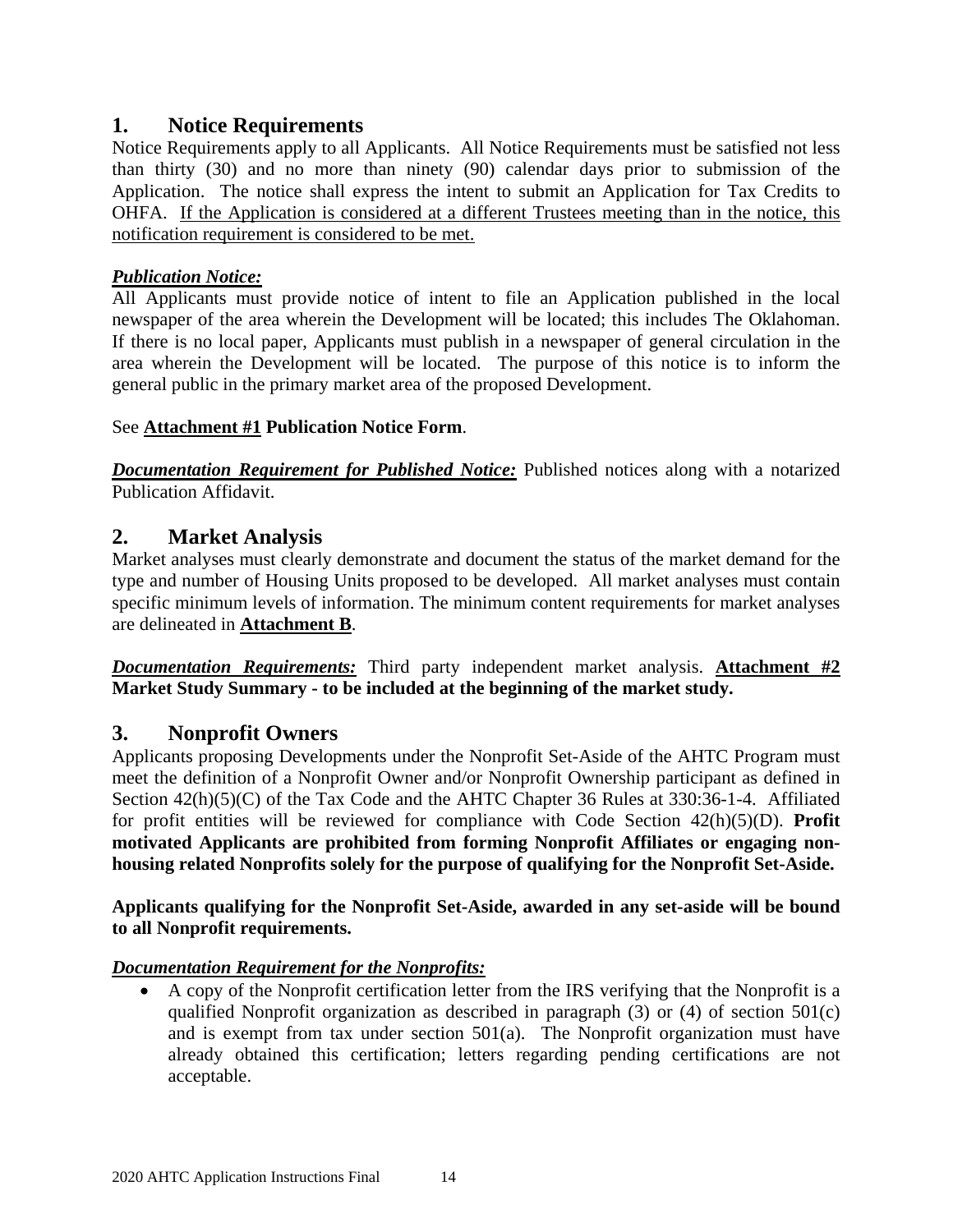- A copy of organizational documents and any amendments. Must include as one of the purposes to provide decent housing affordable to Low Income persons.
- A Certificate of Good Standing dated no more than twelve (12) months prior to the date of Application.
- A list of housing Developments demonstrating at least one (1) year of experience as a Developer, as defined in OHFA's Chapter 36 Rules, in affordable housing.
- An Ownership chart demonstrating more than fifty percent (50%) Ownership interest in the general partner or managing member by the Nonprofit.
- **Attachment #3 Certification by Representatives of the Nonprofit Entity and Ownership Entity.**
- **Attachment #6 Identity of Interest Certification**: Signed and Notarized by **Representatives of the Nonprofit Entity.**

### <span id="page-14-0"></span>**4. Capacity and Prior Performance**

Applicants must demonstrate and document the extent of the capacity of their Development Team in developing, managing, and operating the type of housing Development being proposed. OHFA may require additional information. **If sufficient capacity is not demonstrated the Application may Fail Threshold.**

Staff will use the documentation provided in the Application and any outside knowledge of the Development Team to determine capacity.

### **Non-Performance**

Applicants may be considered ineligible for an award of Tax Credits in situations whereby the documentation supports instances of nonperformance. Instances of poor or nonperformance may occur during construction, lease up, the Compliance Period, or the Extended Use Period. Below is a list of some possible performance issues. This is **not** an exclusive list.

- Having been involved in uncured financing defaults, foreclosures, or placement on HUD's list of debarred contractors;
- Events of material uncorrected noncompliance with any Federal or State assisted housing programs within the prior seven (7) year period;
- Appointment of a Receiver or bankruptcy within the prior seven (7) year period;
- Removal as a general partner/managing member.
- Failure to meet and maintain any material aspect of a Development as represented in an Application;
- Failure to meet and maintain minimum property standards;
- Failure to bring any Development back into compliance after receiving written notice from OHFA's Compliance Staff.
- Failure to comply with OHFA's requests for information or documentation on any Development funded or administered by OHFA;
- Extension requests depending on number and severity; or
- Excessive late or incomplete reports to OHFA;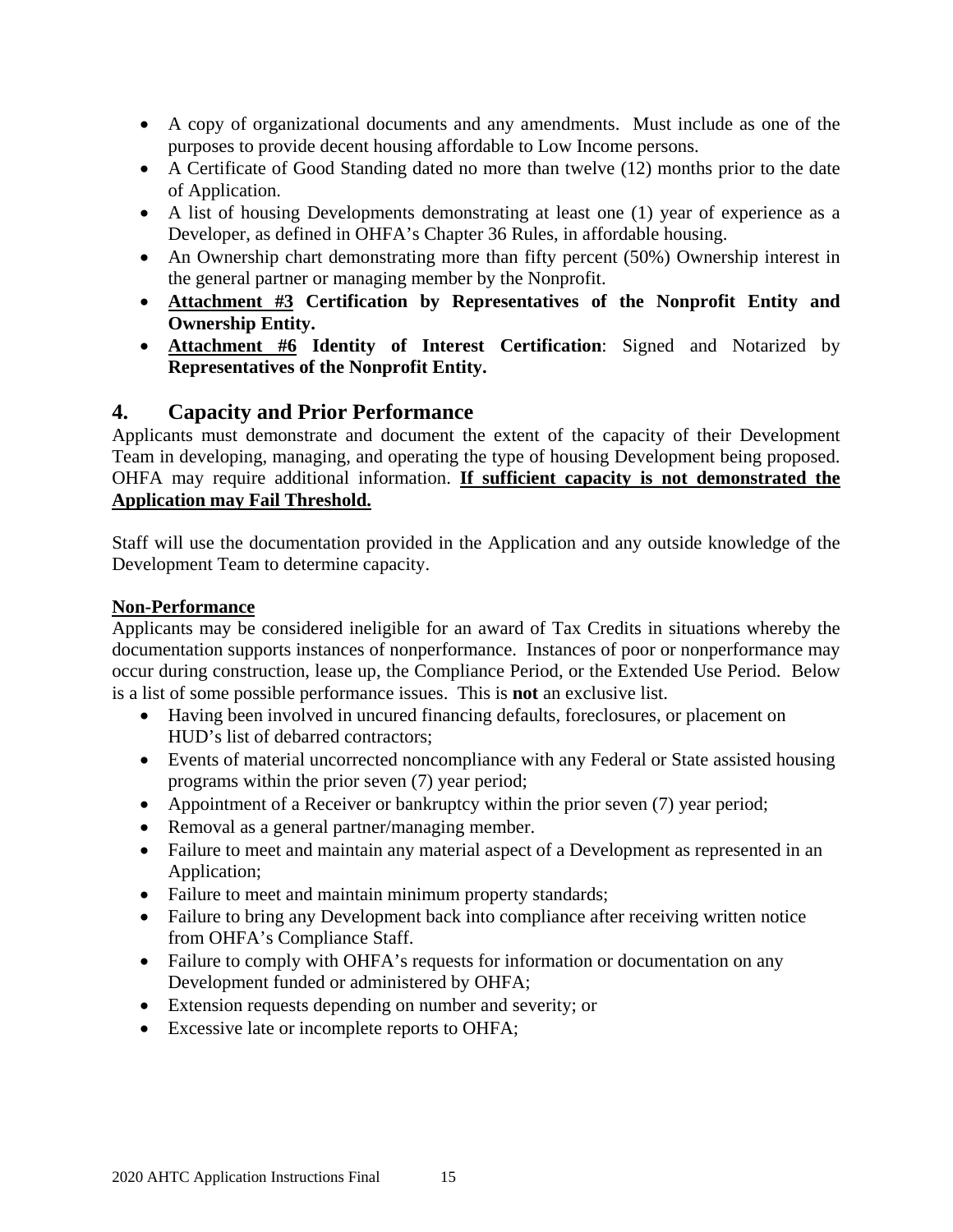### **New to Oklahoma**

Owners, general partners/managing members, Developers, and principals of each, who are new to Oklahoma's AHTC Program, are ineligible to apply for more than one (1) Development until they have been awarded Tax Credits, the 8609s have been issued for that Development, *and* compliance staff has conducted their first visit.

For both the 9% and 4% Applications the exceptions are if (1) LIHTC experience in other states OR (2) partner with an entity as general partner/managing member/Developer that has LIHTC experience OR (3) For 4% Bond Applications only, once the first Development has closed with the Bonds and construction has started. These exceptions allow a second Development to be awarded. For all of these exceptions, in no case will a third Application be accepted until 8609s have been issued for the first Development, *and* compliance staff has conducted their first visit.

### **Experience in Oklahoma**

General partners/managing members, Developers, and principals of each, who are not new to Oklahoma's AHTC Program, may not have open, at any one time, more than five (5) Oklahoma AHTC Developments. Open means from Tax Credit award to the last Building Placed-In-Service date. Staff will measure open Developments at the time preliminary Review Responses are due.

**"Development Team"** means the Applicant, architect, attorney, Consultant, Developer, co-Developer, general contractor, market analyst/appraiser, property management company, comanagement company, management consultant, Owner, tax professional, and the principals of each.

If Development Team members are replaced, they must be replaced by someone who has equal experience. Development Team Members may have experience in LIHTC Developments outside the State of Oklahoma.

### **Development Team Experience**

- Development Teams will be evaluated on the experience of their members in Owning/participating in and successfully operating five (5) or more Developments in the LIHTC Program.
- To meet the condition "Owning/participating in and successfully operating," 8609s must have been issued for the Development, and **are operating in compliance with the Code.**
- For General Partner/Managing Members who do not have experience in five (5) or more successful LIHTC Developments each of the attorney, consultant, Developer, general contractor, tax professional or architect who has experience in five (5) or more successful LIHTC Developments will be counted as one (1) Development worth of experience for the General Partner/Managing Member.
- For Oklahoma Developments, OHFA Compliance Staff must have completed the first compliance monitoring.

### **Management Experience**

• Management Companies will be evaluated based on successfully providing management services for five (5) or more Developments in the AHTC Program.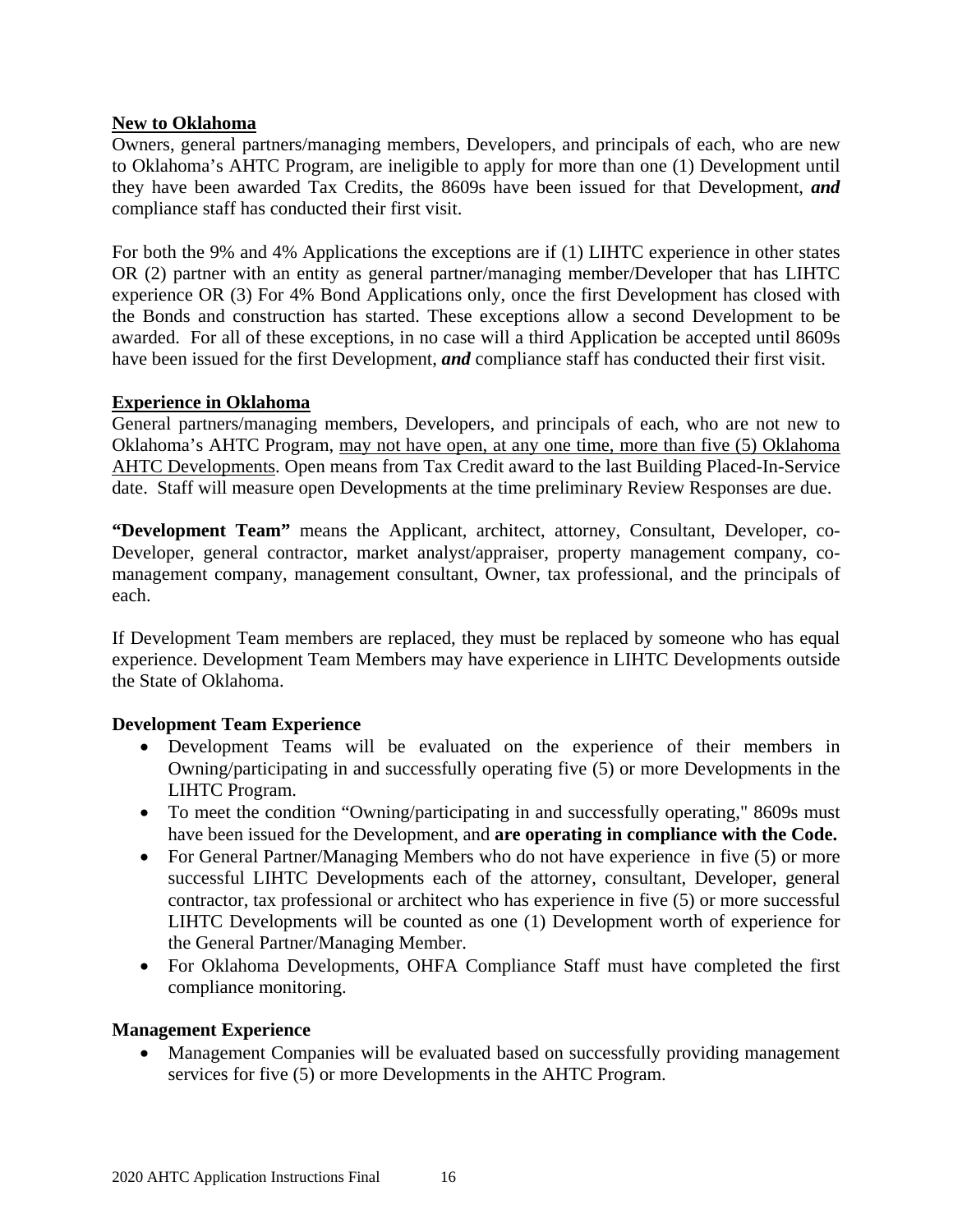- For Management Companies whose management services are for less than five (5) AHTC Developments, the experience of a co-management company or management consultant may be substituted or used in addition to meet Threshold requirements.
- Applications must demonstrate the experience of a management company, comanagement company, or a management consulting company in providing management services for Developments in the AHTC Program.
- For a management company, co-management company, or a management consulting company to receive credit it must have been formed and been providing management services, including a lease up, for at least two (2) years regardless of whether it is partnering with an experienced company or if the partners/principals have previous experience. For any Oklahoma properties, OHFA Compliance Staff must have completed the first compliance monitoring.

### *Documentation Requirement: Please verify which team members need to submit which documents.*

- Please do not provide any Social Security numbers, personal identification numbers or Tax ID numbers.
- All Development Team members must be listed in Tab 1 on the Application Form.
- If an entity is "to be formed" regardless of its role, complete Tab 1 and provide a statement informing Staff which entities are "to be formed". **Attachments #4 and #5 are not required** for "**to be formed**" entities.
- Organizational charts of the Ownership entity and general partner/managing member entity, including the principals.
- **Attachment #4 Previous Participation:** Performance in Tax Credit Developments **in Oklahoma** as well as other states
	- o Developers, co-Developers, general partners, managing members, management companies, co-management companies, management consultants and any other Development Team Member(s) used to meet threshold requirements must provide an Attachment #4.
	- o All principals listed on the organizational chart provided must provide an Attachment #4.
	- o The list must include current and past Developments that received federal or State assistance. Include newly awarded Developments, Developments under construction, and Developments that were in their Compliance or Extended Use Periods within the last seven (7) years, regardless of continued involvement.
	- o **If the Applicant uses their own list it must include all of the information requested in Attachment #4.**
- **Attachment #5 Development Team Member Certificate:** Certifications that there have been no instances of nonperformance
	- o Owners, Developers, co-Developers, general partners, managing members, management companies, co-management companies, management consultants and any other Development Team Member(s) used to meet threshold requirements must provide an **Attachment #5**.
	- o **All Certifications must be notarized.**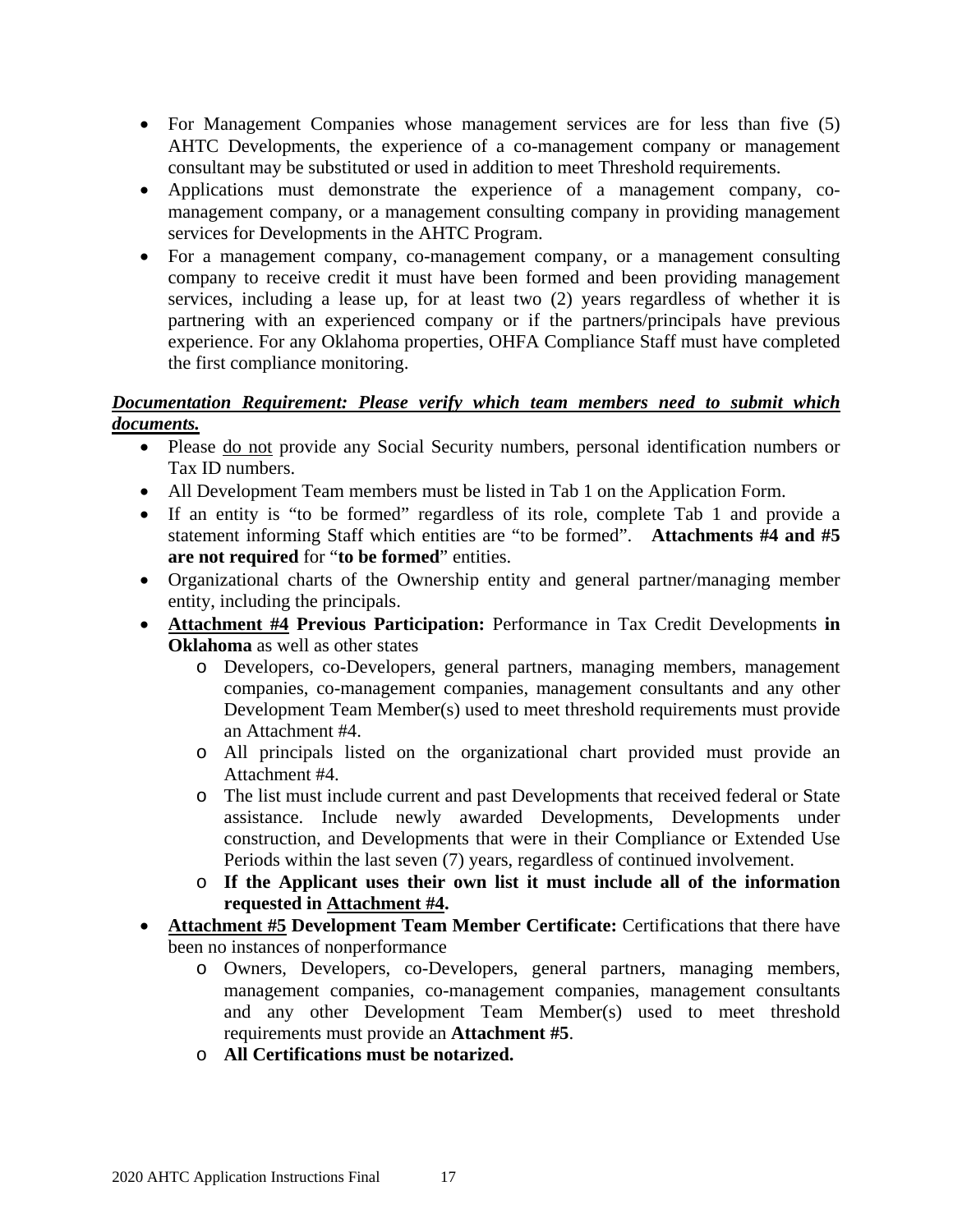- If for some reason a Development Team member cannot complete an **Attachment #4** or **Attachment #5** for professional ethical reasons, provide a statement from the team member to that effect with minimum experience listed.
- **Attachment #6 Identity of Interest Certification**: Signed and Notarized by the Owner or Representative of the Ownership Entity.

### **5. Waiver of Qualified Contract**

Applicants applying for Affordable Housing Tax Credits must waive their right to a Qualified Contract. Waiving the right to a Qualified Contract will not prohibit the Applicant from selling the Tax Credit Development after the initial 15-year compliance period. However, it will require the Tax Credit Development itself to remain Affordable for a minimum of 30 years.

*Documentation Requirement:* **Attachment #7 Waiver of Qualified Contract:** Signed and Notarized by the Owner or Representative of the Ownership Entity.

### <span id="page-17-0"></span>**6. Acquisition Credits**

*Documentation Requirement*: An opinion of independent legal counsel, stating

- (i) the Building is acquired by purchase
- (ii) there is a period of at least 10 years between the date of acquisition and the date the Building was last Placed-In-Service, and this does not apply to federally or State Assisted Building and any Building assisted, financed, or operated by HUD or USDA/RHS.
- (iii) the Building was not previously Placed-In-Service by the taxpayer or by any person who was a related person as of time previously Placed-In-Service.

The opinion must be in a form satisfactory to OHFA and state all requirements of Code Section 42(d) (2) (B) have been met or a waiver obtained from the IRS.

### <span id="page-17-1"></span>**7. Financial Feasibility and Viability**

### **Failure to meet any of these requirements, including those in Attachment C Program Underwriting Standards is a Failed Threshold item.**

*Documentation Requirement:* At a minimum:

- Construction budget
- 15 year pro forma, showing debt coverage ratio
- Letters of funding Commitment for **ALL** funding sources, including construction and permanent.
- Commitment letters must include the loan amount, interest rate, loan term, debt service coverage ratio (permanent lender), loan amortization period (permanent lender), borrower loan fees, collateral, and conditions precedent to funding. Commitment letters must also be signed by an authorized signer of the lender, and the borrower.
- All permanent Commitments must include a fixed interest rate. The interest rate must be locked in at the time of Application. If the rate is not fixed and locked, then the Applicant must provide documentation on a rate ceiling. To ensure that the required debt service coverage ratio is met, Staff will underwrite the Development at the rate specified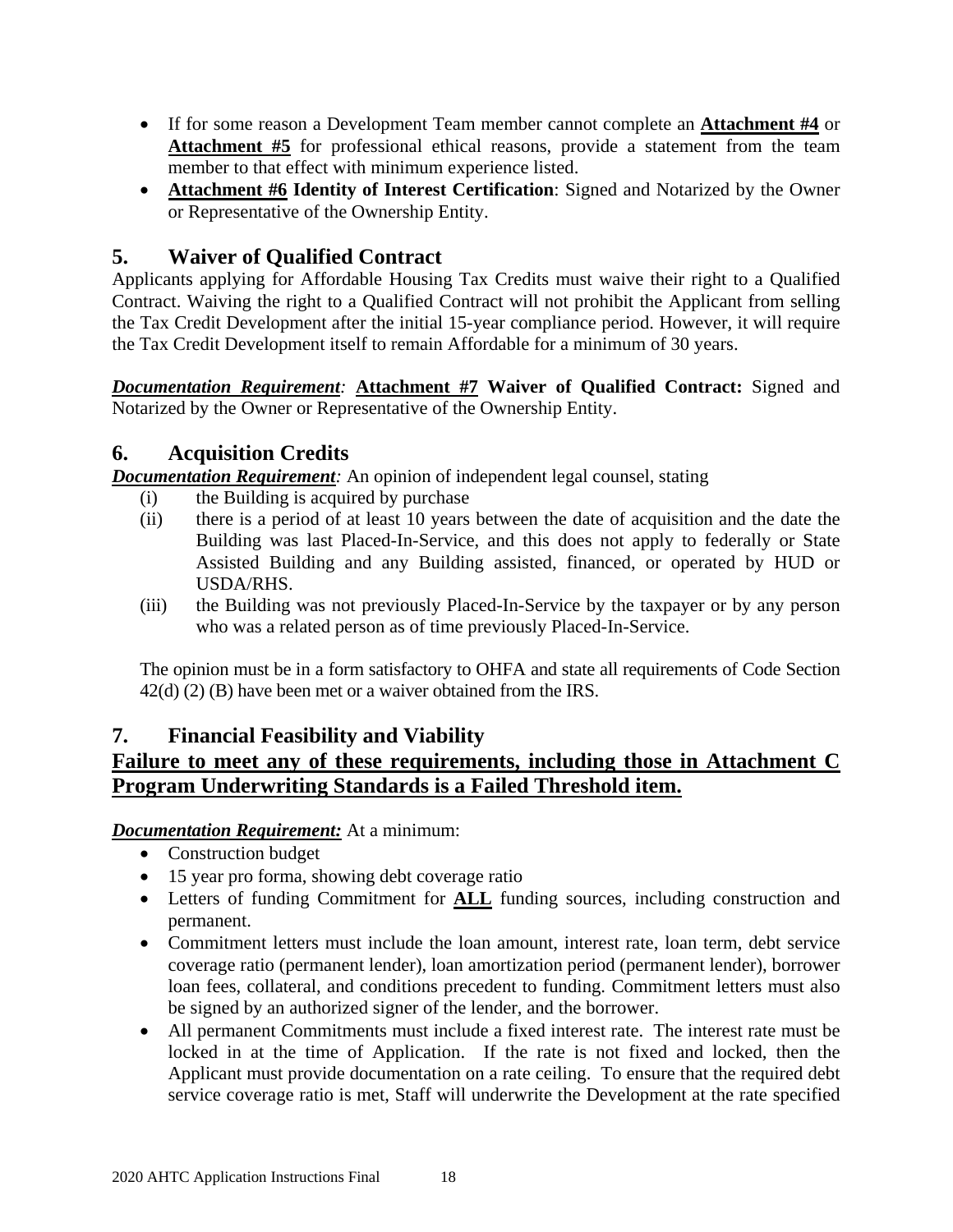in the Commitment if it is locked. Otherwise, the Development will be underwritten at the ceiling rate.

- All Commitment letters for both construction and permanent financing must commit to financing the project. However, it is permissible for commitment letters to include language that states funding is contingent on OHFA approval of the subject application and the lender's final approval of underwriting and documents associated with the project. Commitment letters from syndicators must define the amount to be paid for the Tax Credits (cents on the dollar), number of pay-ins, percentage of partnership, amount available during construction and any special conditions. This applies to both federal and State Tax Credits.
- For Acquisition/Rehabilitation utilizing HUD, RD, or other funding source and any properties with rental assistance subsidies, provide documentation from HUD, RD, or other source indicating they are aware of the transfer of ownership and do not reasonably foresee any problems occurring with the transfer.
- For Bond Applications a flowchart of structure. This should show general structure. Examples on pages 20-21 of October 2019 Multifamily Bond Presentation. [https://drive.google.com/file/d/Jan 2019 MF Bond Presentation](https://drive.google.com/file/d/1P8Fcu8isldmyzDFDf0suJpbyXk5vFbXJ/view)

Applicants must demonstrate to OHFA's satisfaction that the Application has firm financing Commitments in place for 100% of the Development's total **construction and permanent** financing. The Development's financial feasibility and viability as a qualified Low-Income Housing Development must also be demonstrated.

The amount of the Tax Credits requested cannot be increased after the Application has been submitted to OHFA. **After underwriting, the amount of Credits may be reduced. Credits also may be reduced at Carryover and/or final if the underwriting supports a lower amount.**

### <span id="page-18-0"></span>**8. Readiness to Proceed**

Applicants must document their ability to proceed in a timely manner should they receive an award of AHTCs.

### *Documentation Requirement:*

- Site Control evidenced by deed, purchase contract, option to purchase, or lease for a term which exceeds the term of affordability and is not revocable by seller. The costs must be identified for the purchase of the property. If purchasing or leasing Land and/or Building(s) from self or related parties, must provide a current independent third party appraisal of value. The independent third party appraisal may be prepared no more than twelve (12) months prior to Application submission.
- Preliminary versions of the floors plans and site plans.
- Documentation indicating proper zoning in place **at the time of Application** with type and authorization date or an approved resolution from the local governing body stating the proper zoning will be effective on the date of the award of AHTCs. The Tax Credit award can be the only condition of the resolution.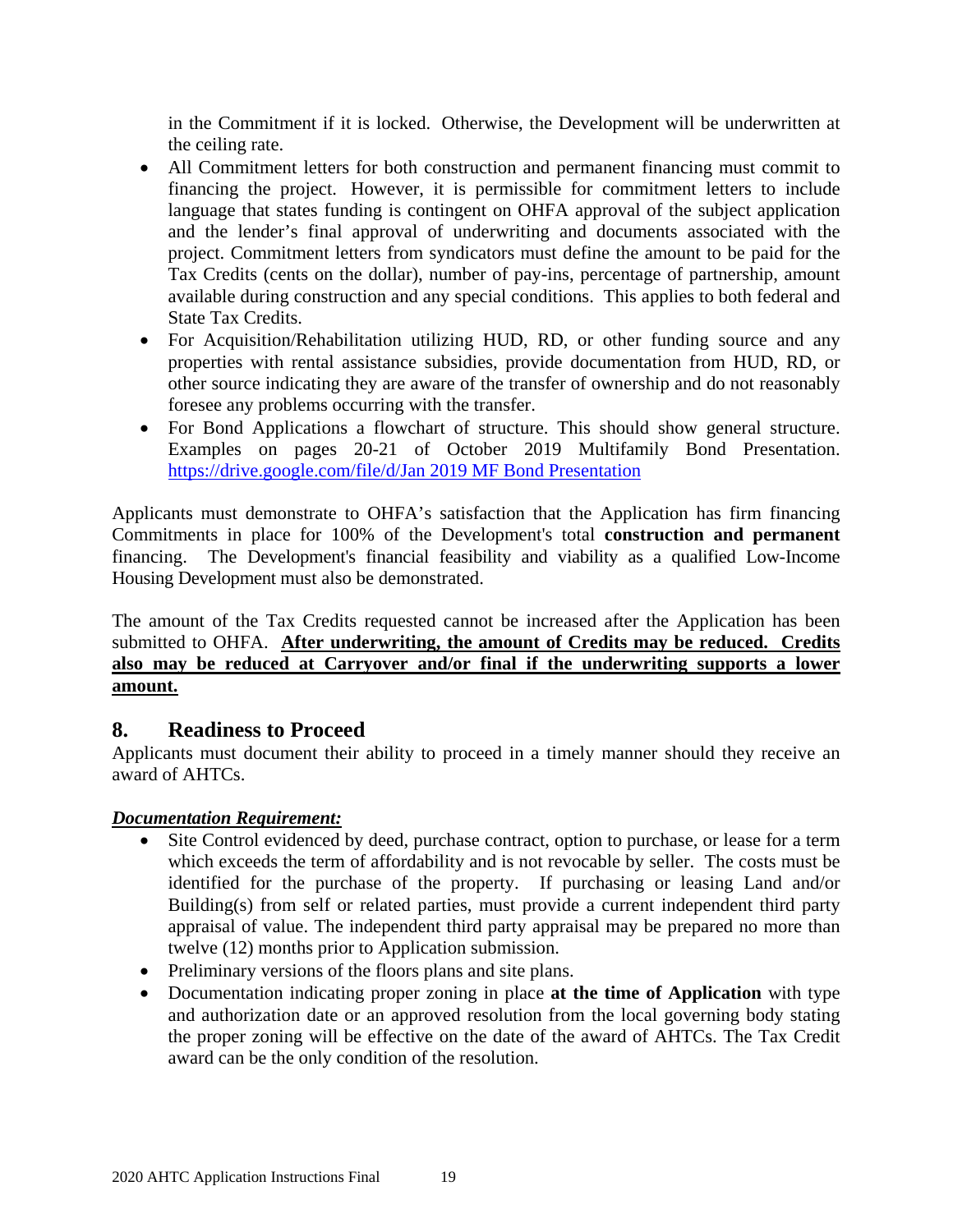### <span id="page-19-0"></span>**9. Certifications**

*Documentation Requirement:* **See each certification for specific details:**

- **Attachment #8 Section 42 Leasing Language, Development Services, & Referral Acceptance Certification**
- **Attachment #9 Cost and Expense Separation**
- **Attachment #10 Fair Housing and ADA Certification:** Owner, Architect, and General Contractor must certify.

Reference - More information on Fair Housing requirements for housing providers can be found at

[https://www.hud.gov/program\\_offices/fair\\_housing\\_equal\\_opp/library](https://www.hud.gov/program_offices/fair_housing_equal_opp/library)

### **10. Fair Housing Training**

One individual each representing the Developer, Architectural firm and General Contractor will be required to have completed training in Fair Housing Accessibility, Design, and Construction prior to application. The training must be a minimum of four (4) hours in length. The individual representing the developer and the general contractor can be the same person. OHFA will accept the training class on the Americans with Disabilities Act (ADA) and Fair Housing Act Accessibility and Design requirements that was conducted on August 21, 2018 at the Housing Conference of the Oklahoma Coalition for Affordable Housing (OCAH). OHFA will also accept the Fair Housing Accessibility First training presented in Tulsa, OK on May 1, 2018 (this training will only be acceptable for First Round Applicants), or the four part Fair Housing and Accessibility First Design and Construction webinar series held October  $3<sup>rd</sup>$ , 2018 – November 14<sup>th</sup>, 2018 (individuals must complete all four parts of webinar series to satisfy the requirement.)

OHFA will also accept the following training classes for the Developer, Architectural firm and General Contractor. This is an **exclusive** list:

- E and A Team online webinar "Fair Housing Act, ADA and Section 504 Design Requirements for Multifamily Housing."
- Any live E and A Team Fair Housing and Accessibility Training Session completed after January 1, 2019 and prior to Application submission.
- Any live Fair Housing Accessibility First program training completed after January 1, 2019 and prior to Application submission.

The proposed Management Company for any application for 2020 will also be required to have two individuals attend training on ADA and Fair Housing from the management perspective prior to application submittal. For the management training, The training must be a minimum of four (4) hours in length. OHFA will accept the training on ADA and Fair Housing for management that was conducted on August 22, 2018 at the Housing Conference of the OCAH.

OHFA will also accept the following training classes for the proposed Management Company, in addition to any other OHFA approved training:

- E and A Team online webinar "Fair Housing Leasing and Management issues for Owners and Managers who need TDHCA Certification."
- Any Metropolitan Fair Housing Council of Oklahoma, Inc. Training.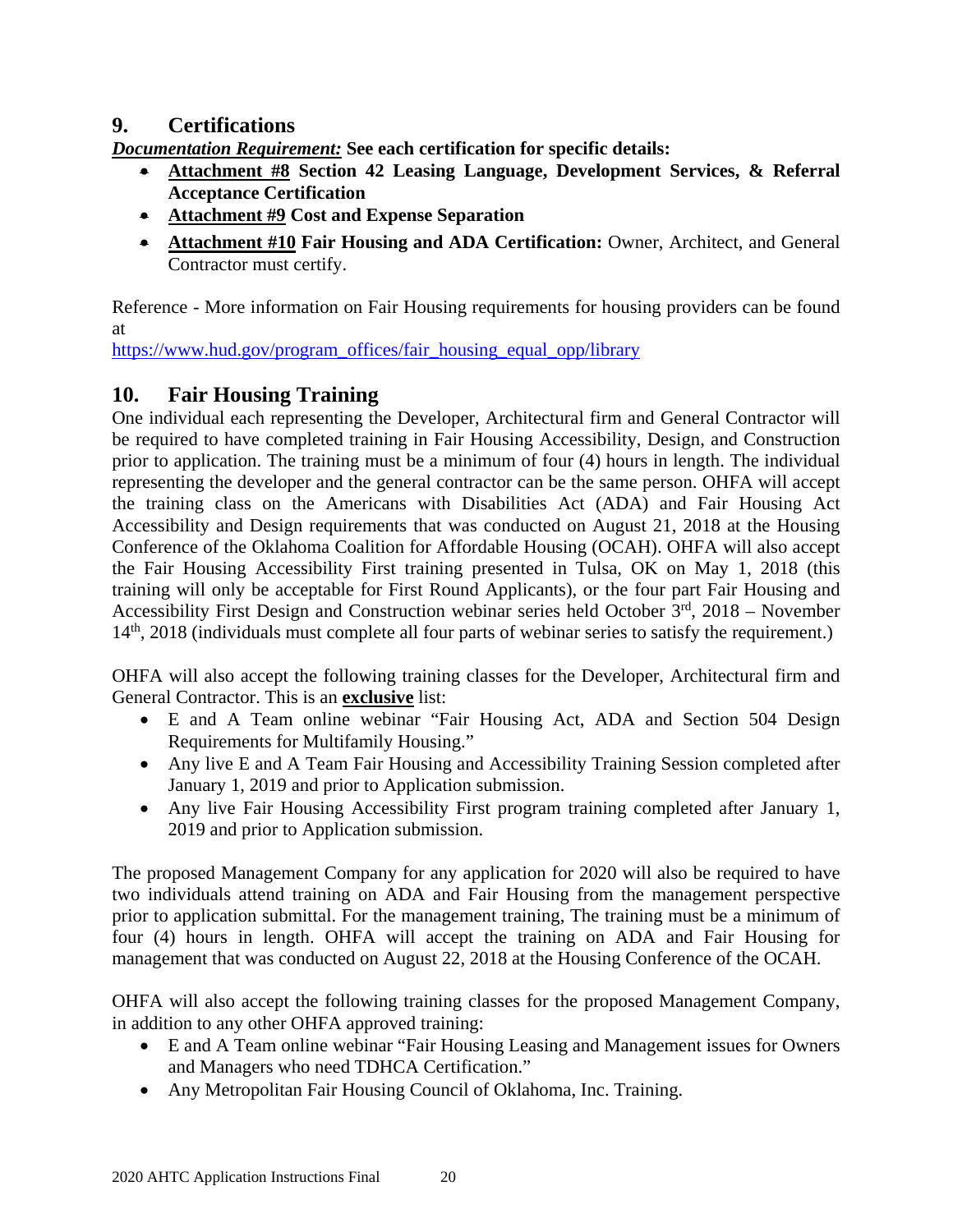- Any Tulsa Area Fair Housing Partnership Training.
- Any other live Fair Housing Training that meets OHFA's requirements.

### **Eligible classes will be acceptable for two (2) years from the date the training was completed.**

*Documentation Requirement:* Proof of attendance at a Fair Housing and ADA training class eligible for credit. Please indicate which individuals are representing the Developer, Architectural firm, General Contractor, and Property Management Company.

### <span id="page-20-0"></span>**11. Capital Needs Assessment**

Capital Needs Assessment (CNA) means a qualified professional's opinion of a property's current physical condition determined after a physical inspection of the interior and exterior of the units and structures. The physical inspection should include an interview with the onsite manager and maintenance personnel. This assessment should identify deferred maintenance, physical needs, remaining useful life, material building code violations that affect the property use, structural and mechanical integrity, and the future physical and financial needs. The assessment must include the cost of labor and materials identified in detail. Components which should be examined and analyzed in this assessment include but are not limited to:

- Site, including topography, drainage, pavement, curbing, sidewalks, parking, landscaping, amenities, water, sewer, storm drainage, gas and electric utility lines;
- Structural systems, both substructure and superstructure, including exterior walls and balconies, exterior doors and windows, roofing system and drainage;
- Interiors, including unit and common area finishes (carpeting, vinyl or tile flooring, plaster walls, paint condition, etc.), unit kitchen finishes, cabinets and appliances, unit bathroom finishes and fixtures, and common area lobbies and corridors; and
- Mechanical systems, including plumbing and domestic hot water, HVAC, electrical, lighting fixtures, fire protection, and elevators.

Allocations for rehabilitation require a CNA performed by a qualified independent third-party (architect, engineer, contractor) which considers the proposed rehabilitation activities to ensure that the proposed improvements have a useful life that meets the full term of affordability based on extended use agreements as presented in the Application. The assessment should also demonstrate the need for the rehabilitation work and in the degree proposed and include a review of proposed rehabilitation costs by an independent  $3<sup>rd</sup>$  party. Assessment should also include notation of interview with onsite personnel or owner and the cost of labor and materials.

In addition, all Developments that have existing tenants must include a complete, detailed tenant income audit that identifies all existing tenants and their income. The audit shall separately identify those tenants whose income exceeds applicable Income limits. The Applicant should further ensure that all tenants who will continue to reside in the property comply with the applicable Income limits. This can be completed by the Applicant or others.

If applicable, provide any plans for Relocation of tenants during Rehabilitation. Costs should be reflected in Development budget.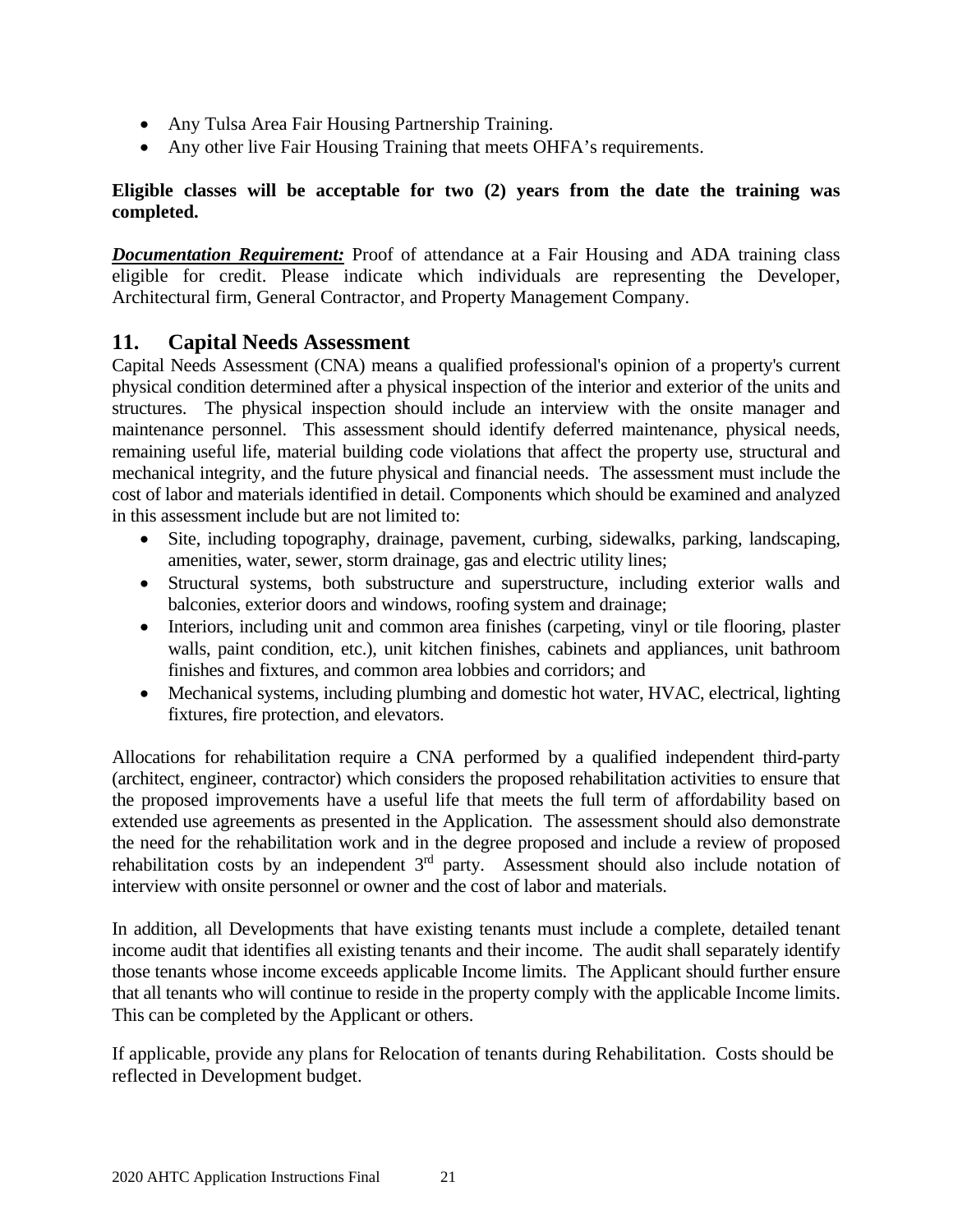### *Documentation Requirement:*

- **Attachment #11 Capital Needs Assessment Certification:** Third-party independent CNA performed by a qualified architect, engineer, or contractor. The assessment may be prepared no more than eighteen (18) months prior to Application submission. **Updates are not allowed.**
- Either the CNA or a narrative should separately present discussions of those amenities that are being provided. This can be provided by the Applicant, Developer, or CNA provider.
- Tenant audit for all Developments with existing tenants.
- Relocation plan, if applicable.

### <span id="page-21-0"></span>**12. Development Amenities**

### *Documentation Requirements:*

**Attachment #12 Development Amenities Certification:** This Certification must be signed by a representative of the Ownership entity, the architect, and the general contractor.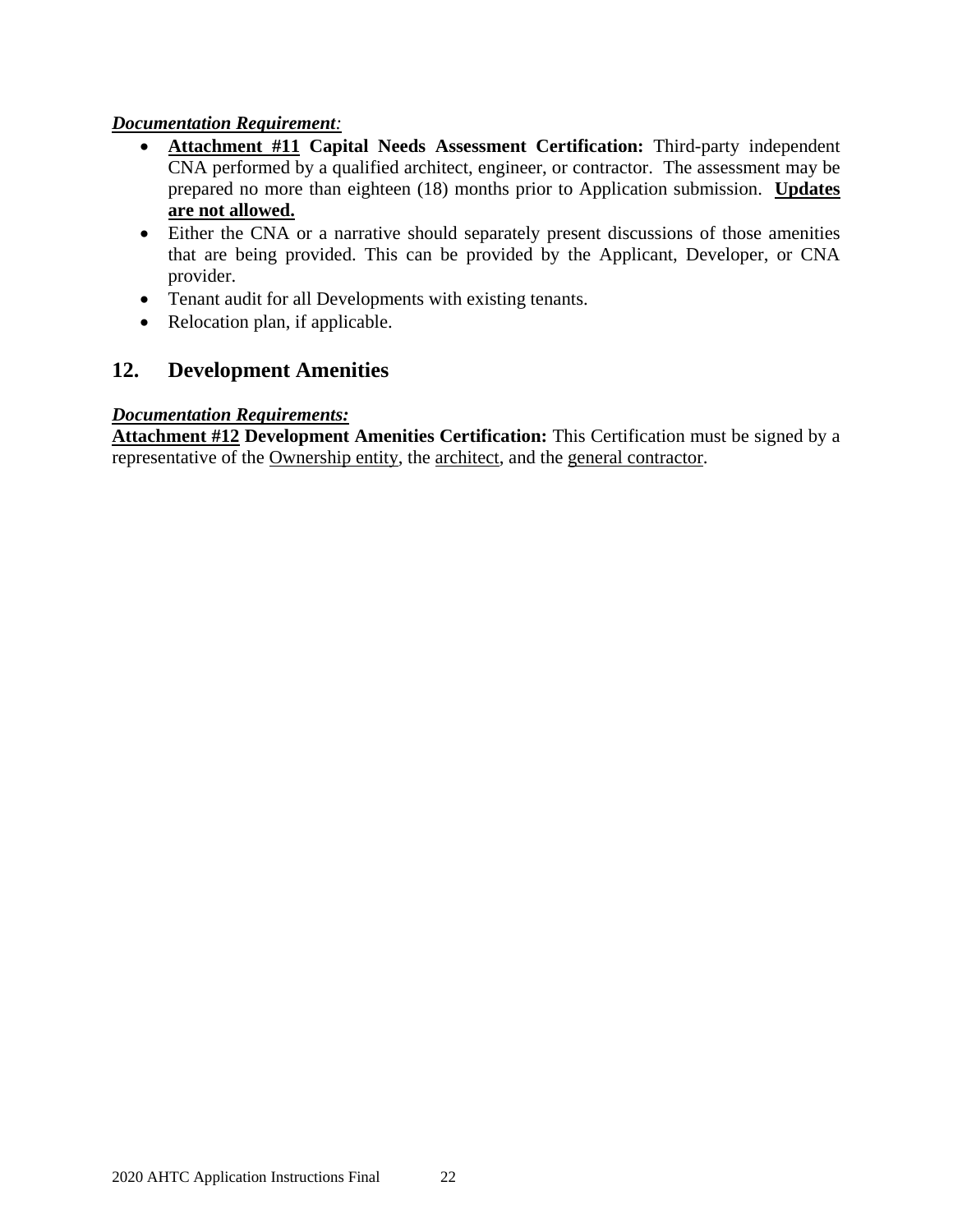### <span id="page-22-0"></span>**Selection Criteria**

Applications will be scored using the Selection Criteria below. Applicants must complete **Attachment #13 Application Self Score Sheet & Certification:** Only **Attachment #13** will be considered a Certification of Selection Criteria. Any additional Certifications not specifically requested by OHFA in the Application will not be considered.

In no event will the Applicant be able to score higher on any Selection Criteria than the selfscore they submitted for that specific Selection Criteria.

Notwithstanding the point ranking under the Selection Criteria, OHFA's Trustees may in their sole discretion Allocate Credits to a Development irrespective of its point ranking. The Allocation must be in compliance with Code Section 42, in furtherance of housing goals, and in the interests of the citizens of Oklahoma.

**All Selection Criteria must be met throughout the Extended Use Period.** All Selection Criteria, for which points are awarded, will be included in the Regulatory Agreement. Development Owners are strongly encouraged to provide their management company or management staff with all the necessary information regarding these Commitments. OHFA Compliance Staff will be monitoring for any failure to maintain these Commitments.

### <span id="page-22-1"></span>**1. Income Targeting**

Total Points Possible: 5

Applications will be evaluated to the extent the Development targets Lower-Income populations with AHTCs. Income targeting points will be awarded based on percentage of total AHTC units targeted to persons at or below 50% AMI to the total number of AHTC units (excluding any employee unit(s)) in the Development. The number of units is to be rounded up to nearest whole number.

If a Development's units do not contain all the same number of bedrooms, the units targeted to persons at or below 50% AMI must be proportionately allocated to all number of bedrooms and cannot be concentrated in units with a single number of bedrooms. Points will be awarded as follows:

### **At least 40% 5 points**

*Documentation Requirements:* The Unit Distribution and Rents and the 15 year pro forma must reflect the correct rents and income targeting.

### <span id="page-22-2"></span>**2. Term of Affordability**

Total Points Possible: 10 (points will not be pro-rated)

A Development may commit to remain affordable to Low-Income persons for extended periods of time over and above the programmatically required affordability period (minimum 30 years). Points will be awarded as follows:

- Additional term of affordability of 10 years beyond required minimum.
- If the Development receives points in this category, it will not receive points in the Tenant Ownership category.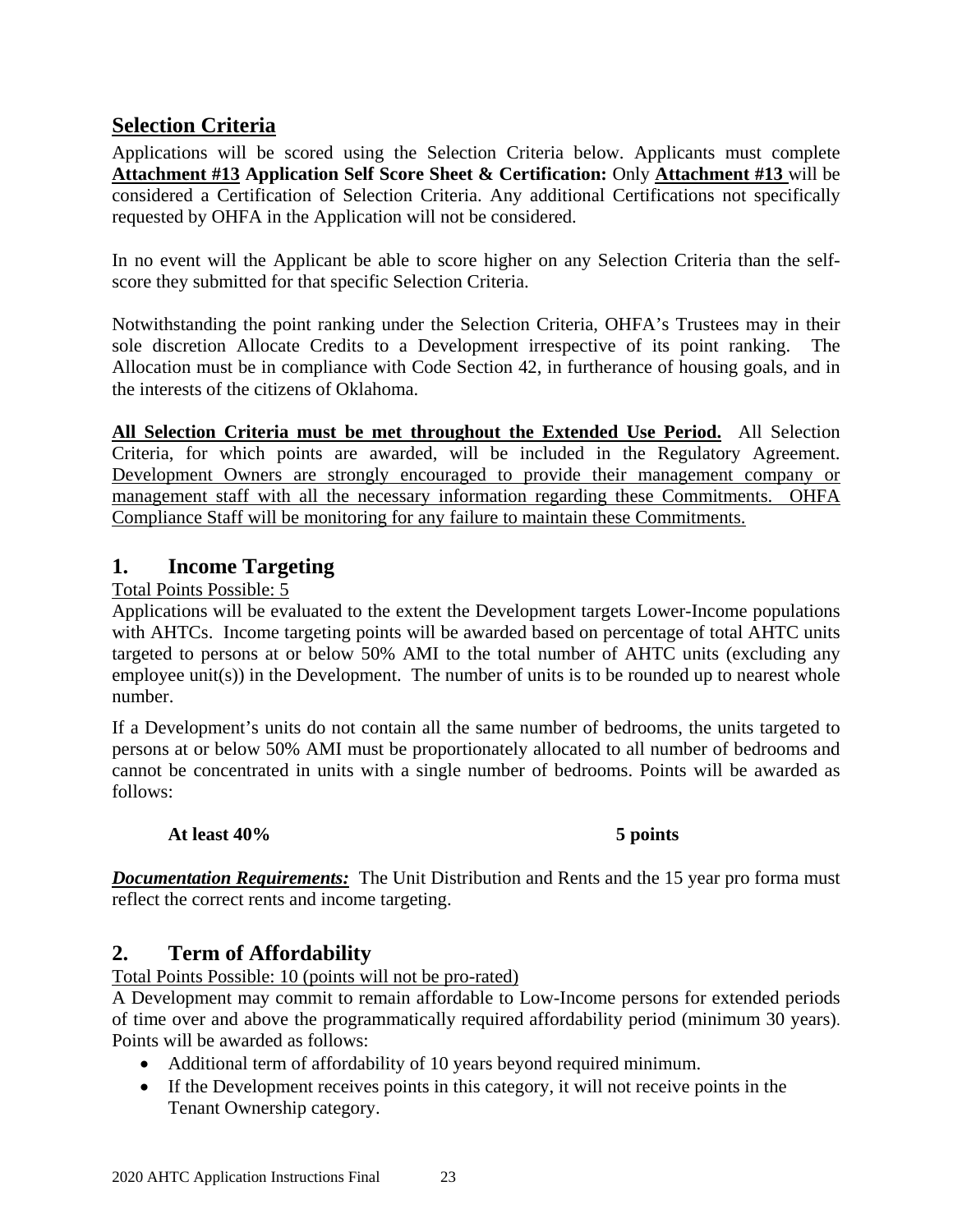*Documentation Requirement:* Refer to **Attachment #13 Application Self Score Sheet & Certification.** 

### <span id="page-23-0"></span>**3. Development Location**

Total Points Possible: 7 **All documentation must be sufficient before points awarded. The following is an exclusive list**.

### *Documentation Requirements:*

- **QCT with plan –** A map showing the location of the property within the QCT and the revitalization plan. The revitalization plan must be signed by the local governing body with jurisdiction over the site within which the proposed Development is located at the time of Application and must include a brief description of the plan, a brief description of how affordable housing benefits the plan, and a brief statement regarding the need for affordable housing in the area affected by the plan. **1 Point**
- **DDA –** No documentation required. **1 Point**
- **High Opportunity Areas –** Only one of the poverty, income, or opportunity zones categories can be used in this section.

Go to [http://factfinder.census.gov/faces/nav/jsf/pages/community\\_facts.xhtml.](http://factfinder.census.gov/faces/nav/jsf/pages/community_facts.xhtml) Points will be awarded only if all of the Development is in qualifying areas.

- o Input Oklahoma in the box, and then click poverty. This will give the latest percentage of poverty for the State. Then input the zip code of the Development. If the zip code is not known, then enter the smallest geographic area known, and then click poverty.
- o If the percentage is **less** than the State poverty level, then the Development is eligible for **5 points**.
- o Provide State level printout and Development specific printout.

### **OR**

- o Input Oklahoma in the box, and then click income. This will give the latest median household income for the State. Then input the zip code of the Development. If the zip code is not known, then enter the smallest geographic area known, and then click income.
- o If the median household income is **more** than the State Median Household Income, then the Development is eligible for **5 points**.
- o Provide State level printout and Development specific printout.

### **OR**

- o If your proposed development is located in a Federal Opportunity Zone as defined by the State of Oklahoma, the Development is eligible for **5 points**.
- o Provide a map showing that the Development is located in a Federal Opportunity Zone.
- **2 year award –** Points will be awarded to proposed Developments in a City or Town in which no 9% Low-Income Housing Tax Credit Awards have been made in the two (2) year period preceding this Application's date of consideration. A distinction will be made in this category between elderly and family developments. Therefore, if the Applicant is proposing an elderly development in a city or town that has received no 9% Low-Income Housing Tax Credit Awards in the last 2 years for an **elderly** development, then they will receive points in this category, i.e. the same for Family developments. **3 Points**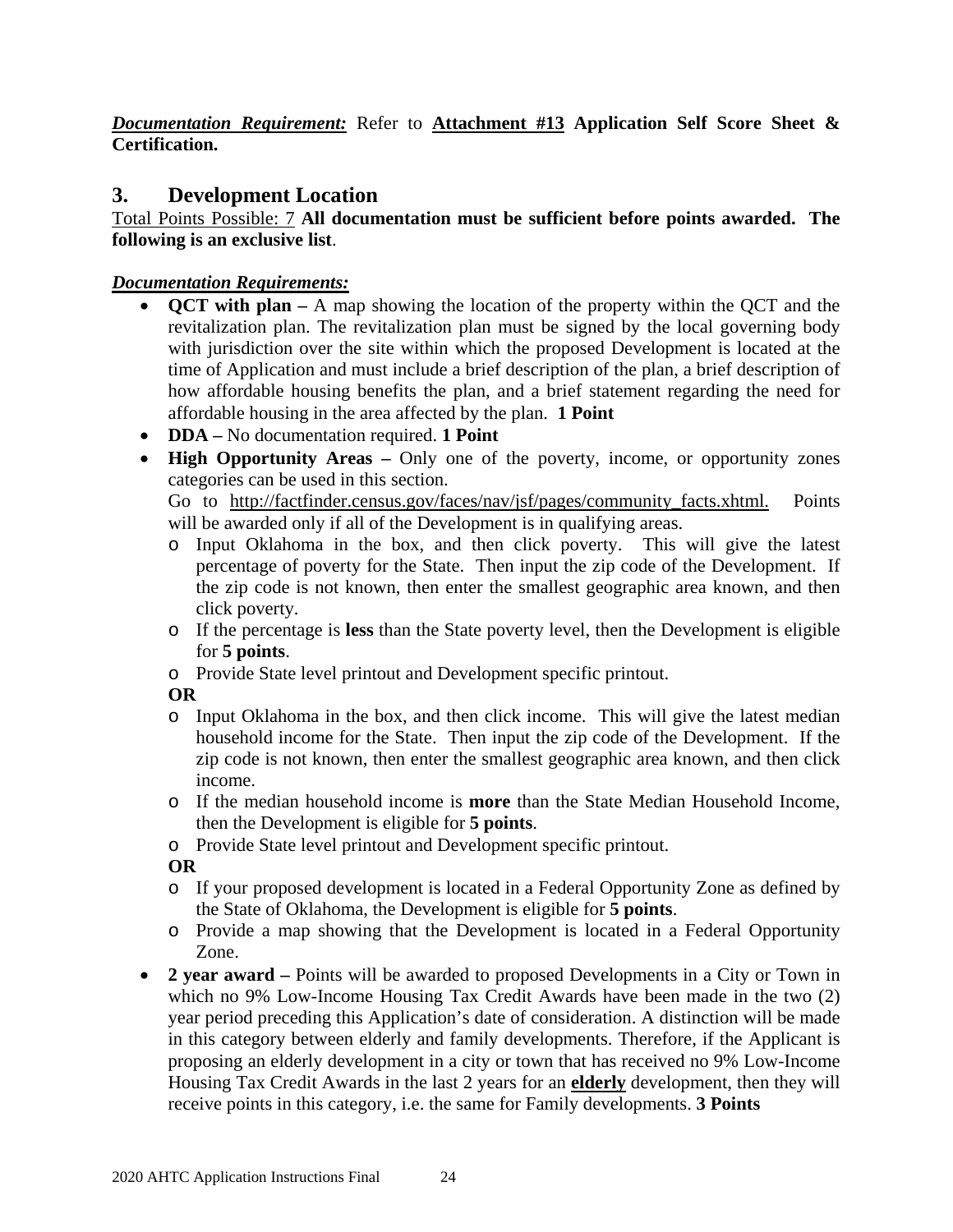- o For this requirement, a year will run from the month of the Trustees meeting to the same month the next year. Example: if a Development is awarded Credits in a City/Town in November 2015, only Applications to be considered **AFTER** November 2017 will be eligible to receive these points for the same City/Town (assuming no awards were made in the interim).
- o For Developments that are proposed in unincorporated areas, the unincorporated area will be considered part of the City or Town in which it's mailing address is listed.
- o Points will be awarded if the Applicant provides proof the proposed Development is not within a three (3) mile radius of any Development that was awarded within the two (2) year period preceding the Application's month of consideration whether the previously awarded Development is within the same city as the proposed property or not. A map clearly indicating the location of Tax Credit Properties within the City and surrounding Cities and the number of miles between the proposed property and other Tax Credit Developments. No map needed if no Developments awarded in the area.

For informational purposes only, the following two websites may be helpful.

<span id="page-24-0"></span>[https://factfinder.census.gov/faces/nav/jsf/pages/community\\_facts.xhtml](https://factfinder.census.gov/faces/nav/jsf/pages/community_facts.xhtml) [http://odoc.maps.arcgis.com/apps/webappviewer/index.html?id=6c9ab2ff71c041b4ad4aa](http://odoc.maps.arcgis.com/apps/webappviewer/index.html?id=6c9ab2ff71c041b4ad4aa1ed90f1cbb5) [1ed90f1cbb5](http://odoc.maps.arcgis.com/apps/webappviewer/index.html?id=6c9ab2ff71c041b4ad4aa1ed90f1cbb5)

### **4. Tenant Targeted Populations**

Total Points Possible: 8

Applications will be evaluated to the extent the Development Commits to serve Targeted Populations.

**Applicant dedicates at least a minimum ten percent (10%) of the total residential units for Targeted Populations.** Elderly cannot be the 10% population. **5 Points**

### OR

Elderly Developments, as defined in OHFA's Chapter 36 Rules, can qualify only if **additionally** targeting 10% of their units to a Target Population. **8 Points** 

Any manager's unit must be included in the calculation of 10% of the total residential units. Targeted Populations' units cannot be concentrated in a single bedroom size or Building if there are multiple bedroom sizes and/or Buildings.

*Targeted Populations for this particular point criterion are Homeless, persons with mental or physical disabilities, Veterans, or Youth aging out of Foster Care (between the ages of 18-24). This designation must not violate any Fair Housing regulations.*

From OHFA's Compliance Manual: Any unit promised for a targeted population (homeless, disabled etc.) must have been marketed for a period of 90 days for both homeless and persons with mental or physical disabilities, Veterans, or Youth aging out of Foster Care before it can be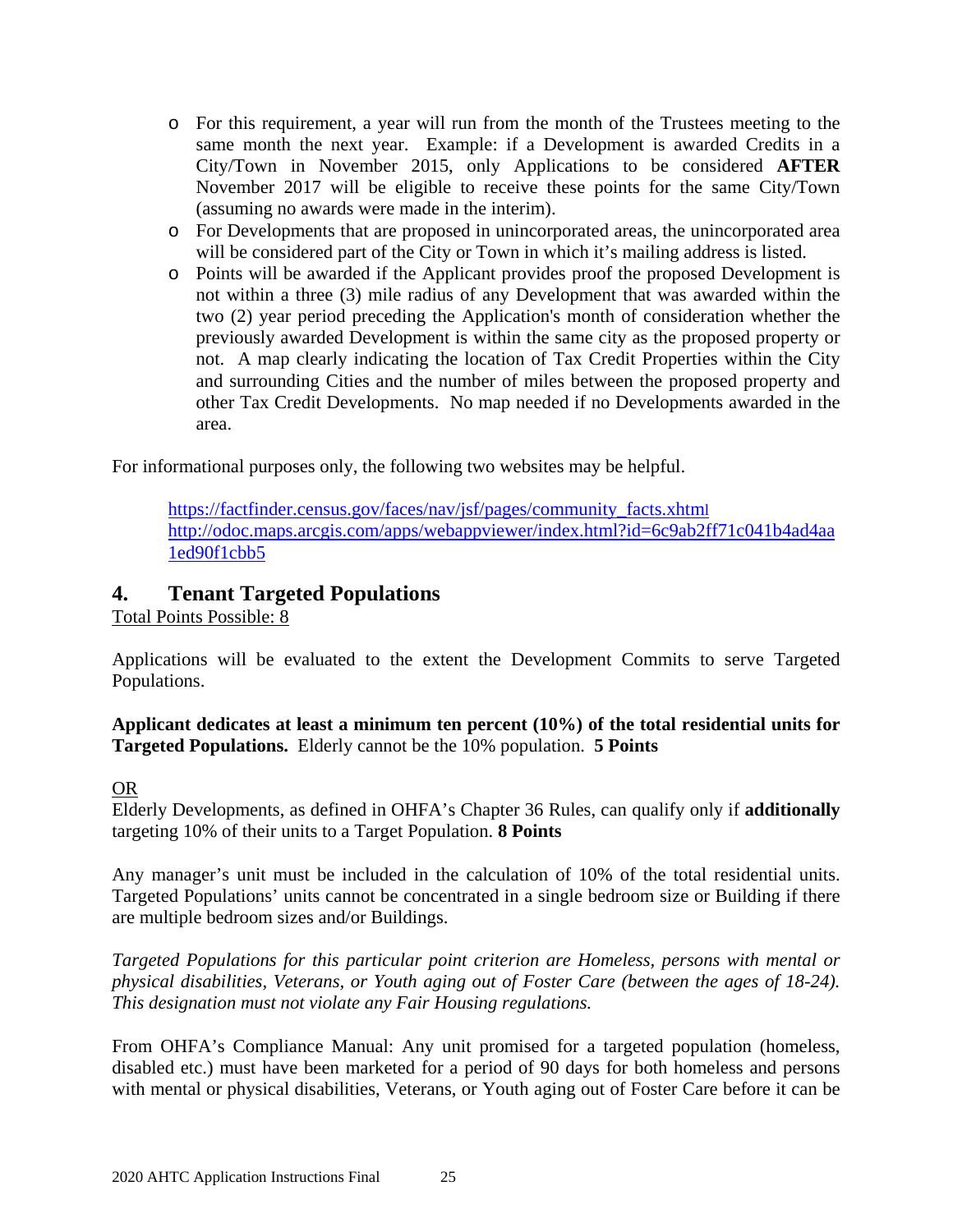rented to a tenant that does not have the designated special need. In addition, the Owner must show ongoing due diligence in attempting to locate a special needs tenant for the unit.

*Documentation Requirements***:** The Unit Distribution and Rents must reflect the special needs designation.

### <span id="page-25-0"></span>**5. Tenant Populations of Individuals with Children**

Total Points Possible: 3

At least 30% of the total AHTC units (excluding the manager's unit) have three bedrooms or more. If the Development receives 8 points in the Targeted Populations category, it will not receive points in this category.

*Documentation Requirements:* The Unit Distribution and Rents must reflect the bedroom sizes.

### <span id="page-25-1"></span>**6. Tenant Ownership**

Total Points Possible: 10

Points will be awarded to those Applications that propose tenant ownership after the 15 year Compliance Period with a satisfactory plan. Though some maintenance can be expected to be performed by the tenant, the list of maintenance duties should not be excessive. The list should not include Owner's duties such as gutters, exterior paint, fencing, mailboxes, window screen replacement, plumbing repairs, and other items that the Owner is required to maintain for health and/or safety issues or to meet minimum standards. The purpose is to have the tenant learn to do some chores and take responsibility in others, but not for the tenant to perform the Owner's duties.

- A discussion regarding tenant reserve funds should be included in the plan. The amount, source and frequency of contributions should be clearly outlined. It should also be delineated whether the reserve fund stays with the unit or the tenant.
- Training for future homeowners is an essential part of this type of program. At the minimum homebuyer education classes should be offered. These are the classes usually associated with down payment assistance. If the Applicant chooses, classes in homeownership can also be offered. These might include classes on insurance, maintenance, saving for long term repairs, etc.
- The tenant ownership plan should discuss the continued affordability of housing to the tenants. How will the new ownership payment (including insurance and taxes) compare to the rental payments before the end of the Compliance Period? Estimates are acceptable. Will there be any limits to the amount of increase between the two payments? If the sales price is more than the tenant can afford, will there be any down payment or other type of purchasing assistance?
- The calculation of the sales price is also an important component of the ownership plan. What factors and amounts will go towards the sales price amount? Will the tenant reserve funds, if any, be applied to the sales price? If the Development has a deferred loan and/or a balloon payment loan, it does not seem equitable for the tenant to pay for the bulk amount of the loan, just because it was structured that way in the beginning to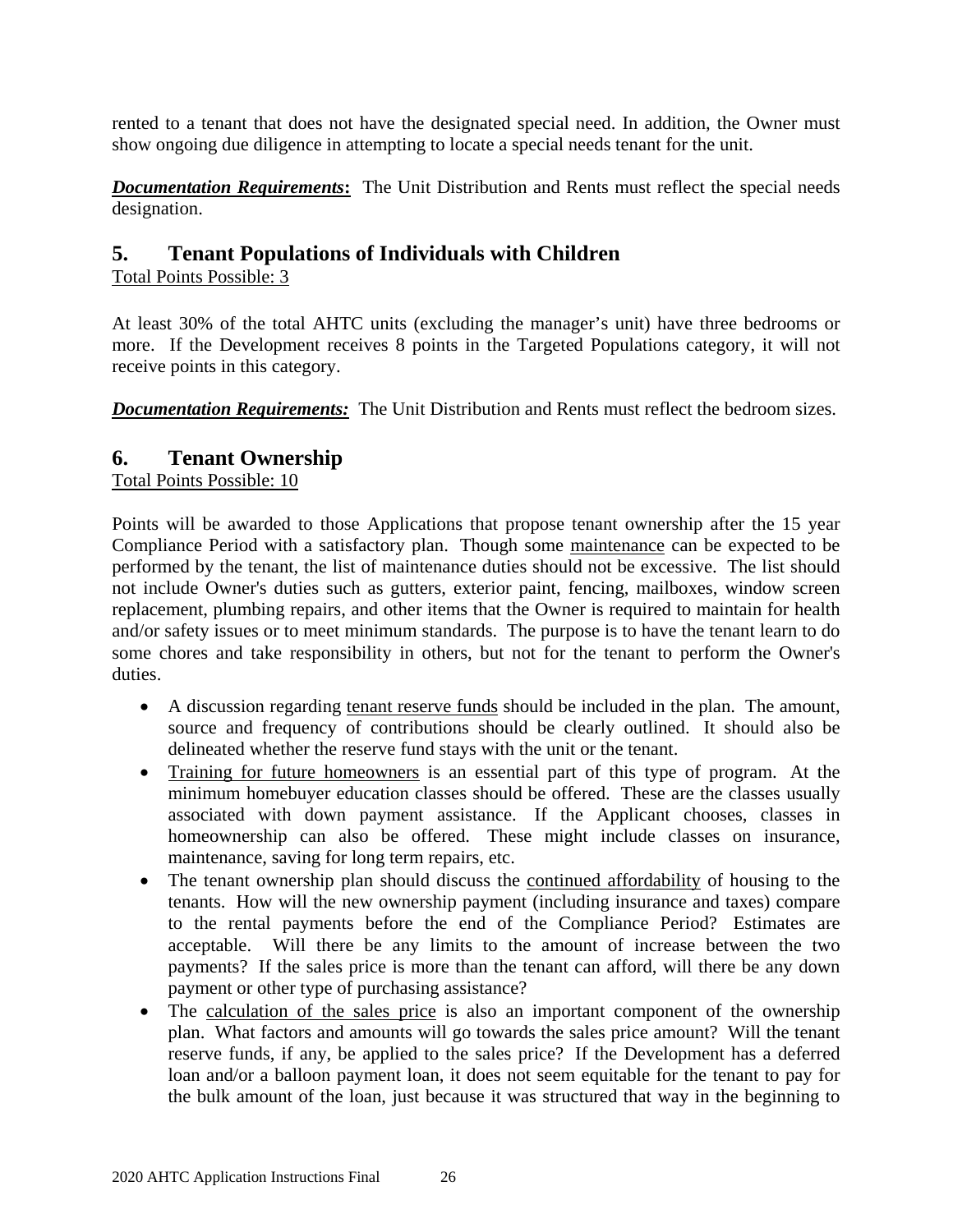benefit the Developer/Owner. Will the sales price be adjusted in any way at the time of purchase? If so, what factors will determine the write down amount, and what will be that amount?

- Another issue that must be addressed in the plan is whether or not a Nonprofit Entity will actually acquire the Development before the tenants purchase. If the Nonprofit is involved in the Development, then provide a brief description of the agency. Also of importance are a discussion of potential homeowners associations and the timeline of the purchasing process. Though starting early in the Compliance Period is acceptable, usually tenants will change before year 15. The plans that start the process perhaps in years 10-13 seem more reasonable.
- Those units not sold must remain affordable to Low-Income persons for ten (10) years beyond the required minimum of thirty (30) years.
- As a reminder, tenants cannot be denied or chosen simply because of their willingness or ability to purchase the home. Also, tenants cannot be evicted in year 15 if they do not want or are not able to buy the housing. The Tax Credit Program is a rental program and has to be operated that way. All units not sold in year 15, or those units that for some reason revert back to the Development, have to be rental units. Hypothetically, this could be all units for the entire forty (40) years. Make sure the tenant ownership plan does not present anything contradictory to these requirements.

If the Development receives points in this category, it will not receive points in the Term of Affordability category.

*Documentation Requirement:* Applicants must submit a detailed plan which includes projections on maintenance, tenant reserve funds, home buyer training, continued affordability, sales price calculation, and etc. The plan will be evaluated for feasibility.

**By checking the appropriate box on the Attachment #13, the Owner Certifies that all units not sold will remain affordable to Low-Income persons for ten (10) years beyond the required minimum of thirty (30) years.**

### <span id="page-26-0"></span>**7. Preservation of Affordable Housing**

Total Points Possible: 3 (points will not be pro-rated.)

Affordable does not mean tenants receiving Section 8 assistance or units rented at a discount rate to market. Preservation means the preservation of the affordability of the housing, not the Buildings/real estate.

Traditionally, one of the type of programs listed below is involved or a similar type program.

- Properties with **project-based Rental Assistance** contracts
- Properties with USDA **Section 515** loans
- Properties financed with **Low Income Housing Tax Credits**
- Properties financed with **Section 202/811** loans
- Properties financed with **1937 Housing Act** funds

*Documentation Requirement:* Proof of the prior affordable status of the housing.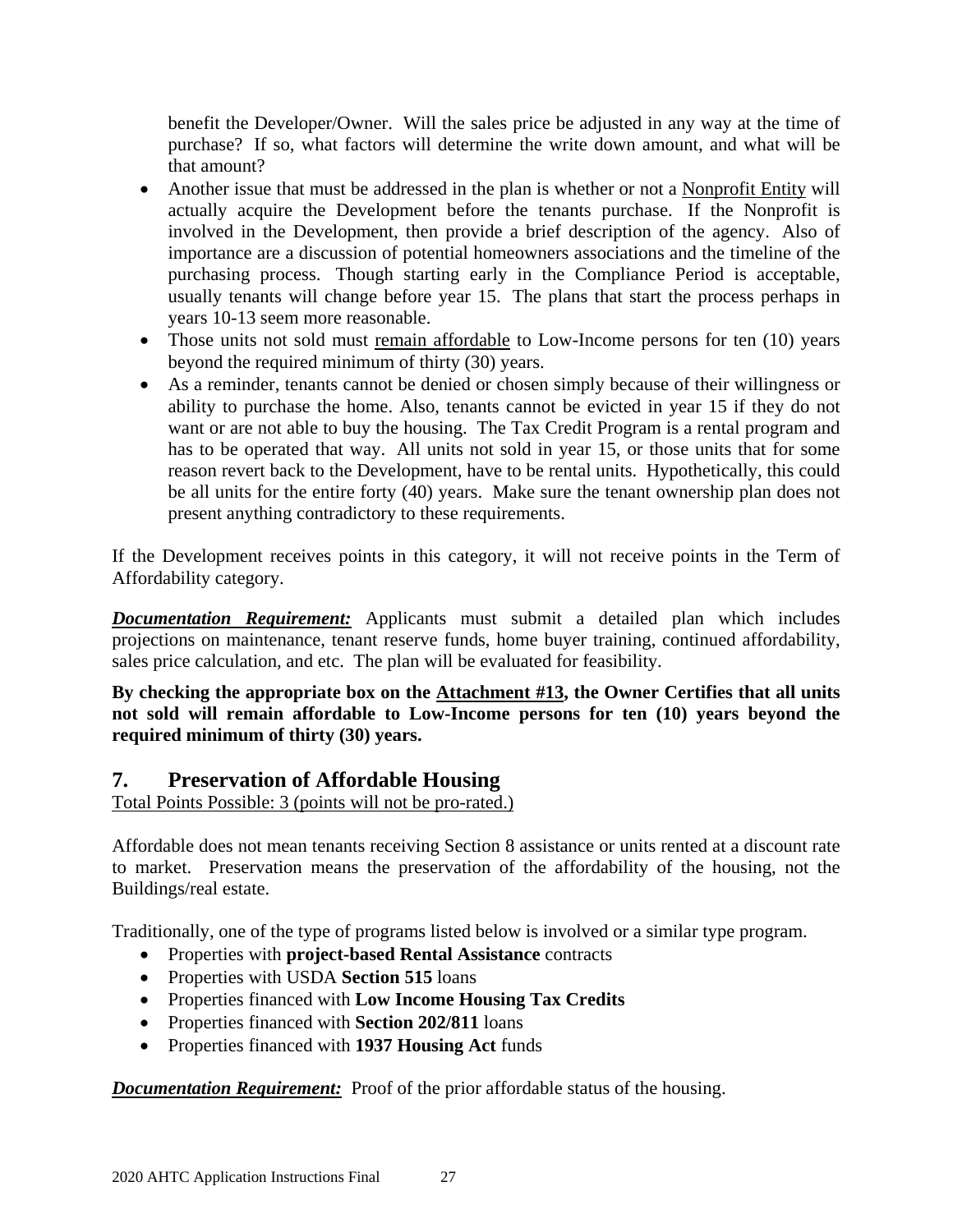### <span id="page-27-1"></span>**8. Energy Efficiency/Green Building**

Total Points Possible: 18

### *Documentation Requirements:*

**Attachment #14 Energy Efficiency/Green Building Certification -** specifically listing the energy efficient/green building items for which points are being claimed. This Certification must be signed by a representative of the Ownership entity, the architect, and the general contractor**.** 

### <span id="page-27-2"></span>**9. Historic Nature**

### Total Points Possible: 3

**Building** as defined in AHTC Rules 330:36-1-4 means a property containing residential Housing Units located on the Land and included in the Development.

100% of the historic building must be rehabilitated. At least 50% percent of the proposed Development's units must be located in the historic building. The units must be "new" or converted from non-residential to residential units. If existing housing units are to be rehabilitated, then the Placed In Service date must be at least 30 years prior to date of Application to receive the points for Historic Nature. Any new construction units must be within  $\frac{1}{2}$  mile radius of the historic building(s).

### **Definition of "Historic Nature:"**

- A. A historic building (structure) is either **listed** in the National Register of Historic Places (NRHP) as an individual property or as a contributing resource to a district (see *Oklahoma Properties Listed in the National Register,* [http://www.okhistory.org/shpo/nationalregister.htm\)](http://www.okhistory.org/shpo/nationalregister.htm) or (2) is **eligible for** listing in the NRHP as an individual property or as a contributing resource to a district.
- B. Additionally, the planned rehabilitation of the building must be consistent with the *Secretary of the Interior's Standards and Guidelines for Rehabilitation (*see Oklahoma's *Rehabilitating Historic Properties for Federal Investment Tax Credits,*  [http://www.okhistory.org/shpo/taxcredits.htm\)](http://www.okhistory.org/shpo/taxcredits.htm).

### *Documentation Requirements:*

A copy of the approved Historic Preservation Certification Application, Part 1 executed by NPS.

### <span id="page-27-0"></span>**10. Subsidy per Unit**

Total Points Possible: 10

An application is scored on the extent to which it proposes to use the least amount of Federal Affordable Housing Tax Credits per Tax Credit unit, excluding any employee units.

For purposes of this scoring criterion, there will be one set range listing a minimum subsidy per unit and a maximum subsidy per unit for both New Construction and Acquisition/Rehabilitation Developments. Ten points will be awarded to the new construction and acquisition/rehabilitation application(s) respectively that request less than or equal to the minimum subsidy per unit based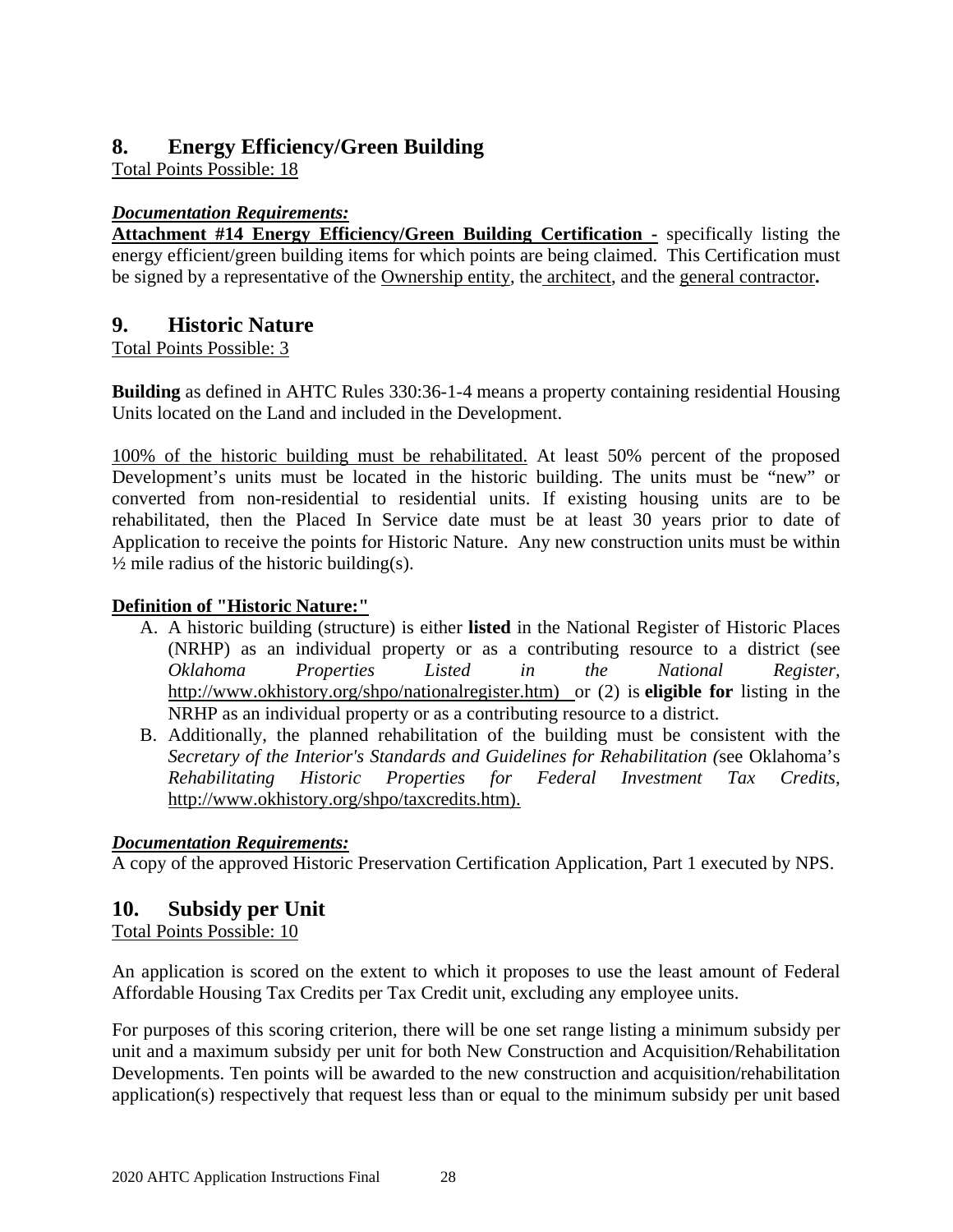on the range set forth in the Qualified Allocation Plan. Applications in which the requested subsidy per unit falls within this set range will receive a pro rata amount of the points. Applications in which the requested subsidy per unit equals or exceeds the maximum subsidy per unit based on this set range will receive zero points. The range for all Developments is \$4,000 to \$30,000. When calculating points in this category, intermediate calculations will be rounded to six decimal points and final calculations will be rounded to four decimal points. In addition, points will be calculated based on the amount of Federal Affordable Housing Tax Credits requested per Tax Credit unit at the time of application submission. Therefore, this number will not change even if the amount of Federal Tax Credits requested changes during the review process.

Proposed formula:

$$
\underbrace{(MAX - REQUESTED)}_{(MAX - MIN)} \qquad \qquad 10 \text{ points} \qquad \qquad \text{Points (rounded to four decimals)}
$$

Example:

Disclaimer: the examples below are for illustration purposes only to show how the points are calculated and do not constitute a promise to award points based on income targeting percentages or subsidy per unit ranges as identified.

The following is a hypothetical example to illustrate how the points are awarded.

Example with AHTC of \$11,000 per unit:

 $\frac{\text{($30,000 - $11,000)}}{\text{($30,000 - $4,000)}} = \frac{$19,000}{$26,000}$  = .730769  $\bigtimes$  10 points = 7.3077  $($30,000 - $11,000) = $19,000$  $($30,000 - $4,000) = $26,000$ 

The points awarded in this category for this particular project would be **7.3077**

### **11. Negative Points**

Total Points Possible: -20

- Allocation and Compliance Staff maintain a list of all negative points. Thirty (30) days prior to Application due date, a list of all negative points will be posted on OHFA's website. This will be the information used in the following round. Infractions and negative points will continue to accrue during the round; however, they would only be counted against Applicants in the next funding period.
- Negative Points will remain in effect one year from the date of infraction. For late reporting or payment, an infraction shall mean the due date. For uncorrected Form(s) 8823 or non-compliance with State Specific Promises, an infraction shall mean the date discovered, date of form issuance or correction period expiration, whichever is relevant in order to count for two LIHTC allocation rounds (**a casualty loss will only incur negative points after 180 days has passed without correction to Form)**. *For example,* on Nov. 15 OHFA found a unit to be unsuitable for occupancy. The owner received a letter Dec. 10 allowing a 45 day correction period. Since the correction period is during the posting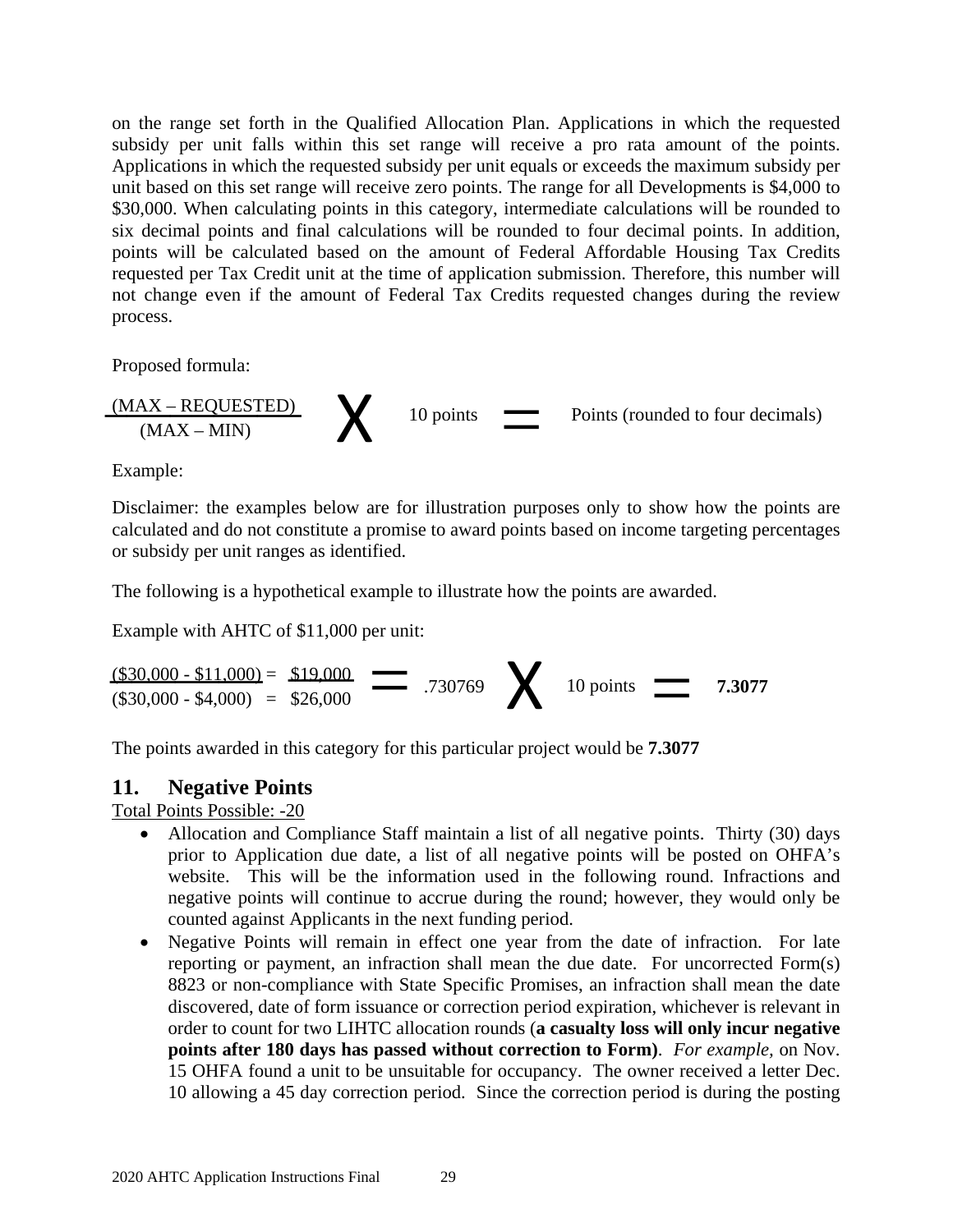date of negative points and if the owner does not remedy within the allotted timeframe, the infraction date for negative points will be the date of Form 8823 instead of the date discovered. *Additional example,* on May 1 OHFA discovered that State Specific Promises have not been kept for the past two years. The owner received a letter May 20 allowing a 45 day correction period. Since the correction period is during the posting date of negative points and if the owner does not remedy within the allotted timeframe, the infraction date for negative points will be the correction period expiration date. Violations of Fair Housing infractions are fact specific and will be treated accordingly. If after one year negative point item(s) remain uncorrected, negative points will continue to apply until the issue has been corrected.

- If after infractions occur, and the Development is transferred, or changes management, the negative points stay with the entities who incurred the points, and the negative points will also remain with the Development but for only six (6) months.
- Points will be deducted for instances of poor performance in the operation of Tax Credit Developments that share common general partnership, managing member, and principals of each, with entities of the current Application.
- Points will be deducted for Management, Co-Management, and/or Management Consultants listed on the current Application.
- Negative points will be assessed on original participants. Team members can be substituted (with proper documentation), but negative points remain.
- No Documentation is required.

### **Points will be deducted for the following:**

### **Allocation**

| For each late report exceeding three (3) late reports (see Attachment A and G) 2 points<br>Late payment of fees | 3 points |
|-----------------------------------------------------------------------------------------------------------------|----------|
| <b>Compliance</b><br>State Specific Promises made at Application not being met                                  | 3 nointe |

| <b>State Specific Promises made at Application not being met</b> | 3 points |
|------------------------------------------------------------------|----------|
| <b>Uncorrected 8823s</b>                                         | 5 points |

**For the following, Owners/Managers will be given a 10 business day cure period beyond the original due date to provide these items. After this cure period, any items outstanding will incur negative points for the Owner/Manager:**

| Late audit corrections                  | 2 points |
|-----------------------------------------|----------|
| Late payment of fees                    | 3 points |
| <b>Late Annual Owner Certifications</b> | 3 points |
| <b>Late COL submissions</b>             | 3 points |

### <span id="page-29-0"></span>**12. Tie Breaker**

• In case there are Applications with the same final score in any set-aside that will affect funding, Applications will be funded based on those proposing the highest number of Tax Credit units. The Application proposing the highest number of Tax Credit units will be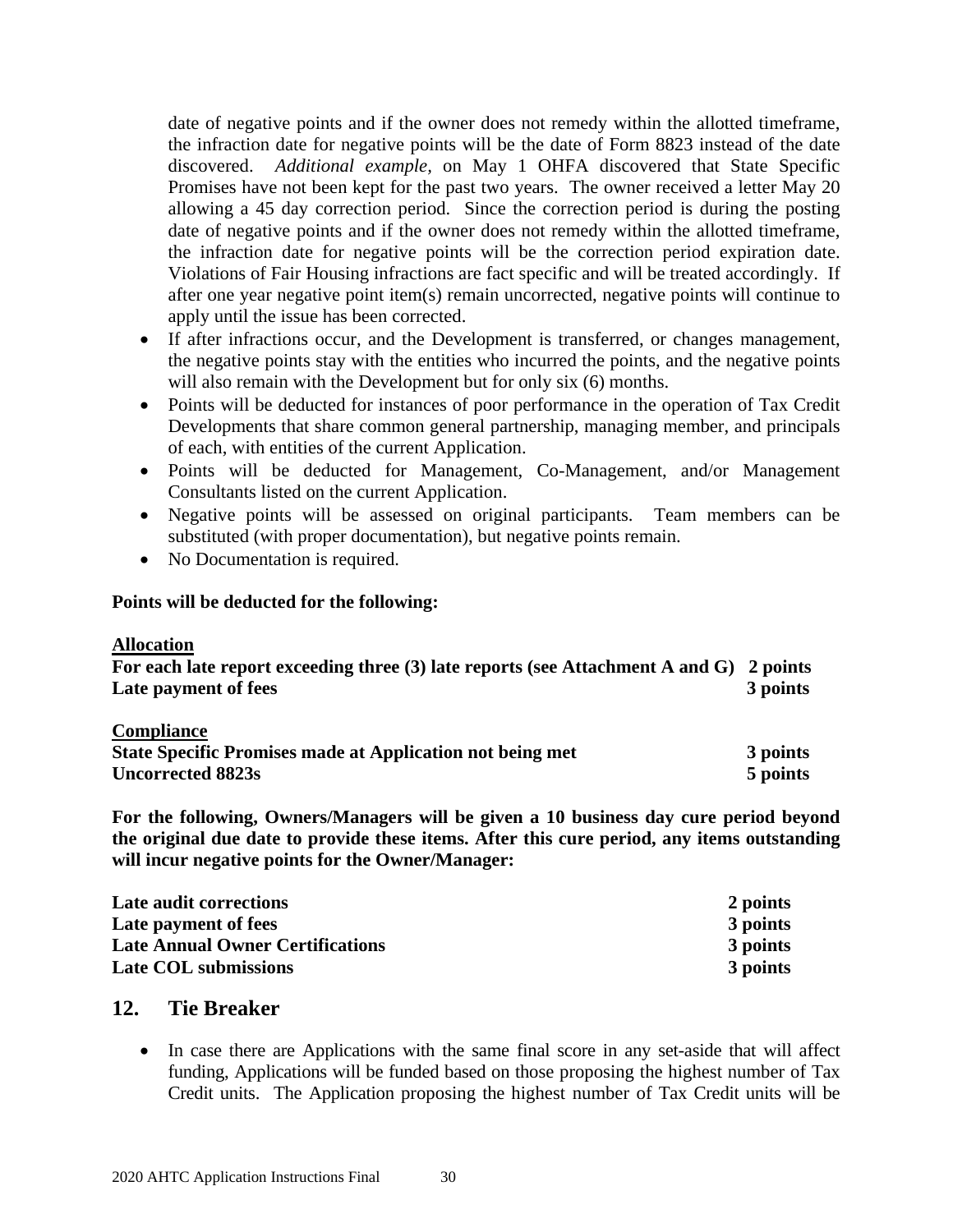awarded first; the second Application proposing the highest number of Tax Credit units will be next, and so forth until such time as the Tax Credits have been Allocated under the setaside.

- In the event that Applications are still tied, a drawing shall occur at the Trustees meeting in which the Applications are being considered for funding. All Applications remaining tied in any set-aside will be entered in the drawing. The first Application drawn, will be funded first, the second Application drawn, will be funded next, and so forth until such time as the Tax Credits have been allocated under the set-aside. Applications not drawn under a setaside will be placed in the next set-aside in which they qualify and request in rank score order and tie breaker.
- In circumstances that only the order within a set-aside or from which set-aside a given Development will be funded is affected, then, the drawing will take place prior to the Trustees meeting. In cases where there may be insufficient funds available to fund any of the tied Developments, the drawing will always be held at the Trustees meeting.
- No Documentation is required for tie breakers.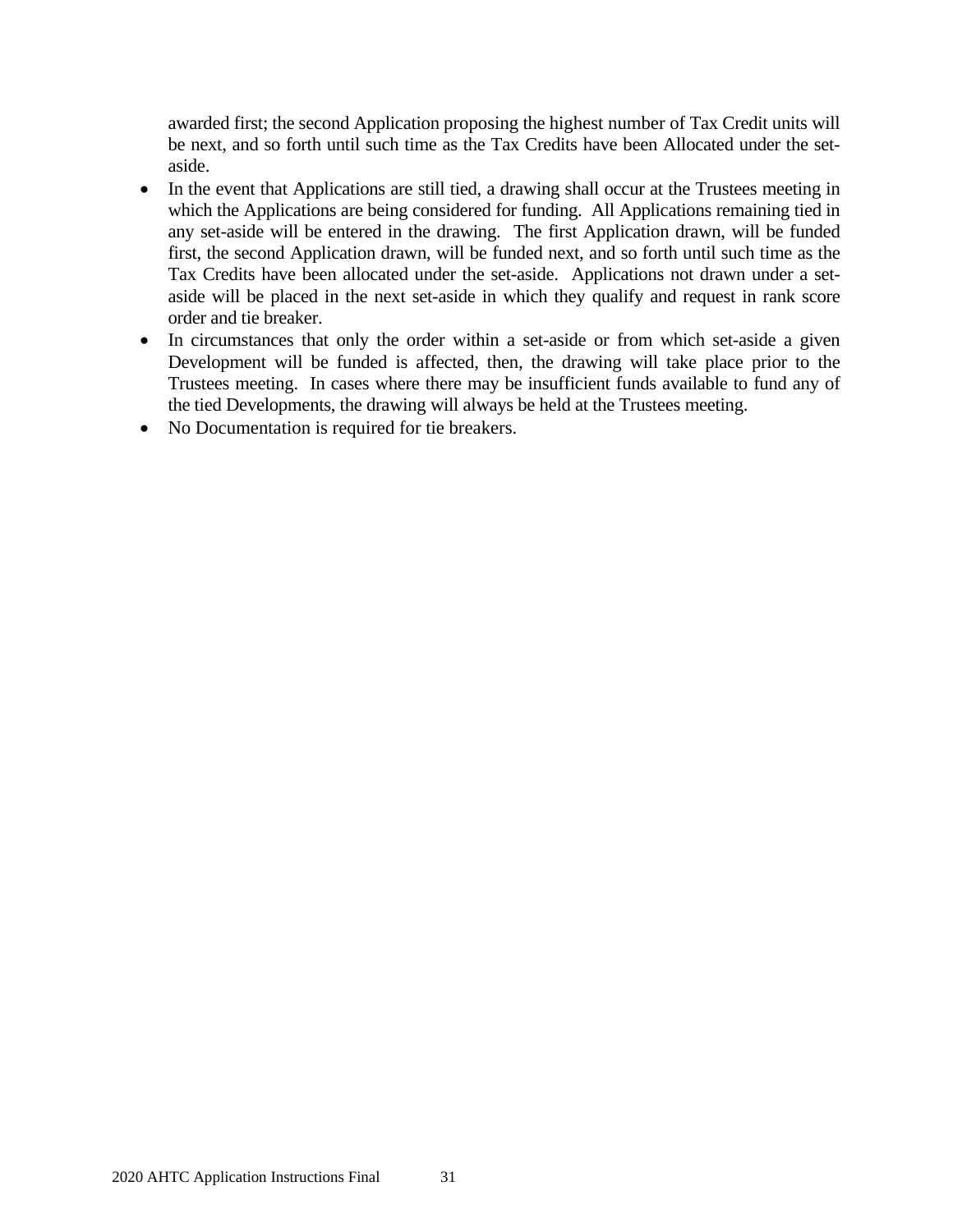## **Attachment #1 – Publication Notice Form**

### <span id="page-31-0"></span>NOTICE TO THE PUBLIC OF A TAX CREDIT APPLICATION *(ACQUISITION, SUBSTANTIAL REHABILITATION & NEW CONSTRUCTION)* OF AFFORDABLE (SINGLE/MULTI) FAMILY HOUSING

, Applicant, will submit an Application to the Oklahoma Housing Finance Agency (OHFA) to obtain tax credits on the (acquisition, substantial rehabilitation or new construction) of a proposed Development, the name of which will be \_\_\_\_\_\_\_\_\_\_\_\_\_\_\_\_\_\_\_\_\_\_\_\_\_\_\_\_\_. Said is proposed to be located at (street address, city or town, zip, OR describe corner of street/road intersection, city, OR legal description. The street address is required unless unavailable, then the intersection and lastly the legal description).

There will be a total of units in the Development:

Of this total, percentage will be rent and Income restricted units.

OHFA Trustees will consider this Application at OHFA's \_\_\_\_\_\_\_, 20\_\_ Trustees meeting. Trustee meeting dates can be found on OHFA's website, [www.ohfa.org.](http://www.ohfa.org/)

Any questions regarding this Application may be directed to (name, address and phone and fax numbers of contact of Owner/Applicant).

For information regarding the hearing of the Application, contact Danette Carr, Housing Development Allocation Supervisor, OHFA, P.O. Box 26720, Oklahoma City, OK 73126-0720, (405) 419-8136, danette.carr@ohfa.org

**NOT PART OF FORM** NOTE: OHFA encourages contact with local government agencies at the earliest possible stage in the planning of the Development. In larger jurisdictions, OHFA recommends the Applicant investigate the proposed Development's conformance with neighborhood or local area plans**.** 

### **Items in ( ) need to be replaced with actual information selected.**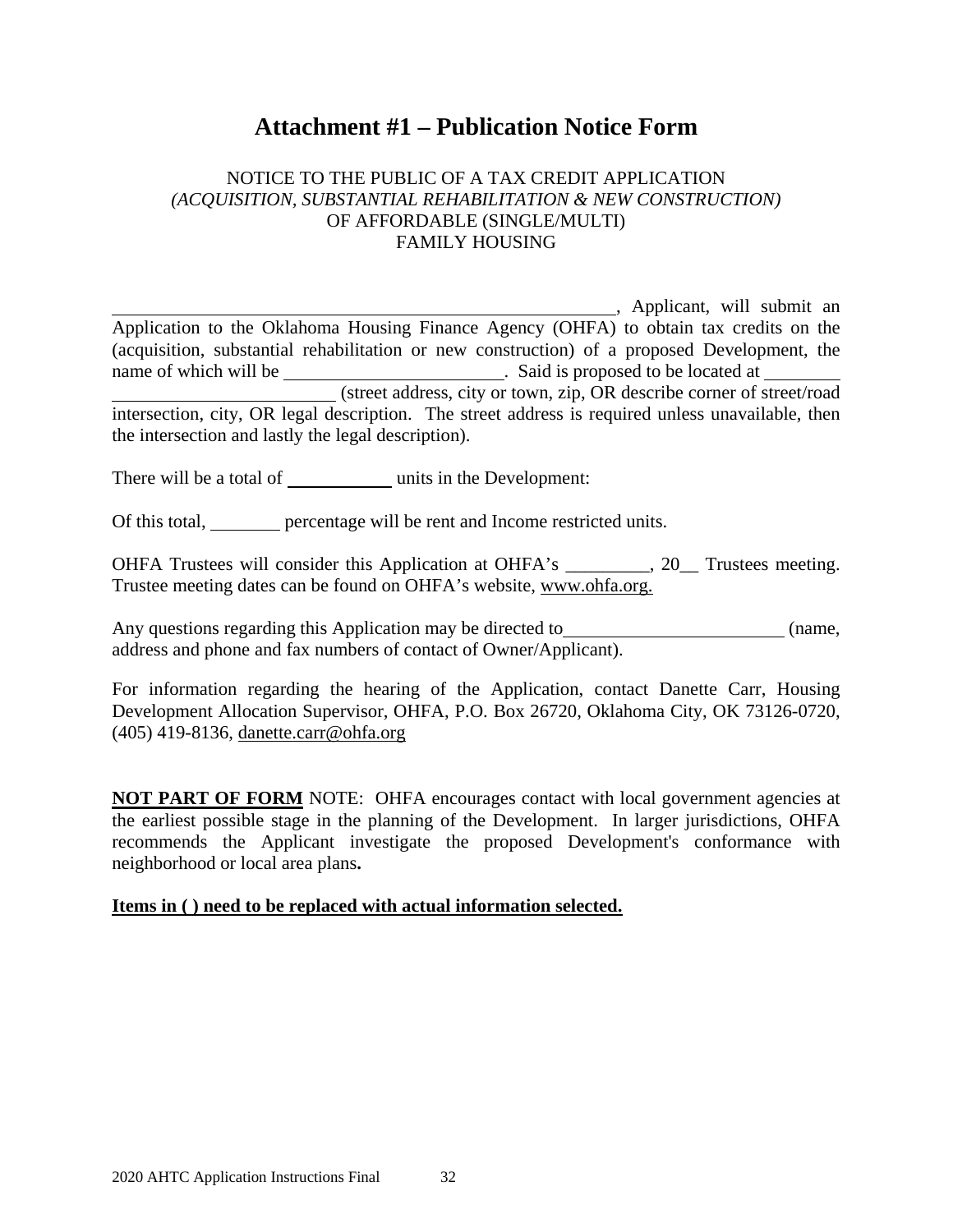## <span id="page-32-0"></span>**Attachment #2- Market Study Summary**

(To be included at the beginning of the market study)

| <b>Development Name:</b>                                                                                                                                                                                                                                                                                                                                                       |
|--------------------------------------------------------------------------------------------------------------------------------------------------------------------------------------------------------------------------------------------------------------------------------------------------------------------------------------------------------------------------------|
| The Market Study prepared by:                                                                                                                                                                                                                                                                                                                                                  |
|                                                                                                                                                                                                                                                                                                                                                                                |
| Page # of specific answers requested below. Please do not list a large range of pages.                                                                                                                                                                                                                                                                                         |
| A map delineating the primary market area (PMA).                                                                                                                                                                                                                                                                                                                               |
| A photograph of the site.                                                                                                                                                                                                                                                                                                                                                      |
| A full description of the site.                                                                                                                                                                                                                                                                                                                                                |
| Discussion of the appropriateness of the location.                                                                                                                                                                                                                                                                                                                             |
| A demographic summary of the market area, including incomes, households, growth<br>trends, economic factors relating to employment, labor force, and community facilities (i.e.<br>parks, schools, etc.)                                                                                                                                                                       |
| An evaluation of the current affordable housing stock existing in the market area, including<br>an identification of geographical location, occupancy levels, age of stock, upkeep condition,<br>bedroom mix, amenities and rents being charged.                                                                                                                               |
| Include comparable rental residential Developments in the primary market area and all Tax<br>Credit Developments.                                                                                                                                                                                                                                                              |
| A discussion of any relevant information regarding existing rent overburden statistics.<br>(Not applicable to rehabs with current occupancy of 90% or more.)                                                                                                                                                                                                                   |
| An evaluation of the need for affordable housing within the primary market area.<br>(Not<br>applicable to rehabs with current occupancy of 90% or more.)                                                                                                                                                                                                                       |
| A discussion of whether or not the proposed Development, in light of vacancy and<br>absorption rates for the applicable market areas, is likely to result in an increased vacancy rate<br>for comparable units within such market area, (i.e., standard, well-maintained units within such<br>market area that are reserved for occupancy by low and very low Income tenants). |
| A projection of the time necessary for the Development to achieve sustaining occupancy.<br>(Not applicable to rehabs with current occupancy of 90% or more.)                                                                                                                                                                                                                   |
| Provide the recommended vacancy rate.                                                                                                                                                                                                                                                                                                                                          |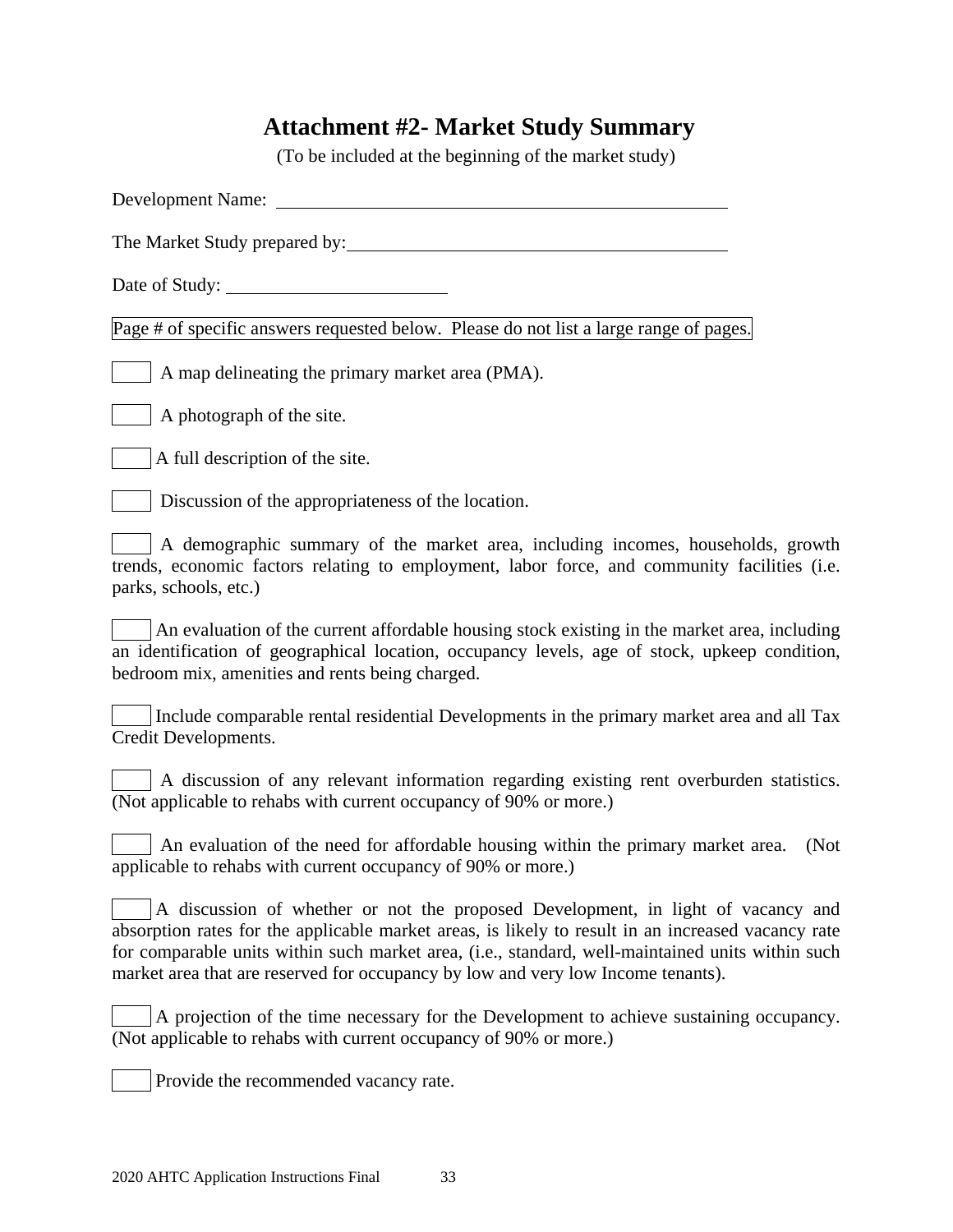Discuss the capture rate for the primary market area. A 30% affordability factor must be used when calculating the number of Income Qualified Renter Households.

An evaluation of whether the projected initial rents for the Development are or are not reasonably affordable by low and very low-Income tenants and within the rental range for the comparable Developments within the market area. Include market advantage/disadvantage analysis. Also include Income Averaging analysis that shows adequate demand, this includes capture rates for each applicable percentage the Development wishes to serve, if the Development is utilizing such option.

A summary of qualifications for the individuals who participated in the Development of the market study.

A signed written statement is required from the preparer of the market study which certifies that the market study is true and correct to the best of the professional's knowledge and belief, and that there is no identity of interest between the professional and the Applicant, Developer, Owner or the entity for whom the report is prepared.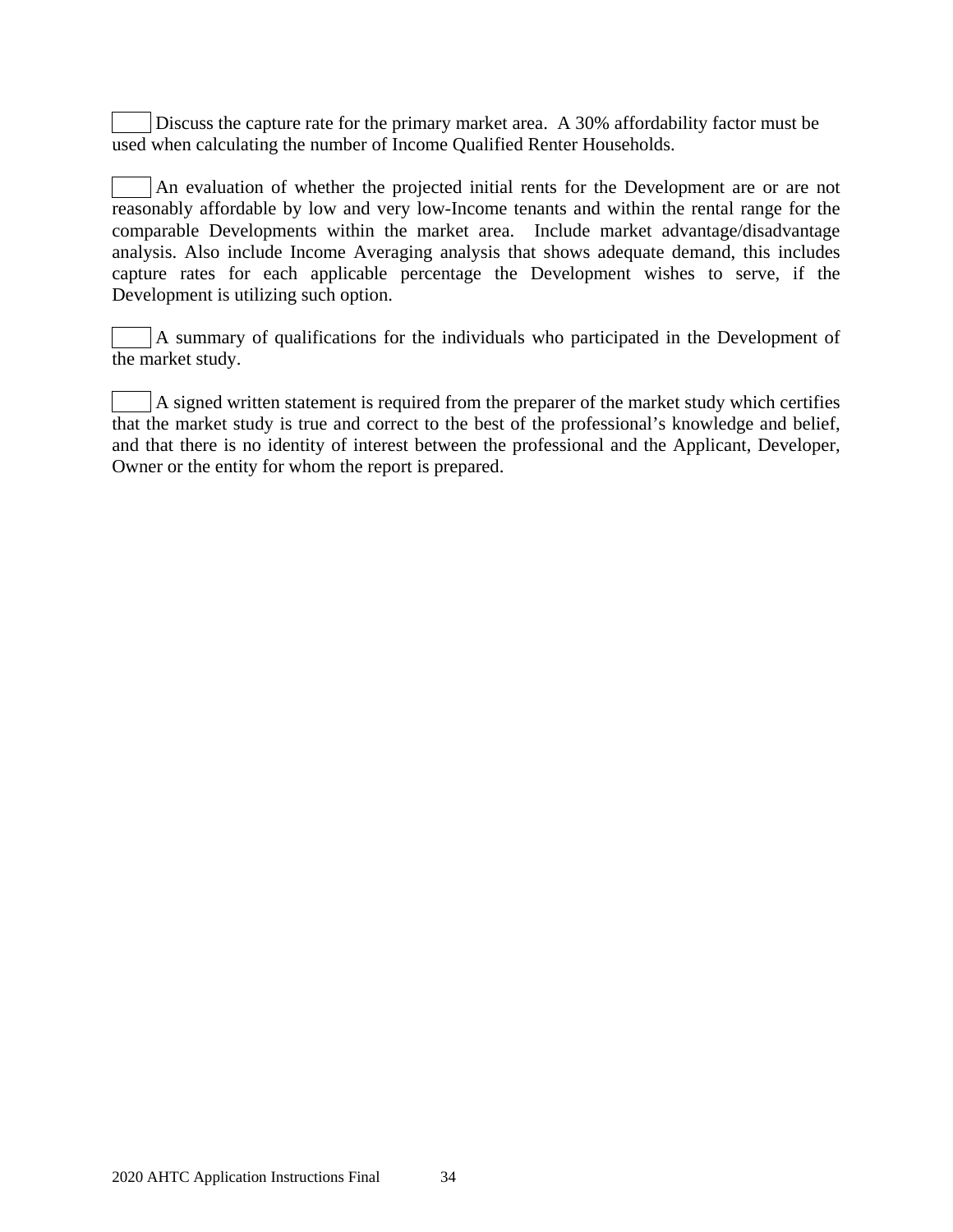## **Attachment #3 – Nonprofit Owners**

<span id="page-34-0"></span>Development Name:

Nonprofit Name:

I hereby Certify that the Qualified Nonprofit:

- o Owns more than fifty percent (50%) Ownership interest of the general partner or managing member.
- o Will materially participate on a regular basis, in the planning and construction of the Development.
- o Will materially participate on a regular basis, in the operation and management of the Development throughout the entire Compliance Period.
- o Is not affiliated with or controlled by any for profit entity.
- o Will be bound to all Nonprofit requirements.

**Representative of Ownership Entity** 

| Signature           | Signature           |  |
|---------------------|---------------------|--|
| <b>Printed Name</b> | <b>Printed Name</b> |  |
| Title               | Title               |  |
| Date                | Date                |  |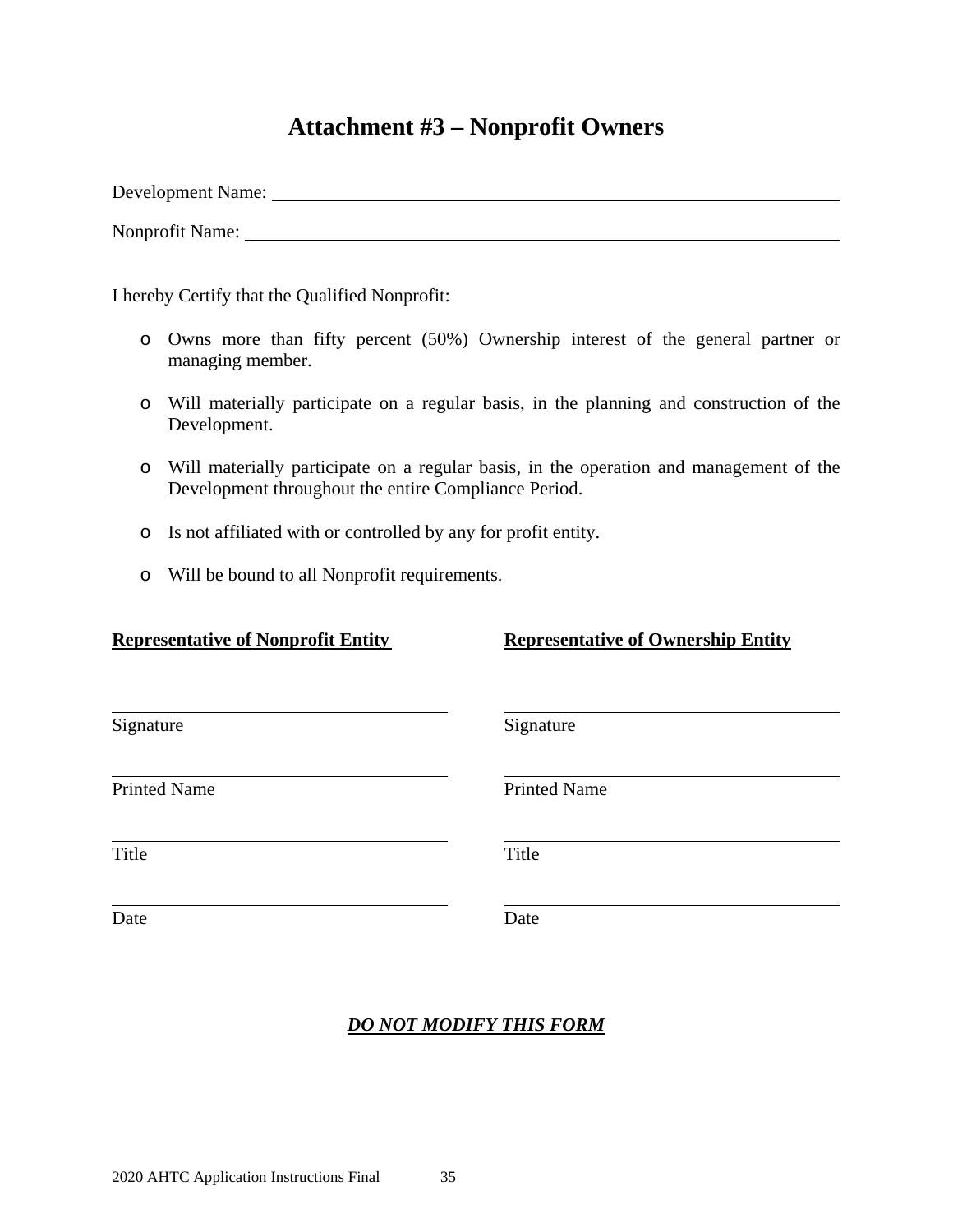## **Attachment #4 – Suggested Previous Participation Form**

**Name: List all current and past Developments, regardless of continued involvement, for Oklahoma, as well as other States.**

Incomplete forms and lack of full disclosure may result in disqualification of the Application.

<span id="page-35-0"></span>

|                        |                                            |                                      | ⇓           | $\lceil$ If this funding source involved, $\lceil$<br>indicate with an X or $\checkmark$ . |             |                     |                                           |                                   |
|------------------------|--------------------------------------------|--------------------------------------|-------------|--------------------------------------------------------------------------------------------|-------------|---------------------|-------------------------------------------|-----------------------------------|
| <b>Property</b><br>ID: | <b>Property Name and</b><br><b>Address</b> | <b>Total</b><br># of<br><b>Units</b> | <b>AHTC</b> | <b>HOME</b>                                                                                | <b>Bond</b> | Principal's<br>Role | Status (Active, Sold,<br><b>Expired</b> ) | <b>Date 8609</b><br><b>Issued</b> |
|                        |                                            |                                      |             |                                                                                            |             |                     |                                           |                                   |
|                        |                                            |                                      |             |                                                                                            |             |                     |                                           |                                   |
|                        |                                            |                                      |             |                                                                                            |             |                     |                                           |                                   |
|                        |                                            |                                      |             |                                                                                            |             |                     |                                           |                                   |
|                        |                                            |                                      |             |                                                                                            |             |                     |                                           |                                   |

**Make copies as needed. \_\_\_\_\_\_\_\_\_\_\_\_\_\_\_\_\_\_\_\_\_\_\_\_\_\_\_\_\_\_\_\_\_\_\_\_\_\_\_\_\_\_\_\_\_**

**Signature of Representative**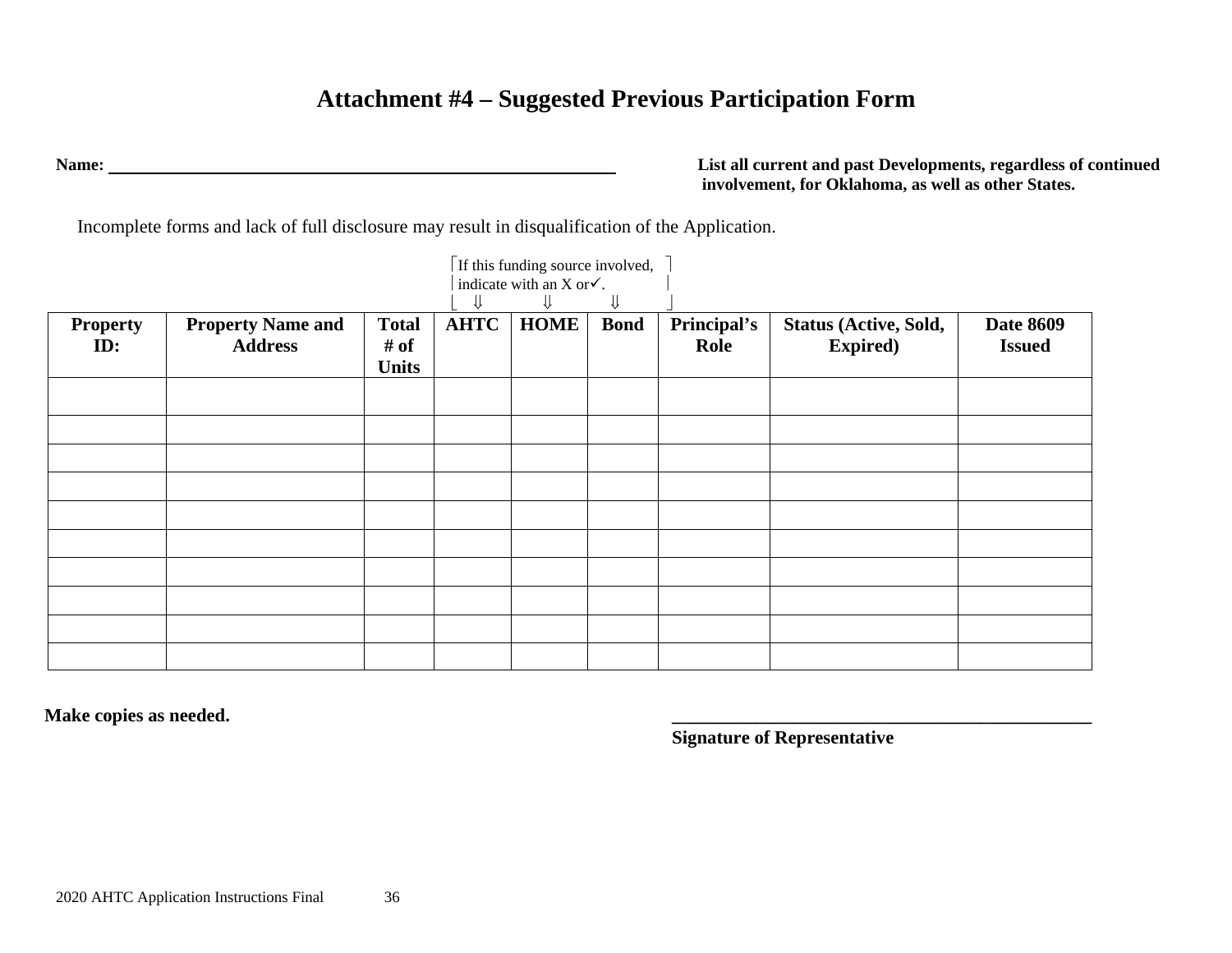# **Attachment #5 – Development Team Member Certificate**

#### OKLAHOMA HOUSING FINANCE AGENCY AFFORDABLE HOUSING TAX CREDIT PROGRAM

<span id="page-36-0"></span>

| AFFORDABLE HOUSING TAX CREDIT PROGRAM<br><b>Development Name:</b>                                                                                                                                                                                                                                                                                                                                                                                                                                                                                                                                                                                                                                                                                                                                                                                                                                                                                                                                                                                                                                                                                                                                                                 |
|-----------------------------------------------------------------------------------------------------------------------------------------------------------------------------------------------------------------------------------------------------------------------------------------------------------------------------------------------------------------------------------------------------------------------------------------------------------------------------------------------------------------------------------------------------------------------------------------------------------------------------------------------------------------------------------------------------------------------------------------------------------------------------------------------------------------------------------------------------------------------------------------------------------------------------------------------------------------------------------------------------------------------------------------------------------------------------------------------------------------------------------------------------------------------------------------------------------------------------------|
| Team Member Role: Check box/boxes that apply                                                                                                                                                                                                                                                                                                                                                                                                                                                                                                                                                                                                                                                                                                                                                                                                                                                                                                                                                                                                                                                                                                                                                                                      |
| Architect<br>$\Box$ Developer<br><b>Accountant/Tax Professional</b><br>Attorney<br>$\Box$ Owner<br>General Contractor<br>Mgmt. Company<br>Consultant<br>Gen. Partner/Managing Member   Co-Developer<br>$\Box$ Co-Management Company                                                                                                                                                                                                                                                                                                                                                                                                                                                                                                                                                                                                                                                                                                                                                                                                                                                                                                                                                                                               |
|                                                                                                                                                                                                                                                                                                                                                                                                                                                                                                                                                                                                                                                                                                                                                                                                                                                                                                                                                                                                                                                                                                                                                                                                                                   |
| The undersigned Development Team Member for the referenced Applicant and Development<br>hereby affirms to Oklahoma Housing Finance Agency and its Trustees that the undersigned has<br>not:<br>Been involved in uncured financing defaults, foreclosures, or placement on HUD's list of<br>$\bullet$<br>debarred contractors;<br>Had events of material uncorrected noncompliance with any Federal or State assisted<br>$\bullet$<br>housing programs within the prior seven (7) year period;<br>Had Appointment of a Receiver or bankruptcy within the prior seven (7) year period;<br>$\bullet$<br>Been removed as a general partner or managing member.<br>$\bullet$<br>Failed to meet and maintain any material aspect of a Development as represented in an<br>$\bullet$<br>Application;<br>Failed to meet and maintain minimum property standards;<br>$\bullet$<br>Failed to bring any Development back into compliance after receiving written notice from<br>$\bullet$<br>OHFA's Compliance Staff.<br>Failed to comply with OHFA's requests for information or documentation on any<br>$\bullet$<br>Development funded or administered by OHFA;<br>Intends to participate in the Development proposed by the Application. |
| $\mathbf{B} \mathbf{v}$ :<br>Printed Name:                                                                                                                                                                                                                                                                                                                                                                                                                                                                                                                                                                                                                                                                                                                                                                                                                                                                                                                                                                                                                                                                                                                                                                                        |
|                                                                                                                                                                                                                                                                                                                                                                                                                                                                                                                                                                                                                                                                                                                                                                                                                                                                                                                                                                                                                                                                                                                                                                                                                                   |
| SUBSCRIBED AND SWORN to before me on this the<br>day of,                                                                                                                                                                                                                                                                                                                                                                                                                                                                                                                                                                                                                                                                                                                                                                                                                                                                                                                                                                                                                                                                                                                                                                          |

NOTARY PUBLIC

**(SEAL) My commission expires:** 

### *DO NOT MODIFY THIS FORM*

 $\frac{20}{100}$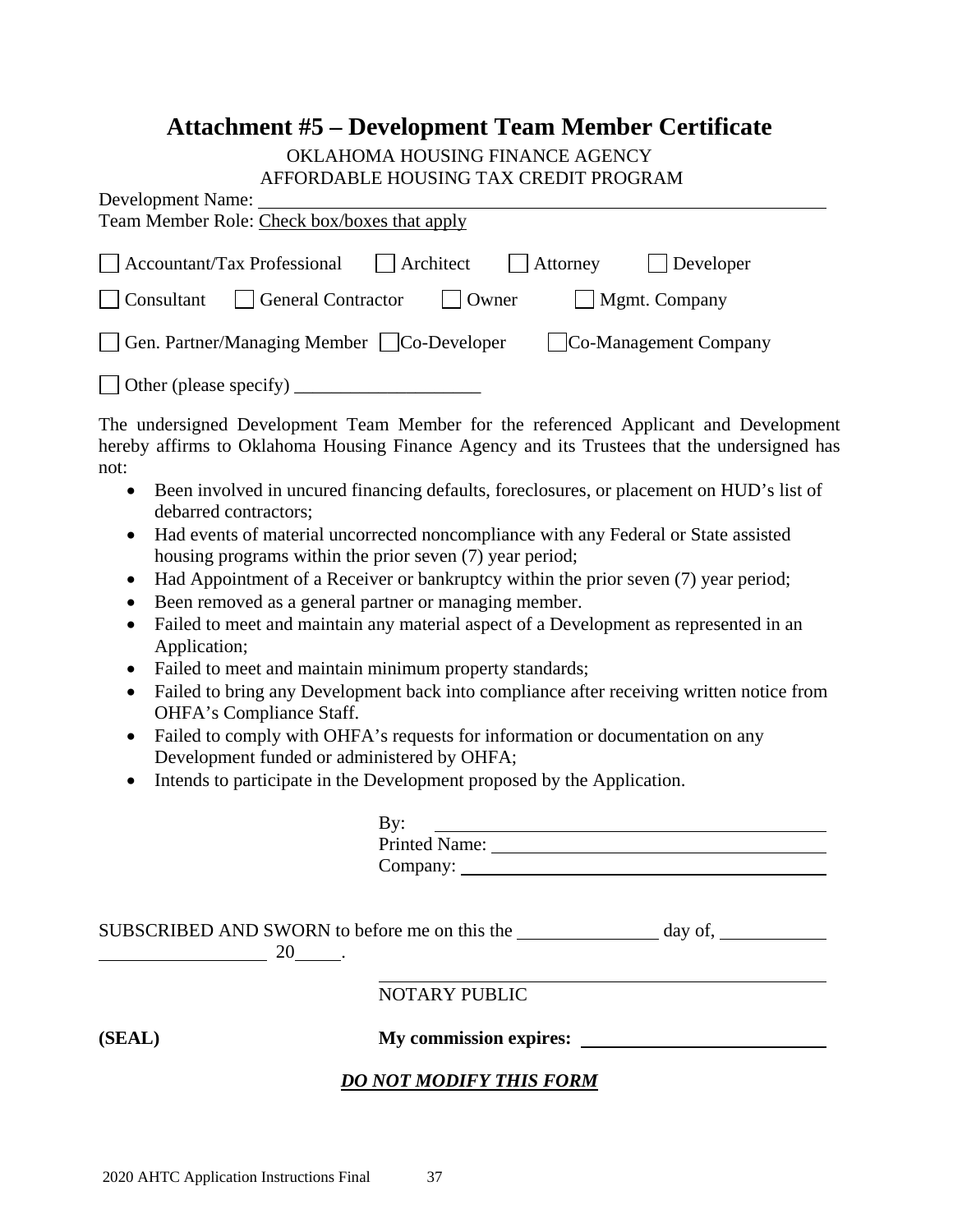## **Attachment #6 – Identity of Interest Certification**

<span id="page-37-0"></span>Development Name:

OHFA has determined the following constitutes an **Identity of Interest:**

**Identity of Interest** between of the parties to this Tax Credit Application and general contractors, subcontractors, materials suppliers, or equipment lessors (hereinafter "Contractors") will be construed as existing under any of the following conditions:

- When there is any financial interest of the Applicant and any other member of the Development Team, management team, or any Contractors.
- When one or more of the officers, directors, stockholders, members, or partners of the Applicant is also an officer, director, stockholder, member, or partner of any other member of the Development Team, management team, or any Contractors.
- When any officer, director, stockholder, member, or partner of the Applicant has any financial interest whatsoever in any other member of the Development Team, management team, or any Contractors.
- When any member of the Development Team, management team, or Contractors advances any funds to the Applicant.
- When any member of the Development Team, management team, or Contractors provides or pays, on behalf of the Applicant, the cost of any materials and/or services including architectural services or engineering services other than those of a surveyor, general superintendent, or engineer employed by any other member of the Development Team, management team, or Contractor in connection with its obligations under its contract with the Applicant.
- When any member of the Development Team, management team or Contractors takes stock or any interest in the Applicant entity as part of the consideration to be paid him/her.
- When any relationship exists which would give the Applicant or any other member of the Development Team, management team or Contractors Control or influence over the price of the contract or the price paid to any other member of the Development Team, management team or to Contractors.
- When there exists or comes into being any side deals, agreements, contracts or understandings entered into thereby altering, amending, or cancelling any of the management plan/management agreement documents, organization documents or other legal documents pertaining to the property, except as approved by OHFA.

### **IDENTITY OF INTEREST DISCLOSURE**

The following list constitutes a listing of those who have an **Identity of Interest** to this Application.

Do any of the following have an **Identity of Interest** in any other party to this Development?

| General Partner/Managing Member: | $No \bigcap Yes \bigcap$ |
|----------------------------------|--------------------------|
| Developer:                       | $No \bigcap Yes \bigcap$ |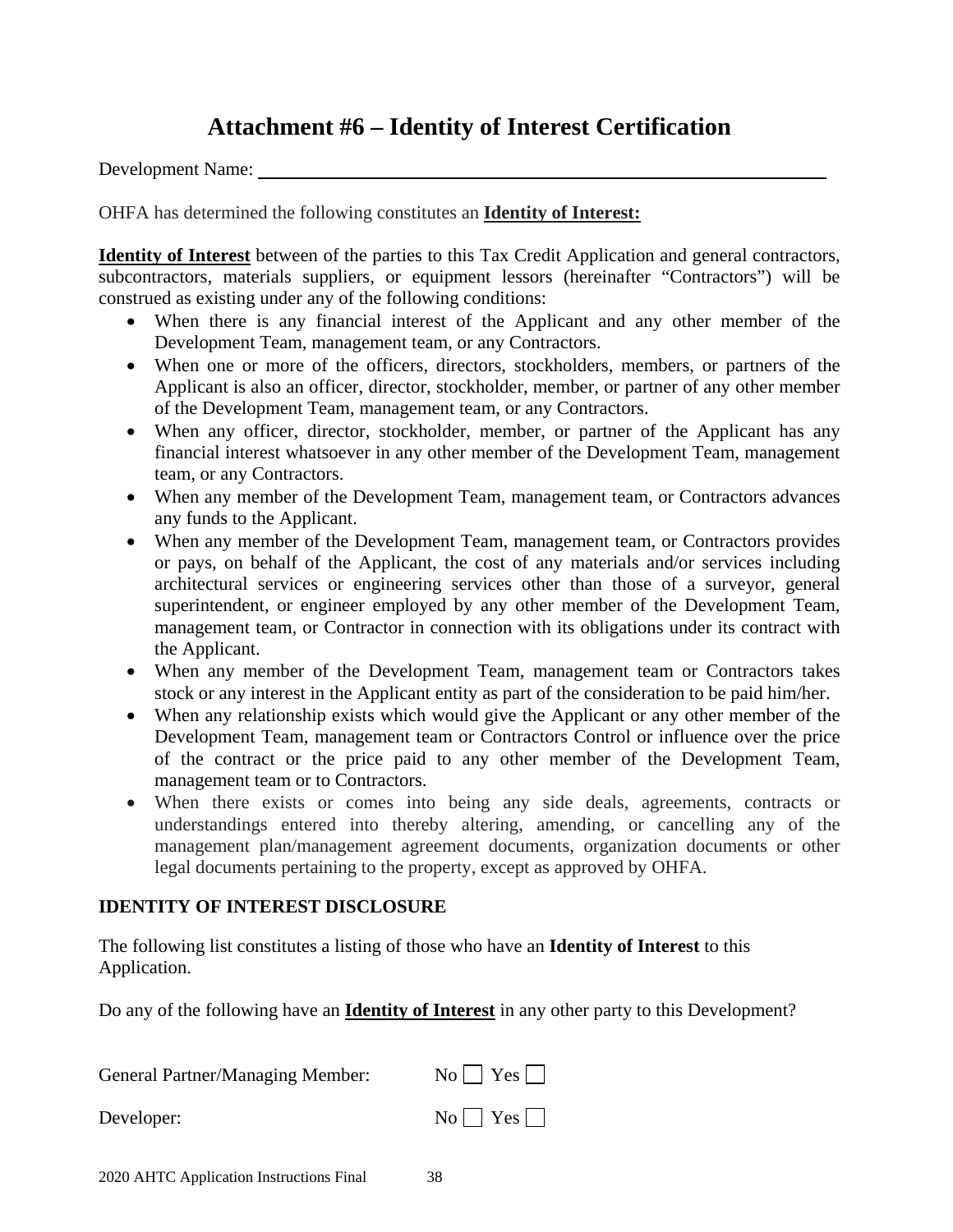| <b>Management Company:</b>                | $\text{No}$   Yes                                                            |
|-------------------------------------------|------------------------------------------------------------------------------|
| Sponsor:                                  | $\text{No}$   $\text{Yes}$                                                   |
| Contractor:                               | $\text{No}$   $\text{Yes}$                                                   |
| Sub-contractors:                          | $\text{No}$   $\text{Yes}$                                                   |
| Tax Attorney:                             | $\text{No}$   $\text{Yes}$                                                   |
| CPA:                                      | $\text{No}$   Yes                                                            |
| <b>Material Suppliers:</b>                | $\text{No}$   $\text{Yes}$                                                   |
| <b>Equipment Lessors:</b>                 | $\overline{N_0}$ $\overline{Y}$ $\overline{Y}$ $\overline{S}$ $\overline{Y}$ |
| Other Service Providers: Please identify: | Yes <br>$\rm{No}$                                                            |

Describe relationship, identifying percentage of any Ownership, percentage of materials or services to the Development and all financial matters in the Development.

I*,* \_\_\_\_\_\_\_\_\_\_\_\_\_\_\_\_\_\_\_\_\_\_\_\_\_\_\_\_\_\_\_\_\_\_\_ (please print name), hereby Certify that I have read the **Identity of Interest** statement above and understand what OHFA has determined constitutes an **Identity of Interest**.

The undersigned (please print) hereby Certifies that, **Check one:**

\_\_ **No Identity of Interest relationship exists**.

An Identity of Interest relationship exists and hereby disclosed on the following page(s) of this qualification form those entities with which an **Identity of Interest** relationship exists.

I hereby Certify, under penalty of law, and with knowledge that this information may be verified, that the information submitted is true and accurate.

I further understand that failure to disclose any **Identity of Interest** to OHFA will also subject me to any administrative remedies available to OHFA. Such remedies may include suspension and debarment from participating in any OHFA programs.

I further understand and agree that I will update this **Identity of Interest** if my circumstances change, and I agree to provide a new **Identity of Interest** at any time requested by OHFA.

IN WITNESS THEREOF, I have set my hand this \_\_\_\_ day of \_\_\_\_, \_\_\_\_\_.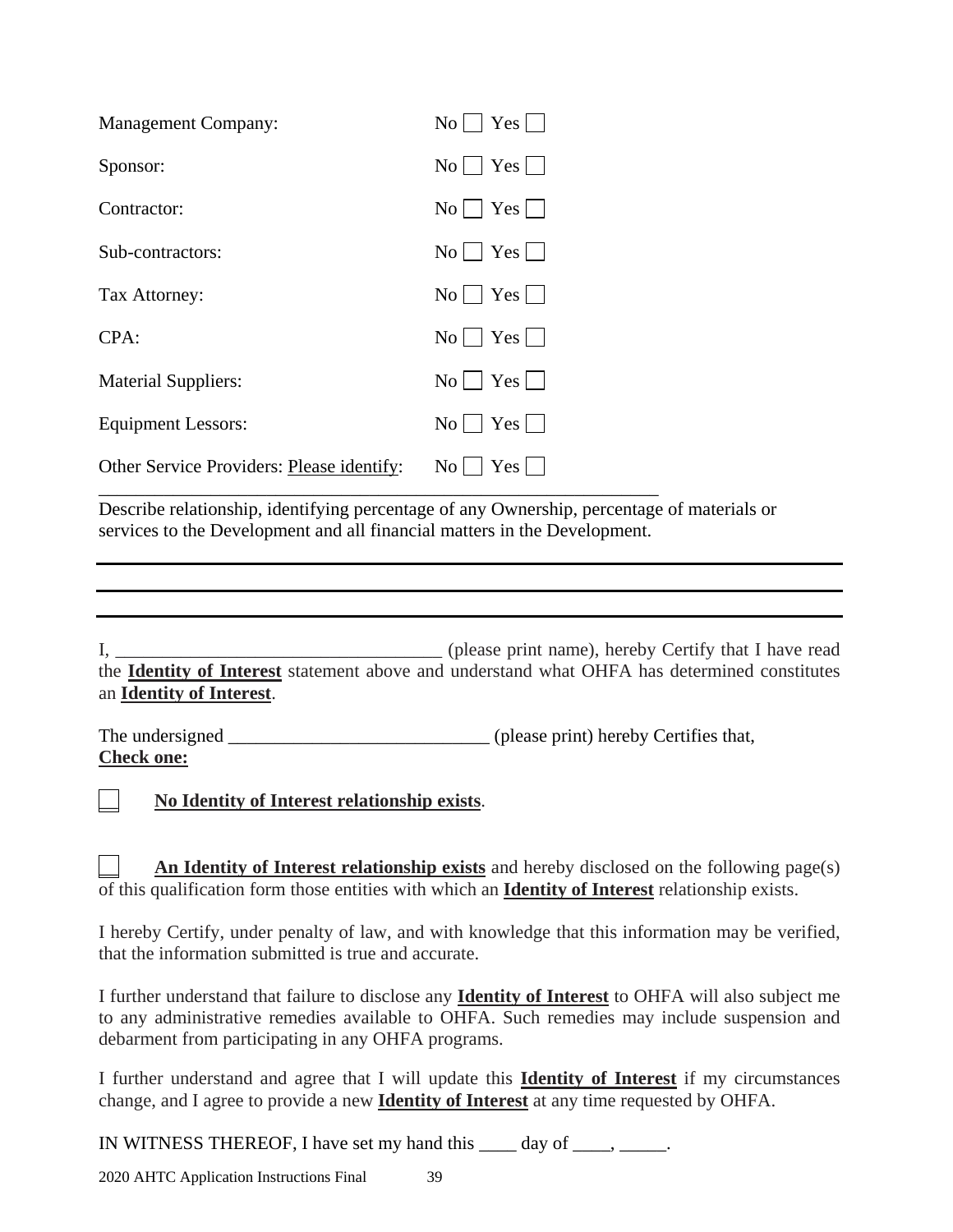\_\_\_\_\_\_\_\_\_\_\_\_\_\_\_\_\_\_\_\_\_\_\_\_\_\_\_\_\_\_\_\_\_\_\_\_ Signature of Non Profit, General Partner/Managing Member (or Principal thereof)

Title of Officer, if General Partner/Managing Member is a Corporation

\_\_\_\_\_\_\_\_\_\_\_\_\_\_\_\_\_\_\_\_\_\_\_\_\_\_\_\_\_\_\_\_\_\_\_\_

\_\_\_\_\_\_\_\_\_\_\_\_\_\_\_\_\_\_\_\_\_\_\_\_\_\_\_\_\_\_\_\_

The **Identity of Interest** Affidavit was acknowledged before me this \_\_\_\_\_ day of \_\_\_\_\_\_\_\_\_, by \_\_\_\_\_\_\_\_\_\_\_\_\_\_\_\_\_\_\_\_\_\_\_\_\_\_\_ known to me to be the person described in and who executed the foregoing instrument and acknowledge that he/she executed the same as his/her free and voluntary act of deed.

Notary Public

My commission Expires: \_\_\_\_\_\_\_\_\_\_\_\_\_\_\_\_\_\_\_\_\_\_\_\_\_\_\_\_\_\_\_\_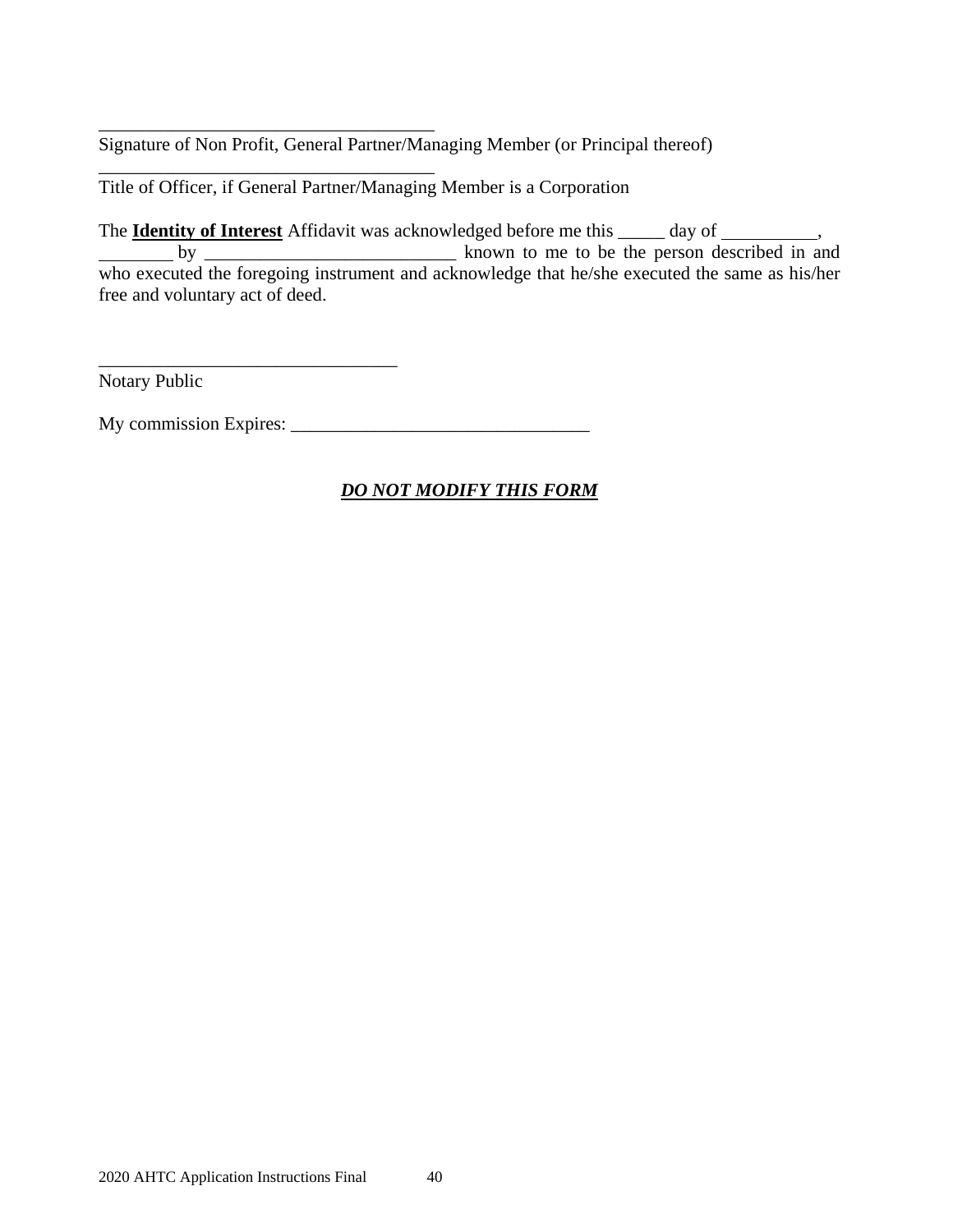## **Attachment #7 – Waiver of Qualified Contract**

<span id="page-40-0"></span>Development Name:

I*,* \_\_\_\_\_\_\_\_\_\_\_\_\_\_\_\_\_\_\_\_\_\_\_\_\_\_\_\_\_\_\_\_\_\_\_ (please print name), hereby Certify that I have read the **Waiver of Qualified Contract** statement below and understand what OHFA has determined constitutes a **Waiver of Qualified Contract**.

The undersigned \_\_\_\_\_\_\_\_\_\_\_\_\_\_\_\_\_\_\_\_\_\_\_\_\_\_\_\_ (please print) hereby Certifies that,

\_\_ **I waive my right to a Qualified Contract**.

\_\_\_\_\_\_\_\_\_\_\_\_\_\_\_\_\_\_\_\_\_\_\_\_\_\_\_\_\_\_\_\_\_\_\_\_

\_\_\_\_\_\_\_\_\_\_\_\_\_\_\_\_\_\_\_\_\_\_\_\_\_\_\_\_\_\_\_\_\_\_\_\_

\_\_\_\_\_\_\_\_\_\_\_\_\_\_\_\_\_\_\_\_\_\_\_\_\_\_\_\_\_\_\_\_

I hereby Certify, under penalty of law, and with knowledge that this information may be verified, that the information submitted is true and accurate.

IN WITNESS THEREOF, I have set my hand this  $\qquad \qquad$  day of  $\qquad \qquad$ .

Signature of Non Profit, General Partner/Managing Member (or Principal thereof)

Title of Officer, if General Partner/Managing Member is a Corporation

The **Waiver of Qualified Contract** Affidavit was acknowledged before me this \_\_\_\_\_ day of , by <u>second the set of the set of the person described herein</u> and who executed the foregoing instrument and acknowledge that he/she executed the same as his/her free and voluntary act of deed.

Notary Public

My commission Expires: \_\_\_\_\_\_\_\_\_\_\_\_\_\_\_\_\_\_\_\_\_\_\_\_\_\_\_\_\_\_\_\_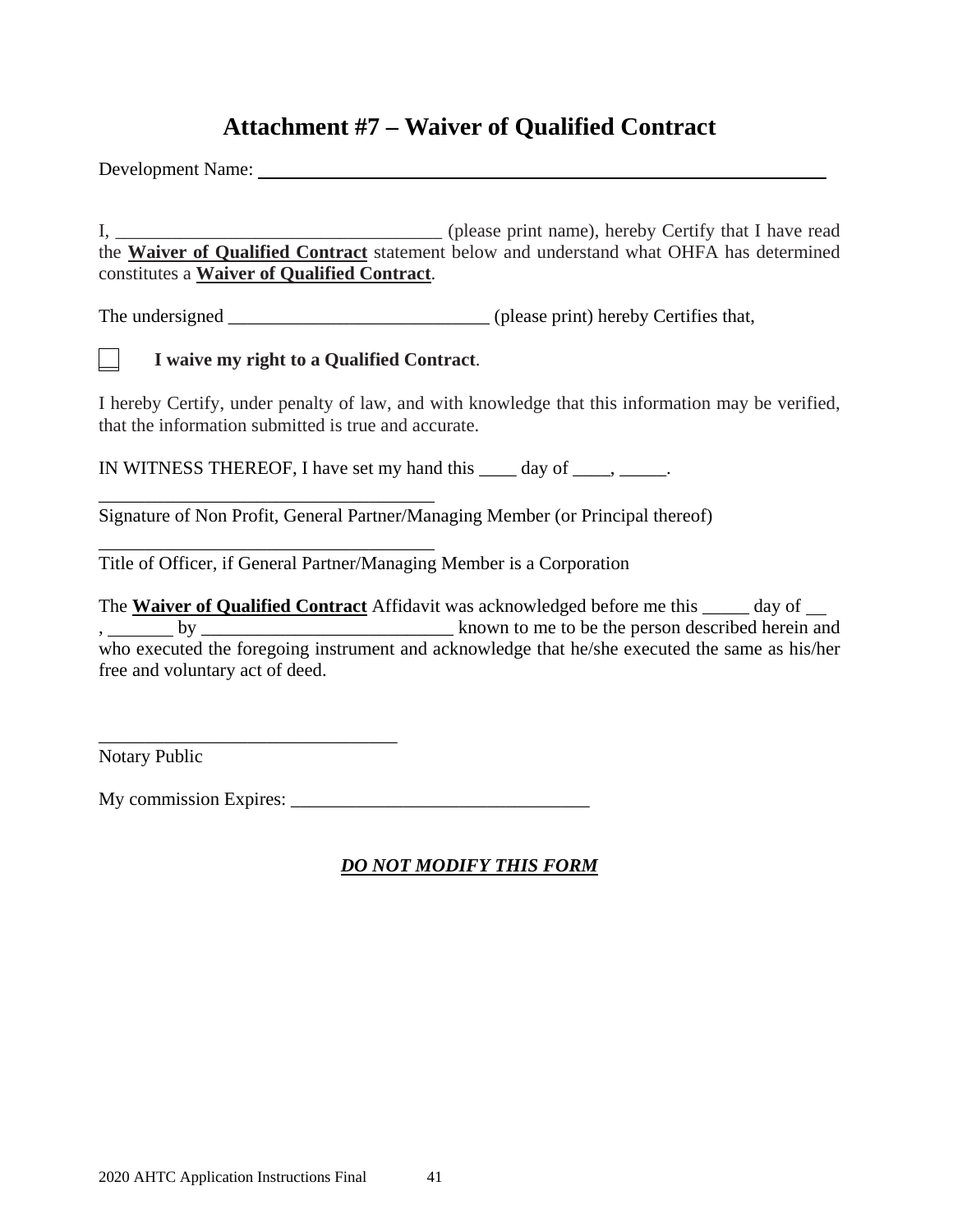## **Attachment #8 – Section 42 Leasing Language, Development Services, & Referral Acceptance Certification**

Development Name:

The undersigned hereby certifies:

- o That the proposed Development will include the proper language in the Tenant Application and Lease Addendum. The Tenant Application language must include questions about full time students and felonies. The lease or an addendum must include Section 42 language.
- o To notify tenants of Development and/or community services available in the area. Such notification shall be in the form but not limited to letters to tenants, flyers, posters, etc. Documentation shall be made available to OHFA at any time requested.
- o That the Owner/Applicant will accept referrals from Public Housing waiting lists and/or OHFA.

Signature

Printed Name

Title

Date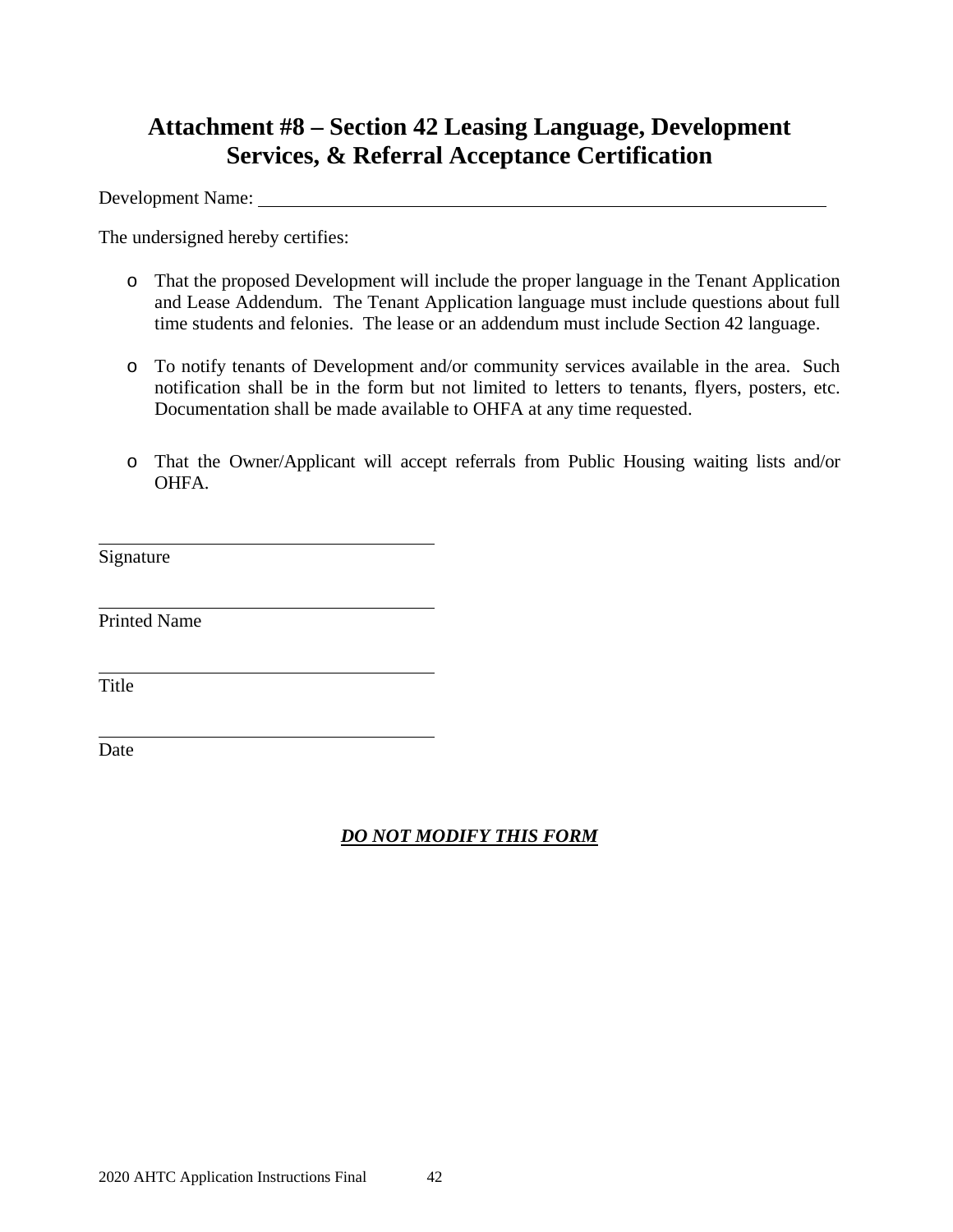## **Attachment #9 – Cost and Expense Separation**

<span id="page-42-0"></span>Development Name:

The undersigned hereby certifies:

- o The costs and expenses for this Development will be separate from the costs and expenses of any other phase of the Development if part of a multi-phase Development. This is not applicable to administrative/property management buildings that are to be shared by multiple phases of the same development.
- o The costs and expenses for this Development will be separate from the costs and expenses of any other Development located in close proximity and sharing common Ownership or principals thereof with this Development.

Signature

Printed Name

Title

Date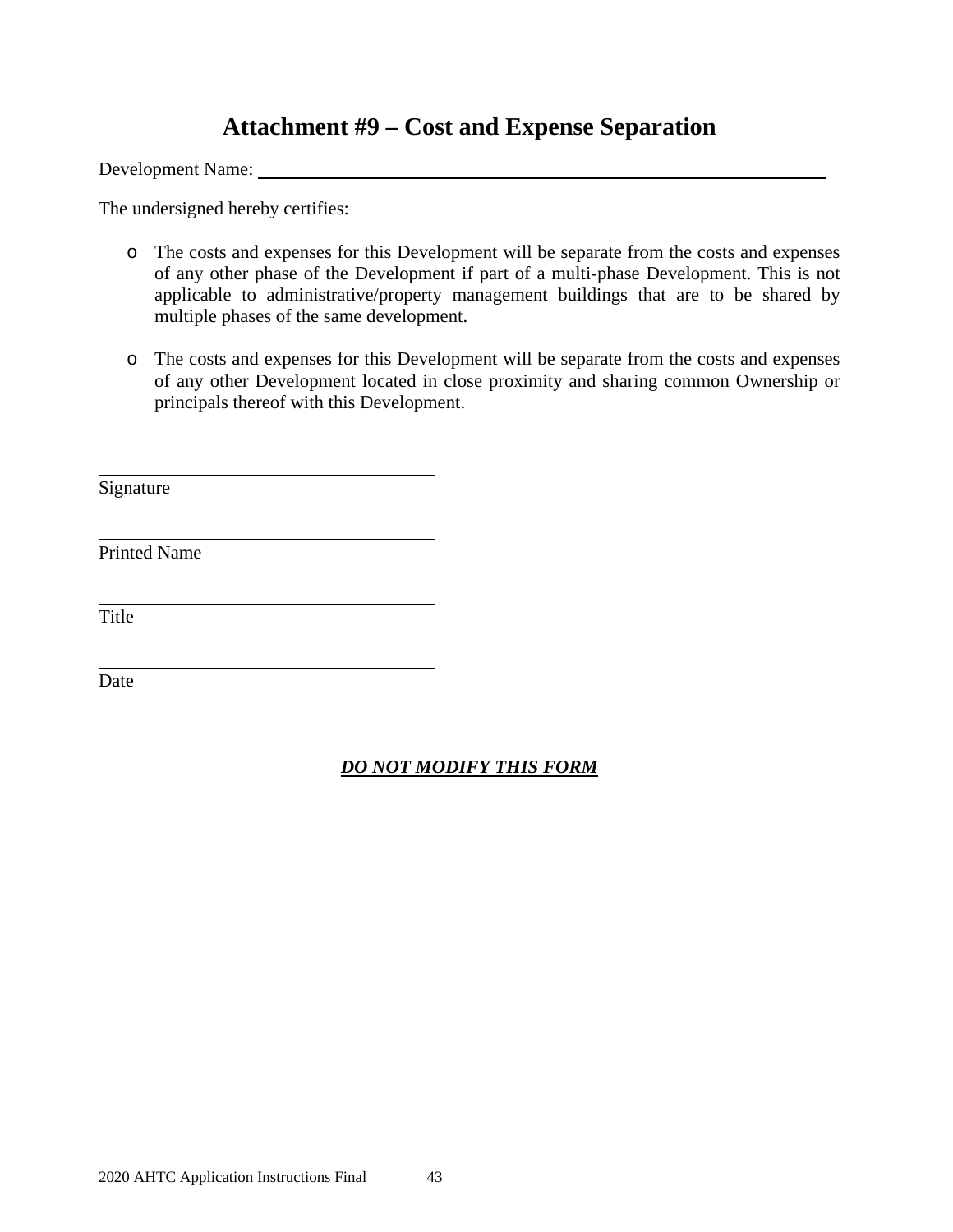## **Attachment #10 – Fair Housing and ADA Certification**

<span id="page-43-0"></span>

| Team Member Role: Check box/boxes that apply<br>□ Owner □ Architect □ General Contractor                                                                                                                                             |
|--------------------------------------------------------------------------------------------------------------------------------------------------------------------------------------------------------------------------------------|
|                                                                                                                                                                                                                                      |
| The undersigned hereby certifies the Development will comply with all Fair Housing and<br>Americans with Disabilities Act (ADA) requirements including those dealing with accessibility.                                             |
| Signature                                                                                                                                                                                                                            |
| <b>Printed Name</b>                                                                                                                                                                                                                  |
| Title                                                                                                                                                                                                                                |
| Date                                                                                                                                                                                                                                 |
| The <b>Fair Housing and ADA Certification</b> was acknowledged before me this _____ day of ____<br>who executed the foregoing instrument and acknowledge that he/she executed the same as his/her<br>free and voluntary act of deed. |

Notary Public

My commission Expires: \_\_\_\_\_\_\_\_\_\_\_\_\_\_\_\_\_\_\_\_\_\_\_\_\_\_\_\_\_\_\_\_

### *DO NOT MODIFY THIS FORM*

\_\_\_\_\_\_\_\_\_\_\_\_\_\_\_\_\_\_\_\_\_\_\_\_\_\_\_\_\_\_\_\_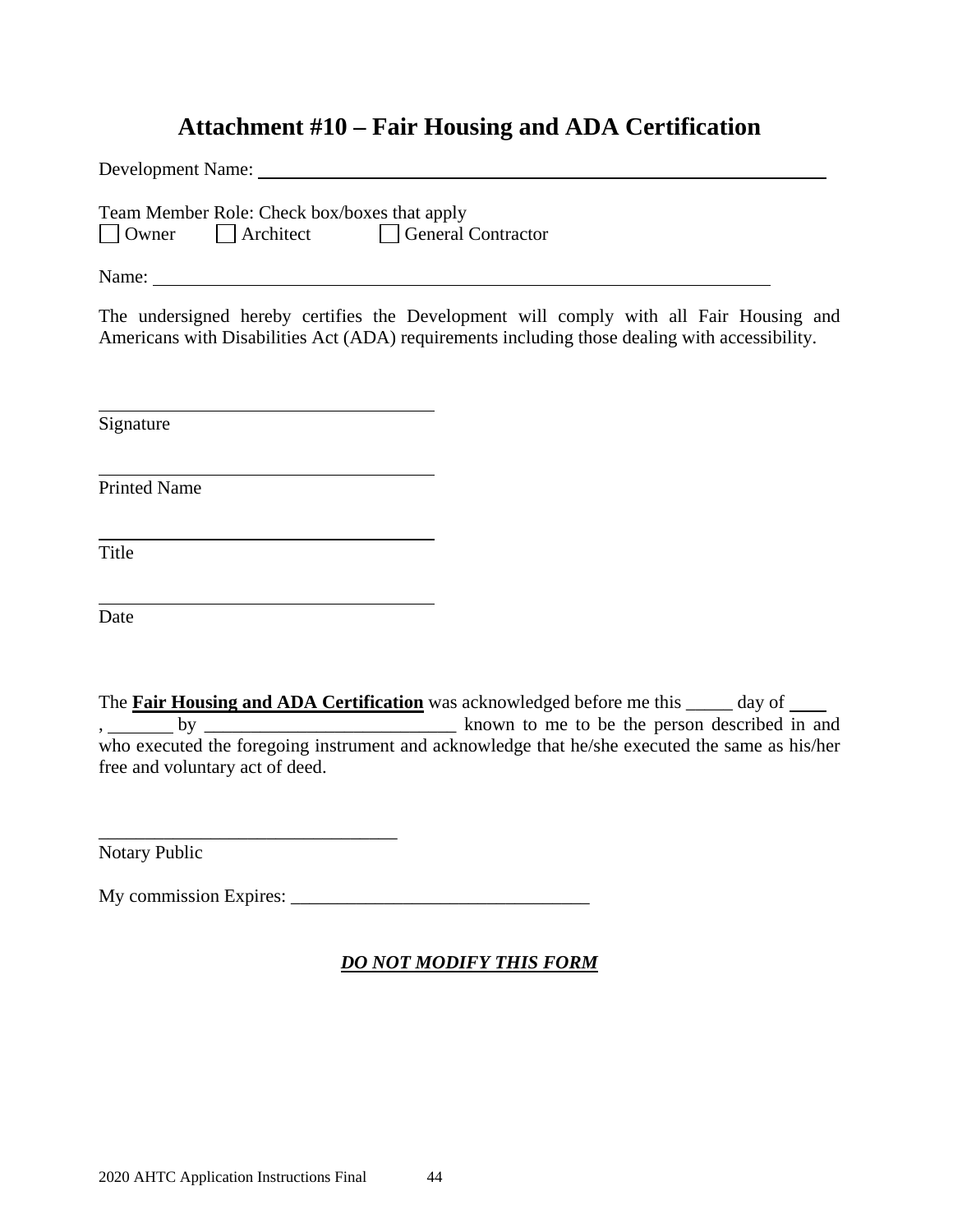## <span id="page-44-0"></span>**Attachment #11 – Capital Needs Assessment Certification**

Development Name:

The undersigned hereby certifies:

- o That the proposed improvements plus reserves have a useful life that meets the full term of affordability.
- o That an interview was conducted with either the owner or onsite personnel to assist in determining the historical and current physical condition of the Development.

List the Names and titles of all onsite personnel interviewed

| Name                                   |  | Title |  |  |  |
|----------------------------------------|--|-------|--|--|--|
|                                        |  |       |  |  |  |
|                                        |  |       |  |  |  |
|                                        |  |       |  |  |  |
|                                        |  |       |  |  |  |
|                                        |  |       |  |  |  |
|                                        |  |       |  |  |  |
|                                        |  |       |  |  |  |
|                                        |  |       |  |  |  |
| Representative of the Ownership Entity |  | Date  |  |  |  |
| <b>Printed Name</b>                    |  |       |  |  |  |
| Individual who performed CNA           |  | Date  |  |  |  |
|                                        |  |       |  |  |  |
| <b>Printed Name</b>                    |  |       |  |  |  |
| <b>DO NOT MODIFY THIS FORM</b>         |  |       |  |  |  |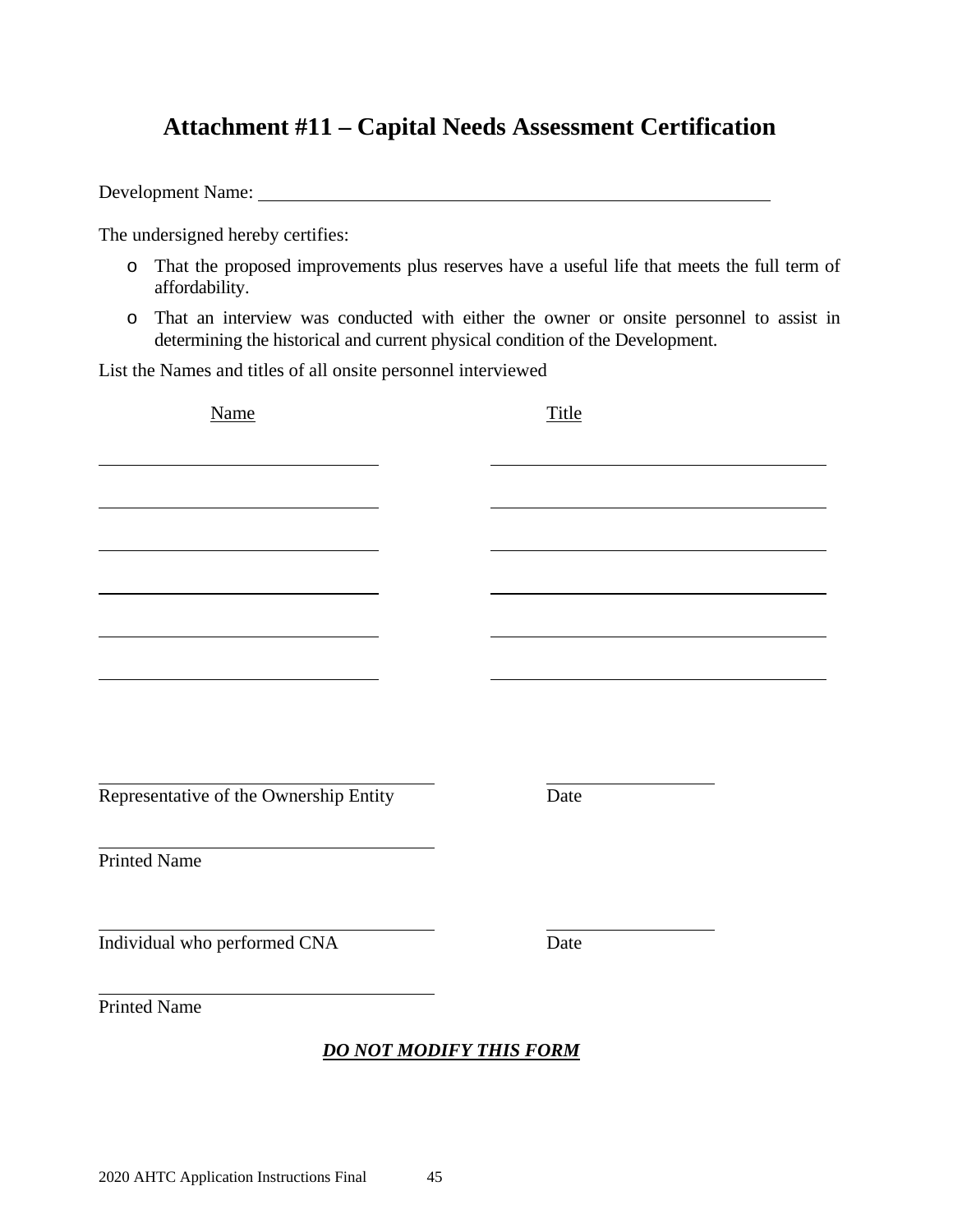## **Attachment #12 – Development Amenities Certification**

<span id="page-45-0"></span>Development Name:

### **The Undersigned hereby certifies:**

- o The **amenities** will be included in the plans and specifications for the **Development** and that they have been included in the construction budget.
- o **The amenities will be new and specific to the Development and/or unit or have been significantly restored and/or replaced to be in new condition and not included in any other phase of the Development if it is a multi-phase Development and are not included in any other Development located in close proximity to this Development.**
- o That one hundred percent (100%) of the units in the Development will be located within  $\frac{1}{2}$ mile of any amenities meant to serve the entire Development even if more than one (1) of an amenity type must be included to meet this requirement. (N/A for Acquisition/Rehabilitation of Single Family Scattered Site Developments.)

### o **This is an exclusive list and no substitutions will be permitted after a Development has been Awarded Credits.**

These five items must be provided.

- Ceiling fans in each bedroom and in each living room
- Carbon Monoxide detector in each unit with a fuel-burning heater or appliance, a fireplace or an attached garage
- Smoke detector in each unit
- Smoke free policy for the building(s)
- Storm shelter or Safe room that meets or exceeds FEMA guidelines and the ICC/NSSA standards (ICC-500). Storm shelters/Safe room must accommodate all possible residents based on number of bedrooms one and a half (1.5) people per bedroom. (please find helpful information regarding storm shelters within the links below)
	- o To review a copy of the OUBCC Storm Shelter Fact Sheet, [Click Here](https://www.ok.gov/oubcc/documents/Revised%20Storm%20Shelter%20Fact%20Sheet.pdf)
	- o To review the FEMA 320 Standard, [Click Here](http://www.fema.gov/library/viewRecord.do?id=1536)
	- o Copies of the ICC/NSSA 500 Standard can be ordered on the International Code Council (ICC) website, [www.iccsafe.org](http://www.iccsafe.org/) or through your local book store.

Applicants must choose one (1) of the following:

Dishwasher in each unit

Garbage Disposal in each unit

Applicants must choose one (1) of the following:

- Sports Facilities which must be stationary and fixed to the Development. (e.g. Soccer Field, Basketball Court, Tennis Court, Badminton, Shuffle Board, etc.)
- $\Box$  Indoor Fitness Center (for Developments with 60 units or less: a minimum of two (2) pieces of equipment must be provided, for Developments with greater than 60 units: a minimum of four (4) pieces of equipment must be provided.) (e.g. Treadmills, Weight Sets, Stationary Bicycles, etc.)

2020 AHTC Application Instructions Final 46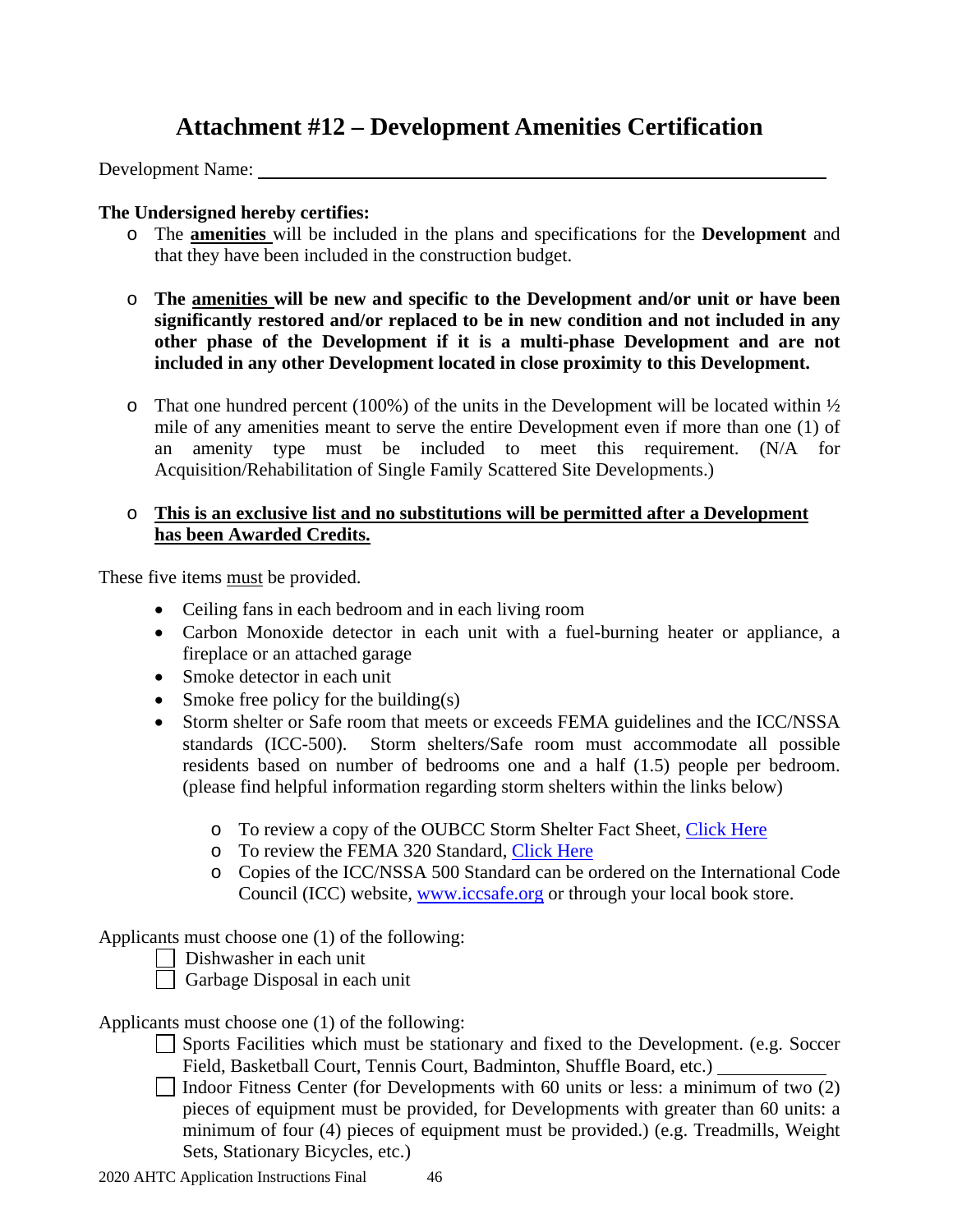computers must be provided.) Wireless internet connection for Development

Playground with three  $(3)$  or more different features grouped together. (e.g. Swings,

Onsite computer workstations reserved strictly for use by the tenants with internet access (for Developments with 60 units or less: a minimum of two (2) computers must be provided, for Developments with greater than 60 units: a minimum of four (4)

Security Alarm system in each unit

Applicants must choose one (1) of the following:

Seesaws, Slides, etc.)

Applicants must choose one (1) of the following:

Washer & Dryers in each unit

Washer and Dryer hook-ups in each unit

A shared laundry room facility

Applicants must choose one (1) of the following:

- $\Box$  Building facades that are a minimum of 60% brick or stone (man-made or natural)
- Building facades that are a minimum of 40% brick or stone (man-made or natural). The remaining percentage shall be comprised of Cement type boards

**Note:** Building facades will be N/A for Rehabilitation Developments. Rehabilitation Developments are anything less than 100% new construction. New Construction includes removing all existing structures, including slab(s).

Representative of the Ownership Entity Date

Printed Name

Architect Date

Printed Name

General Contractor Date

Printed Name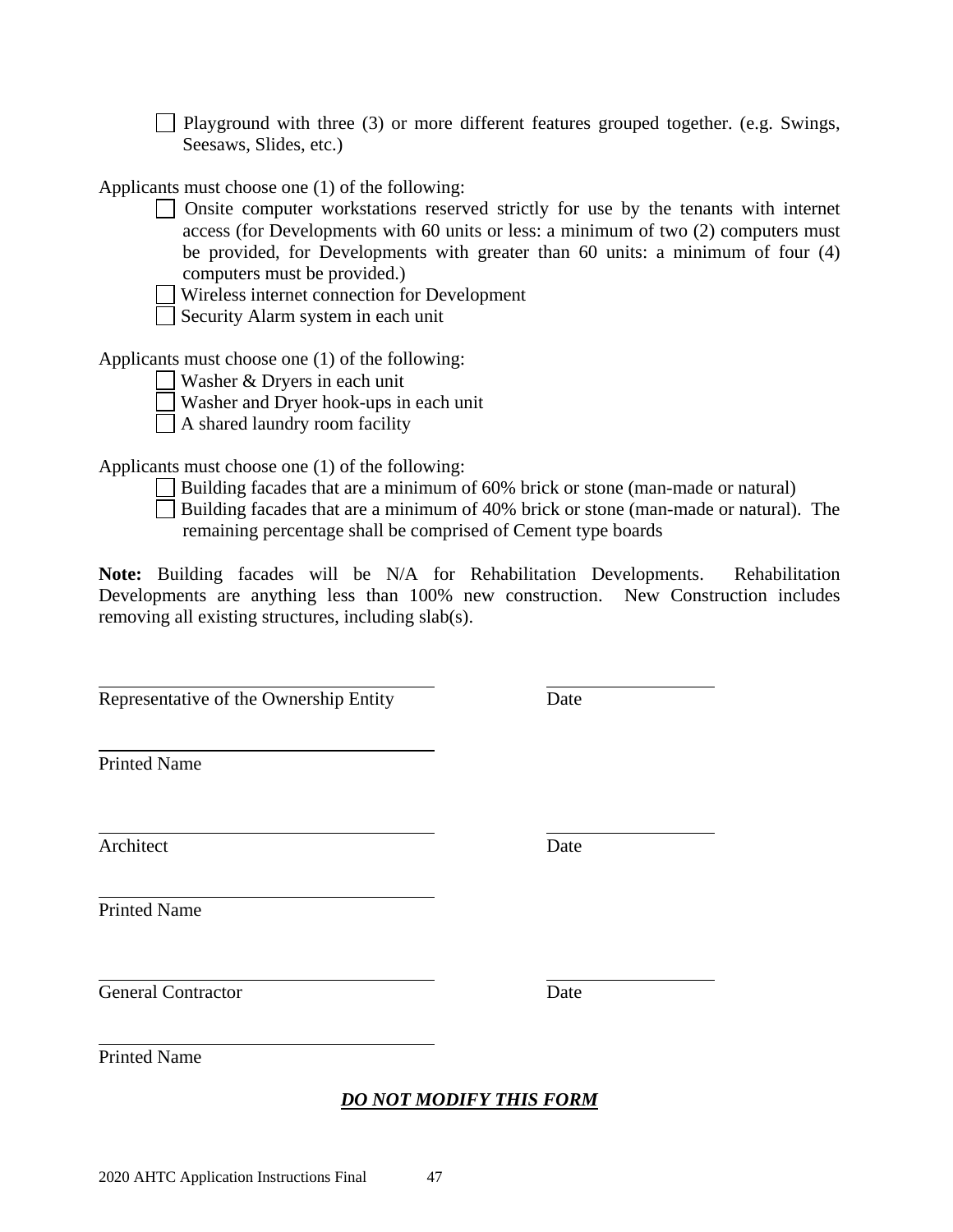## <span id="page-47-0"></span>**Attachment #13 – Application Self Score Sheet & Certification**

| 1. Income Targeting - 5 Points Possible                                                                                                                                                                                               | <b>Self-Score</b> |
|---------------------------------------------------------------------------------------------------------------------------------------------------------------------------------------------------------------------------------------|-------------------|
| 2. Term of Affordability - 10 Points Possible                                                                                                                                                                                         | <b>Self-Score</b> |
| YES<br>$\Box$ NO The Development will remain affordable to Low-Income persons for ten (10)<br>years beyond the required minimum of thirty (30) years.                                                                                 |                   |
| 3. Development Location - 7 Points Possible                                                                                                                                                                                           | <b>Self-Score</b> |
| QCT with plan                                                                                                                                                                                                                         |                   |
| $DDA$ $\overline{\phantom{a}}$                                                                                                                                                                                                        |                   |
| <b>High Opportunity Areas</b>                                                                                                                                                                                                         |                   |
|                                                                                                                                                                                                                                       |                   |
| $AMI$                                                                                                                                                                                                                                 |                   |
| Opportunity Zones                                                                                                                                                                                                                     |                   |
| 2 year award                                                                                                                                                                                                                          |                   |
| <b>4. Tenant Targeted Populations - 8 Points Possible</b>                                                                                                                                                                             | <b>Self-Score</b> |
| 5. Tenant Populations of Individuals with Children - 3 Points                                                                                                                                                                         | <b>Self-Score</b> |
| 6. Tenant Ownership - 10 Points Possible                                                                                                                                                                                              | <b>Self-Score</b> |
| The Development is claiming points for Tenant Ownership and the Owner Certifies that the<br>units not sold will remain affordable to Low-Income persons for ten years (10) years beyond the<br>required minimum of thirty (30) years. |                   |
| 7. Preservation of Affordable Housing - 3 Points Possible                                                                                                                                                                             | <b>Self-Score</b> |
| 8. Energy Efficiency/Green Building - 18 Points Possible                                                                                                                                                                              | <b>Self-Score</b> |
| 9. Historic Credits - 3 Points Possible                                                                                                                                                                                               | <b>Self-Score</b> |

10. Subsidy per Unit **-** 10 Points Possible Self-Score

**Total Self-Score** 

In no event will an Applicant receive more points on any specific Selection Criteria than the selfscore requested above at the time of Application for that particular category.

Cannot receive both Term of Affordability and Tenant Ownership points.

**Verify all documentation in individual Tabs is complete, accurate, and coincides with this Applications Self-Score Sheet and Certification.**

2020 AHTC Application Instructions Final 48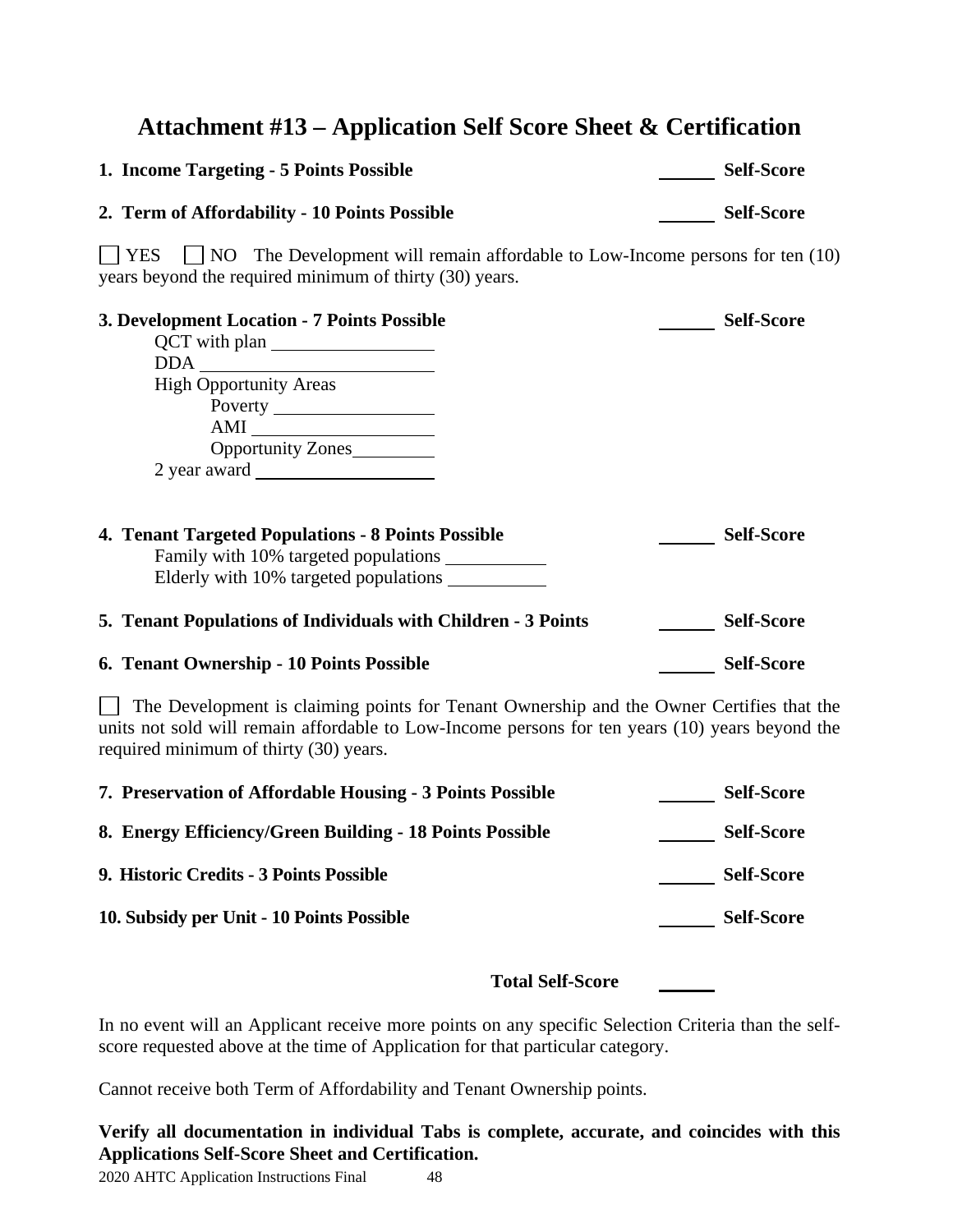### **Certification:**

The undersigned, being duly authorized, hereby represents and Certifies the Selection Criterion information, to the best of his/her knowledge, is true, complete and accurately describes the proposed Development.

The undersigned is fully aware of:

- o The facts and circumstances surrounding the Commitments for the Selection Criterion.
- o Misrepresentations of any kind will be grounds for denial or loss of the Tax Credits, and may affect future participation in the Tax Credit Program in Oklahoma.
- o That all Selection Criterion will be part of the recorded Regulatory Agreement.

The undersigned has executed this Certification in the name of the Owner this day of  $, 20$   $.$ 

Representative of the Ownership Entity

Printed Name

**Title** 

Date

### ACKNOWLEDGEMENT

The **Applications Self Score Sheet and Certification** was acknowledged before me this day of , , by known to me to be the person described in and who executed the foregoing instrument and acknowledge that he/she executed the same as his/her free and voluntary act of deed.

Notary Public

My commission Expires: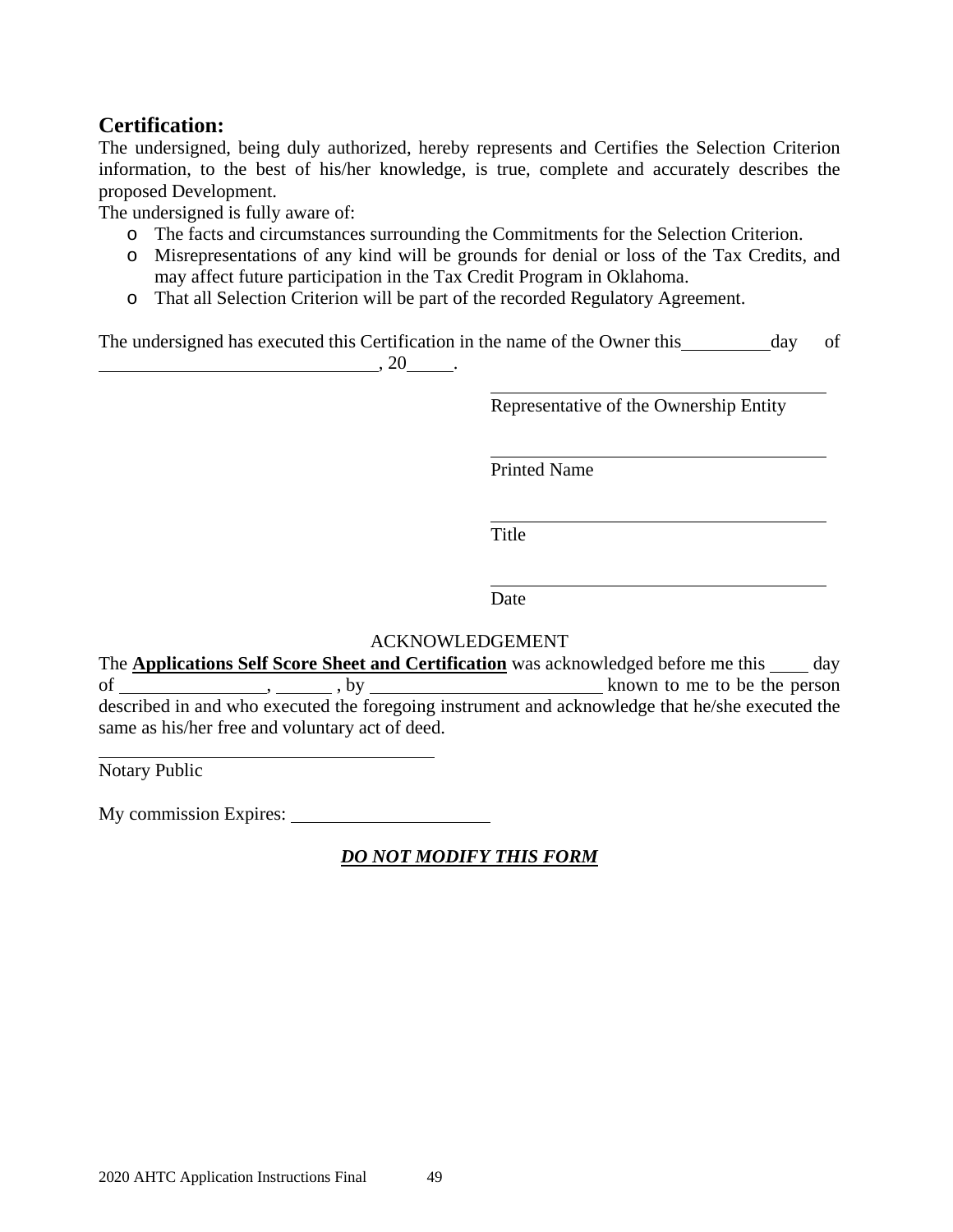## <span id="page-49-0"></span>**Attachment #14 – Energy Efficiency/Green Building Certification**

Development Name:

### **The Undersigned hereby certifies:**

- o That the energy efficient/green building items marked below will be **included in the plans**  and specifications for one hundred percent (100%) of units in the Development and that they have been included in the budget.
- o That the energy efficient/green building items marked below **exceed the minimum requirements** of the applicable building codes.
- o **Substitutions will be permitted after a Development has been Awarded Credits. The total points after the substitution must equal the total points at the time of the award.**

### **Check all that apply**

| Shower heads with a maximum of 2.5 gallons per minute flow rate (1 point)                                                                                                                                                                                         |
|-------------------------------------------------------------------------------------------------------------------------------------------------------------------------------------------------------------------------------------------------------------------|
| The use of better than R-2 insulation on exposed hot water pipes (1 point)                                                                                                                                                                                        |
| Installation of Energy Star qualified appliances (1 point)                                                                                                                                                                                                        |
| Energy Star qualified windows with Low E glass (3 points)                                                                                                                                                                                                         |
| Energy Star qualified HVAC (3 points)                                                                                                                                                                                                                             |
| Energy Star qualified Efficiency Water Heaters (2 points)                                                                                                                                                                                                         |
| LED lighting throughout the entire development (units, common areas, parking lots, etc.)                                                                                                                                                                          |
| (2 points)                                                                                                                                                                                                                                                        |
| Drought tolerant exterior plantings and grass to limit need for watering (2 points)                                                                                                                                                                               |
| Use of Low or no VOC paint throughout the Development for compliance period (1 point)                                                                                                                                                                             |
| Programmable thermostats (1 point)                                                                                                                                                                                                                                |
| Foaming gaps at windows, doors, eave lines, electrical outlets, switches (2 point)                                                                                                                                                                                |
| Mold guard drywall, at least in bathrooms, kitchen, and laundry rooms. (3 Points)                                                                                                                                                                                 |
| Applicants may select one (1) of the following:<br>Insulation: Attic insulation better than R- 38, wall insulation better than $R - 13$ and floor<br>insulation (if applicable) better than R-19 (2 points)<br>OR                                                 |
| Spray foam insulation exceeding code requirements (5 points)                                                                                                                                                                                                      |
| Applicants may select one (1) of the following:<br>Radiant barrier per ASTM standards in attic and/or roof sheathing and/or exterior wall<br>sheathing. May not be combined with spray foam insulation. N/A for Rehabilitation<br><b>Developments.</b> (2 points) |
| OR<br>Insulation: R-3 or better insulation installed around the exterior foundation of every<br>Building (2 points)                                                                                                                                               |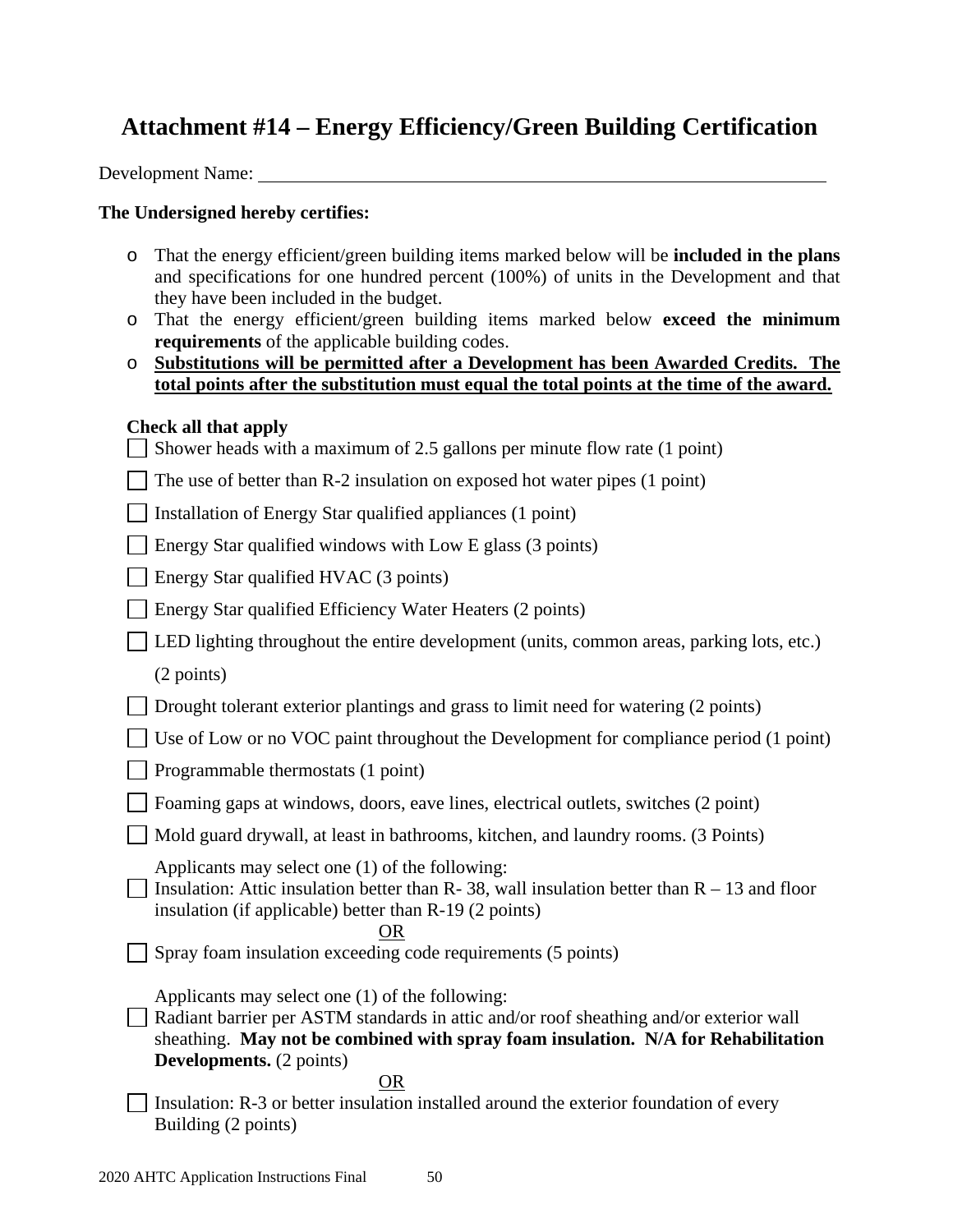Representative of the Ownership Entity Date

Printed Name

Architect Date

Printed Name

General Contractor Date

Printed Name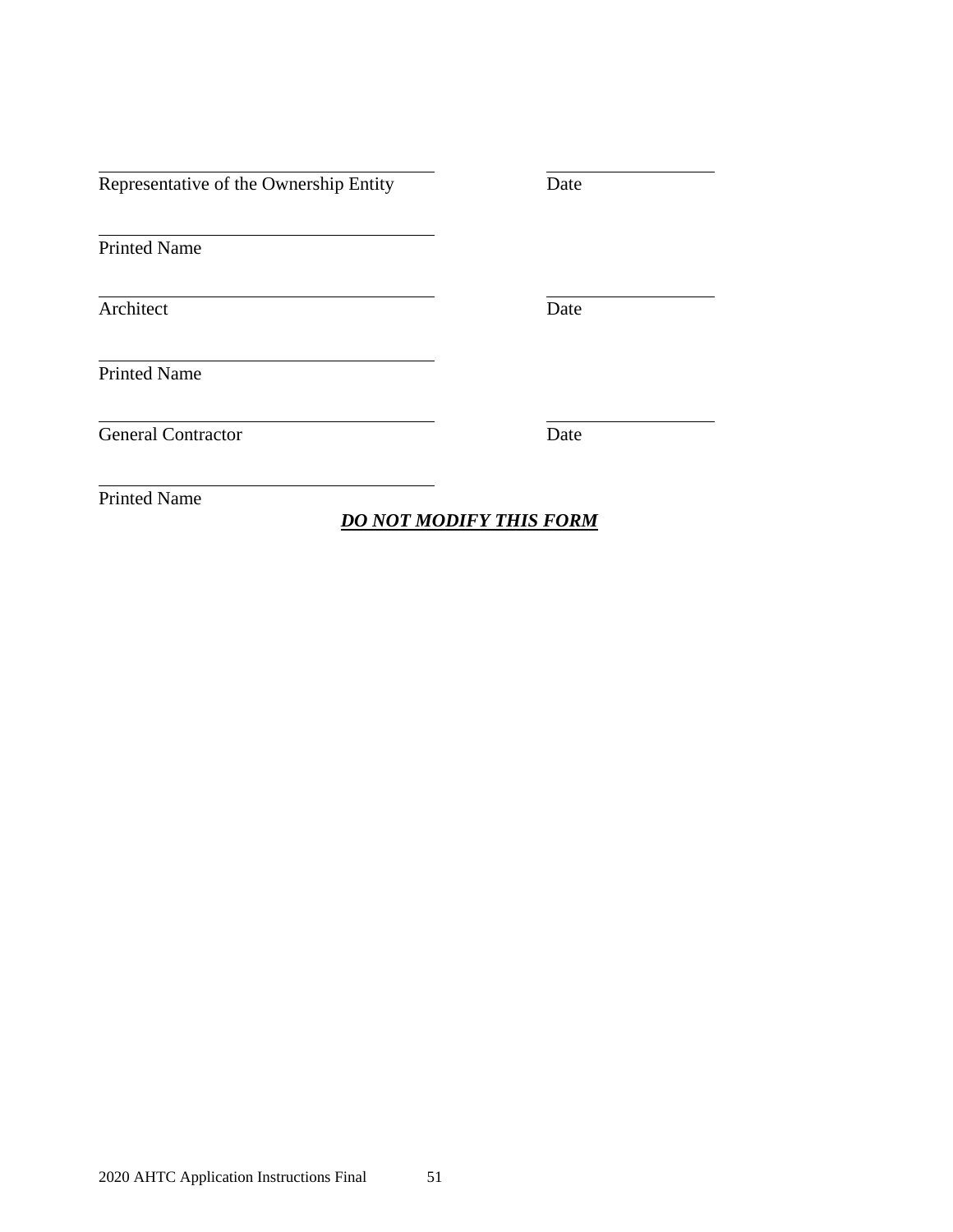## **Attachment A – Post Application Fees**

- <span id="page-51-0"></span>• **General -** All checks for fees shall be payable to "Oklahoma Housing Finance Agency." Failure to pay any fee at the appropriate time could result in negative points on future Applications, as well as other consequences.
- **NSF -** If payment is returned for insufficient funds, it will be deemed nonpayment. The amount to defray costs will be due immediately and other consequences may result.
- **Allocation** An Allocation fee shall be paid in an amount equal to eleven percent (11%) of the total Allocation, but in any event not less than \$1,000. The Allocation fee is due within fourteen (14) calendar days of notification from OHFA of the approval of the Tax Credit Allocation. A Carryover Allocation Agreement will not be executed, nor will Form 8609(s) be issued unless this fee has been received by OHFA. Nonpayment may result in revocation of Credits.
- **Processing** A processing fee of one percent (1%) of the TCA must accompany the request for a Final Allocation. Form 8609(s) will not be issued unless this fee has been received by OHFA.
- **Regulatory Agreement filing** An executed Regulatory Agreement must be submitted to OHFA as part of the Request for Final Allocation and be accompanied by a check payable to the County Clerk of the county or counties in which the Development is located. The check or checks shall be in an amount sufficient to cover the filing fees of the county (ies).
- **Compliance monitoring** In addition to the documentation required by OHFA, an annual compliance monitoring fee shall be paid to OHFA on or before January  $28<sup>th</sup>$  of each year of the Compliance Period and Extended Use Period. The compliance monitoring fee will be based on the fees in effect for the year the compliance fee is invoiced and is subject to annual adjustment. If a Development includes scattered sites, a compliance monitoring fee for each site must be paid. If the compliance monitoring fee is not paid within 30 calendar days of the Due Date, then a Late Fee will be assessed. The Late Fee is equal to twenty five percent (25%) of the compliance fee. Failure to remit timely payment of compliance monitoring fees may result in the filing by OHFA of a lien against the Development. The compliance monitoring fee shall be computed as follows:

**RHS Developments** - For Developments financed by RHS under the Section 515 (and otherwise qualify under the Code) receiving a TCA in 2011 or before where an agreement has been entered into between OHFA and RHS wherein the RHS agrees to provide OHFA with the required information respecting the Income and rent of the tenants in the Development, the fee shall be \$240.00 per Development per year, plus \$12.00 per OAHTC unit per year within any Building within the Development;

- o **Single Site or Contiguous Site Developments of four (4) Units or less** \$275.00 per Development, per year.
- o **All other Developments** For all other Developments including those financed by RHS under Section 515 receiving a TCA in 2012 or later the fee shall be \$375.00 per Development, plus \$21.00 per AHTC unit in any Building within the Development, per year.
- **Additional monitoring -** In the event noncompliance with the Code or Regulatory Agreement or the Chapter 36 Rules requires OHFA to conduct an examination of the Owner, any Building within the Development, or any documentation to verify correction of said noncompliance, OHFA shall be reimbursed its costs by the Development or Owner for such an examination, including an hourly rate for the OHFA examiner, not to exceed \$35.00 per hour, plus any and all actual travel, lodging and per diem expenses of said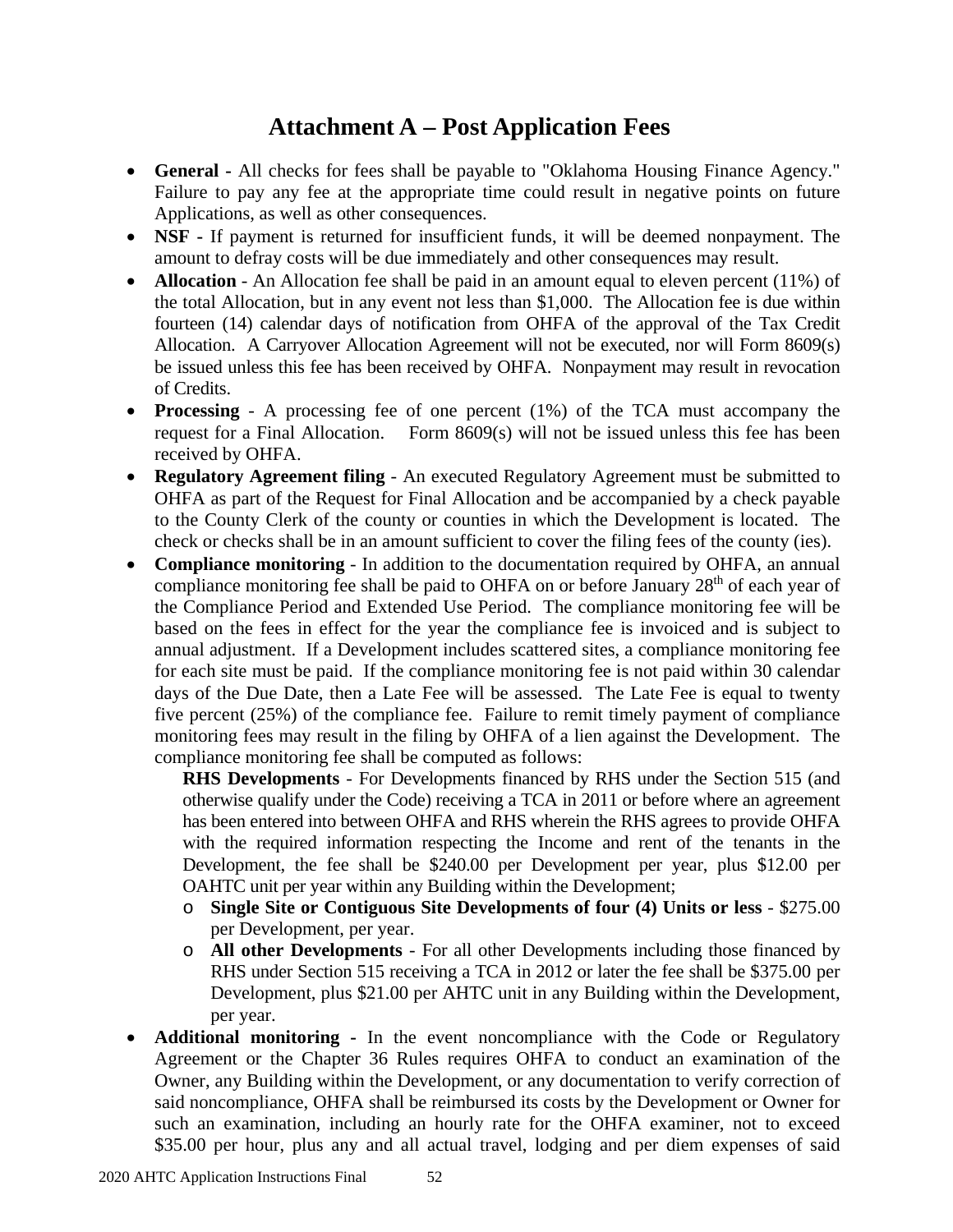examiner. Such reimbursement of expenses and costs shall be paid to OHFA within ten (10) calendar days of receipt of OHFA's invoice of same. Beginning in 2020, OHFA will consider implementing Construction Monitoring on Developments that will be Allocated Affordable Housing Tax Credits. OHFA will research coordinating with lenders and syndicators to avoid any unnecessary additional costs and the duplication of efforts.

- **Ownership/General Partner/Managing Member Transfer -** In the event that the Owner submits a request for approval of a Transfer of Ownership/general partner/managing member of the Development or any of the Buildings therein, a \$7,500 fee. If additional Transfers are submitted at the same time and are essentially the same parties involved, then each additional transfer will be \$4,000. These fee(s) must accompany the request for approval(s) and is nonrefundable.
- **Management Transfer** In the event that the Owner submits a request for approval of a Transfer of the management company of the Development, either alone or in conjunction with an Ownership/general partner/managing member/manager transfer, a \$500.00 fee per Development shall be paid. This fee must accompany the request for approval and is nonrefundable.
- **Copies of Rules -** Copies of the Chapter 36 Rules will be provided at a cost sufficient to defray the total cost of copies, but can be accessed on the website, [www.ohfa.org.](http://www.ohfa.org/)
- **Late fees**
	- o **Progress reports -** Progress reports as required in OHFA Rules 36-4-2.1 when filed late will be assessed a late fee of \$10.00 per calendar day, per each late report.
	- o **Carryover Allocations** Applicants who fail to timely file all requirements in the AP as to Agreement, Application, ten percent (10%) cost Certifications, opinions, and documents shall incur \$100.00 late fee per calendar day.
	- o **Final Allocations -** Applicants who fail to timely file all requirements in the AP as to the Regulatory Agreement, Application, cost Certifications, opinions, and documents shall incur \$100.00 late fee per calendar day.
	- o **Transfer Documents -** Owners who fail to timely file all requirements in regard to a Transfer of Ownership or general partnership interest (or other type of entity) will incur \$25.00 late fee per calendar day.
	- o **Placed-In-Service Acknowledgment Form** Owners who fail to timely file a Placed-In-Service Acknowledgment Form shall incur \$10 late fee per calendar day. Placed-In-Service Acknowledgment Forms must be received by OHFA compliance staff no later than thirty (30) days after a particular Building is Placed-In-Service.
	- o **Annual Owner Certifications** Owners who fail to file a complete Annual Owner Certification as required in  $36-6-7(c)(4)$  within thirty (30) days of the Due Date shall incur a \$50 per Development Late Fee per calendar day for the signed certification and a \$150 per unit late fee for failure to file in the electronic format prescribed by OHFA.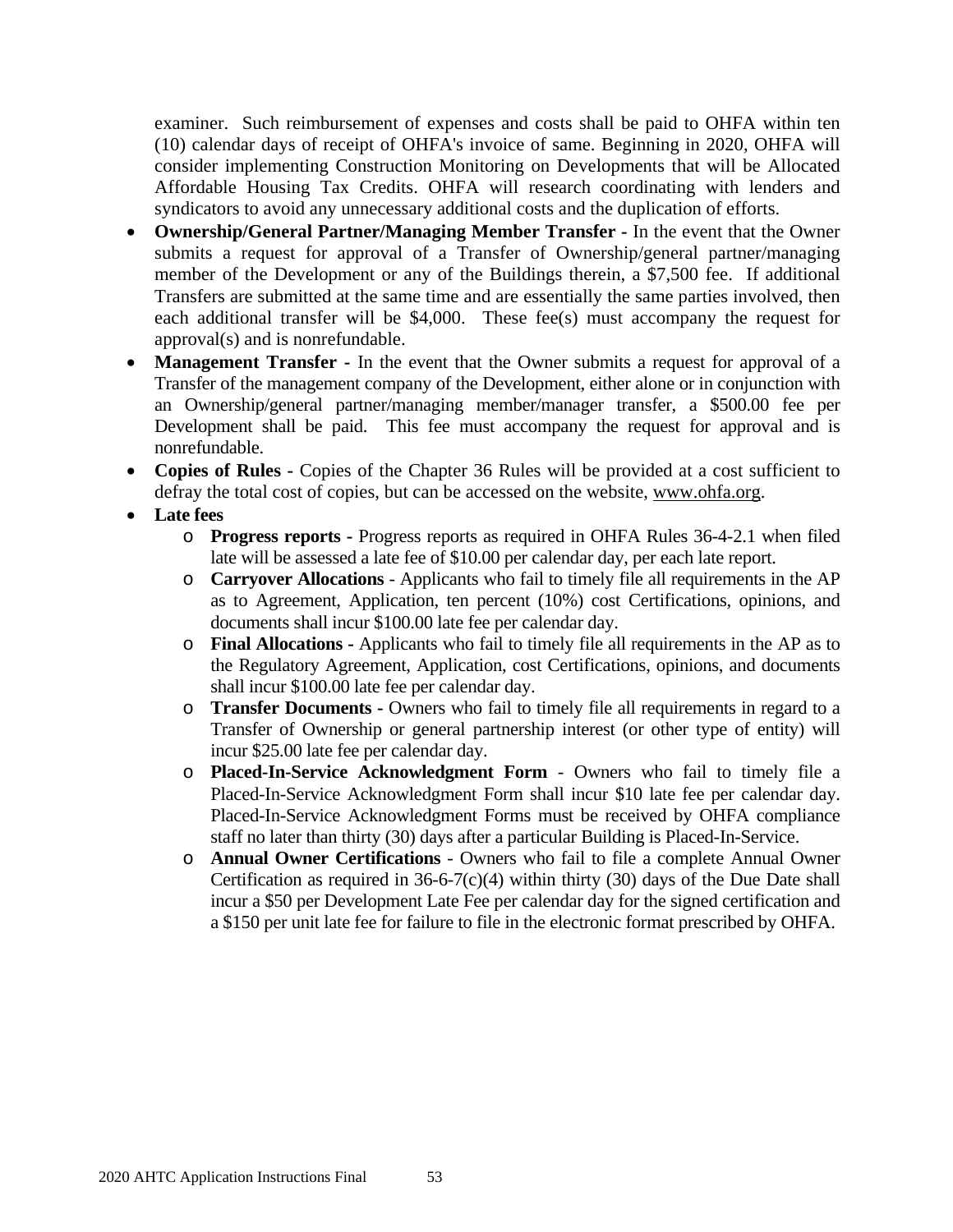## **Attachment B – Program Market Study Requirements**

<span id="page-53-0"></span>A market study prepared by a Person/firm with expertise and demonstrated experience in the preparation of market studies related to residential rental properties must be submitted with the Application. This market study shall be utilized by OHFA to determine whether the Development meets housing needs and demands.

The study cannot have been prepared more than twelve (12) months prior to the date of filing the Application. An exception would be for a resubmission Application, for the same Development, a letter may be provided from the original market analyst, prepared eighteen (18) months or less prior to the date of the resubmission. The letter should update any applicable information in the original study and certify original study, with any updates is still valid.

Even though a market study may address all of the elements required below, OHFA may reject the market study if it is determined, in OHFA's sole discretion, that the information presented will not enable OHFA to make a decision regarding need and the viability of the proposed Development, or if OHFA determines that a demand and/or need for the Development is not demonstrated.

The Market Study must provide:

- A Market Study Summary Page. **See Attachment #2.**
- A map delineating the primary market area (PMA) for the proposed Development. The PMA should be realistic and not too large.
- A full description of the site accompanied by a photograph of the site. A discussion of the appropriateness of the location.
- A demographic summary of the market area, including incomes, households, growth trends, economic factors relating to employment, labor force, and community facilities (i.e. parks, schools, etc.).
- An evaluation of the current affordable housing stock existing in the market area, including an identification of geographical location, occupancy levels, age of stock, upkeep condition, bedroom mix, amenities and rents being charged. Include comparable rental residential Developments in the primary market area and all Tax Credit Developments. All existing and/or under construction Tax Credit properties in the PMA must be taken into consideration in the analysis. If they are not comparable, explain why.
- A discussion of any relevant information regarding existing rent overburden statistics. Rent overburdened would be those households paying over 30% of their income for housing. An evaluation of the need for affordable housing within the primary market area. (This criterion is not applicable to rehabs with current occupancy of 90% or more.)
- A discussion of whether or not the proposed Development, in light of vacancy and absorption rates for the applicable market areas, is likely to result in an increased vacancy rate for comparable units within such market area, (i.e., standard, well-maintained units within such market area that are reserved for occupancy by low and very low Income tenants).
- Provide a projection of the time necessary for the Development to achieve sustaining occupancy. (This criterion is not applicable to rehabs with current occupancy of 90% or more.)
- Provide the recommended vacancy rate.
- Discuss the capture rate for the primary market area. The capture rate is an important component of the market study. Capture rate is defined as, "The percentage of age, size,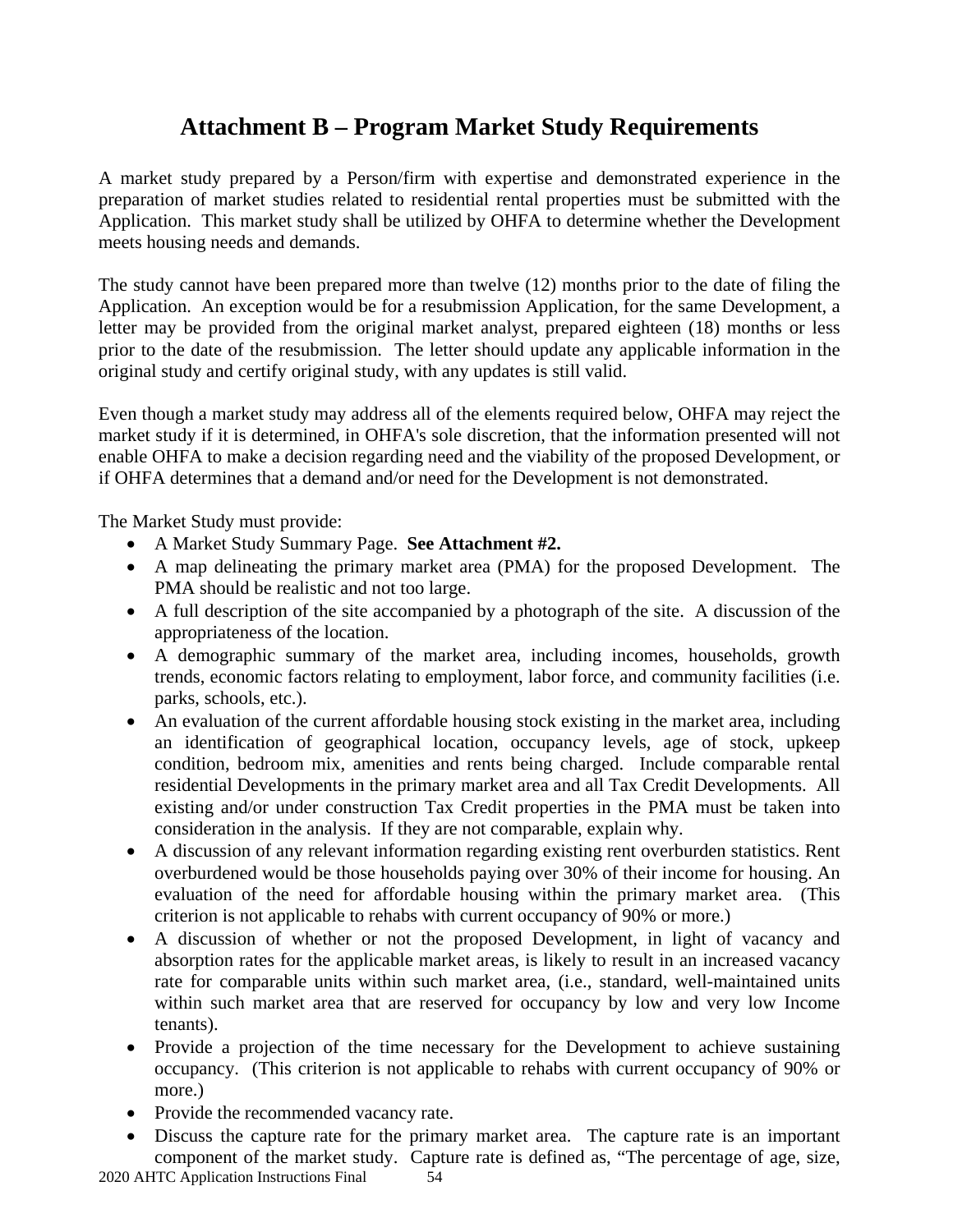and Income Qualified Renter Households in the Primary Market Area that the property must capture to achieve the Stabilized Level of Occupancy. The Capture Rate is calculated by dividing the total number of units at the property by the total number of age, size, and Income Qualified Renter Households in the Primary Market Area." This is the National Council of Affordable Housing Market Analysts (NCHAMA) definition. OHFA requires 1.5 persons per bedroom for determining income and household size. A residential unit is rent-restricted if the gross rent with respect to such unit does not exceed 30 percent of the imputed income limitation applicable to such unit. A 30% affordability factor must be used when calculating the number of Income Qualified Renter Households.

- An evaluation of whether the projected initial rents for the Development are/are not reasonably affordable by low and very low-Income tenants and within the rental range for the comparable Developments within the market area. Include market advantage/disadvantage analysis. Also include Income Averaging analysis that shows adequate demand, this includes capture rates for each applicable percentage the Development wishes to serve, if the Development is utilizing such option.
- Analysis of the Oklahoma Housing Needs Assessment in relation to proposed Development, including analysis of number of units needed for County.
- A summary of qualifications for the individuals who participated in the Development of the market study.
- A signed written statement is required from the preparer of the market study which certifies that the market study is true and correct to the best of the professional's knowledge and belief, and that there is no identity of interest between the professional and the Applicant, Developer, Owner or the entity for whom the report is prepared.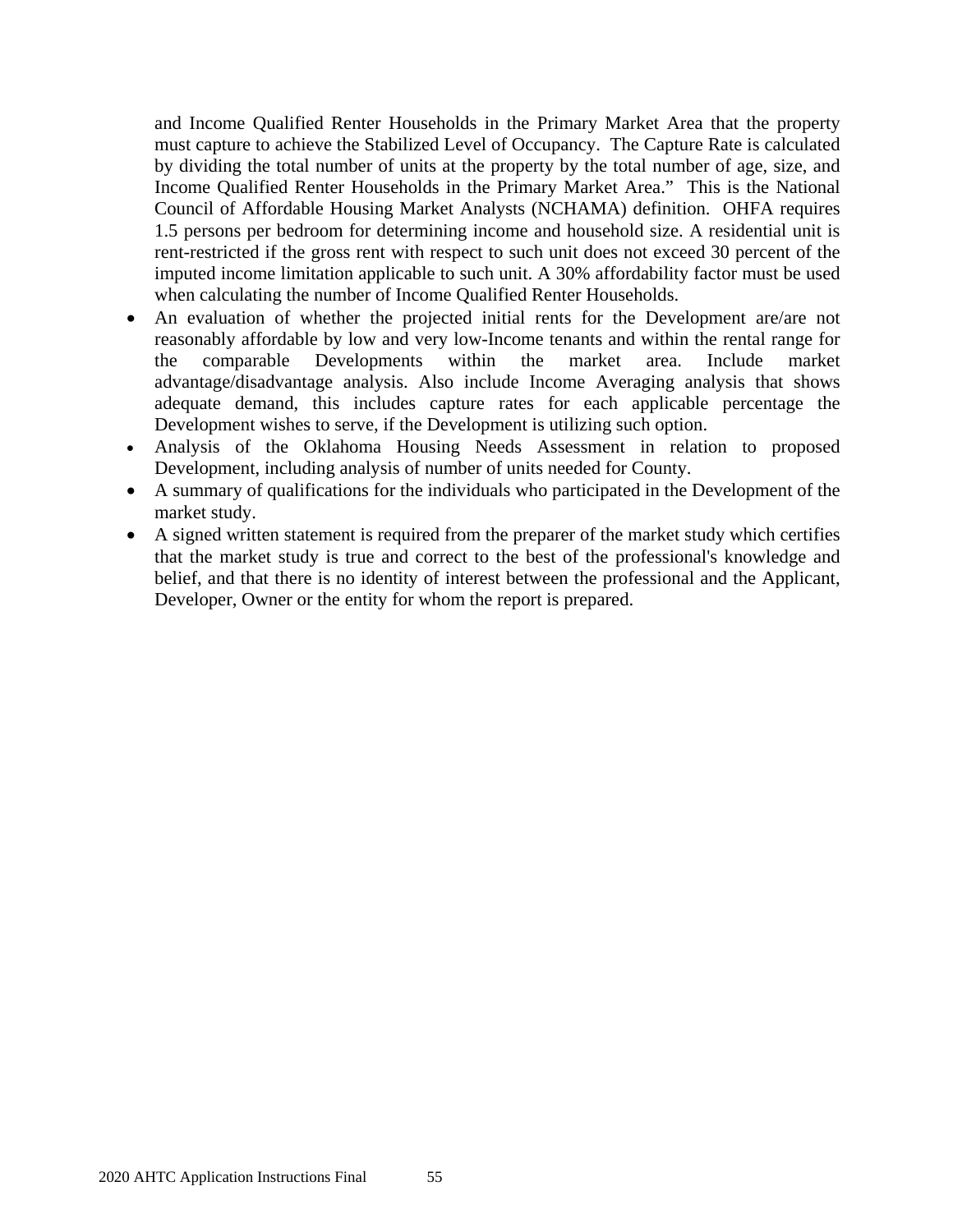## <span id="page-55-0"></span>**Attachment C – Program Underwriting Standards Failure to meet any of these requirements is a Failed Threshold item.**

If a lender, syndicator, or other program has more stringent requirements for any of these criteria, those must be satisfied as well OHFA's requirements. Documentation from the source must be provided at the time of Application.

### **Amount of credits**

The amount of the Tax Credits requested cannot be increased after the Application has been submitted to OHFA. **After underwriting, the amount of Credits may be reduced. Credits also may be reduced at Carryover and/or final if the underwriting supports a lower amount.**

The applicable percentage will be the average percentage of the previous September to November for Applications submitted in the first funding period and the average percentage of the previous March to May for Applications submitted in the second funding period. OHFA will comply with any new legislation passed. The 9% rate has been permanently fixed.

**130% Boost** -Developments located in a QCT or DDA are eligible for the 130% Eligible Basis increase (boost).

**120% Boost** - Developments not located in a QCT or DDA may be eligible for the 120% general financial adjustment Eligible Basis (boost) by requesting and showing a financial need for the boost.

**In addition,** Developments must be in, Beckham, Bryan, Canadian, Cleveland, Custer, Garfield, Haskell, Logan, Love, McClain, McIntosh, Oklahoma, Payne, Pontotoc, Texas, Tulsa, Wagoner, Woods and Woodward.

**OR** Developments must be in those areas designated as high opportunity/low poverty in the Location Selection Criteria.

4% Applications can only qualify for QCT or DDA Eligible Basis increase.

The maximum amount of Tax Credits that will be awarded to any Development requesting State Tax Credits in any County is \$650,000. The maximum amount of Tax Credits that will be awarded to any Development not requesting State Tax Credits in any County is \$750,000. These maximums apply to all Developments, including those that receive either the 130% or the 120% boost. (The maximum amount of Tax Credits that will be awarded in the Choice Neighborhoods Implementation Grant set-aside is \$1,000,000.)

There is no maximum amount for 4% Applications.

### **The maximum amount of Tax Credits will be based on the lesser of Gap or Eligible Basis Method of calculation. However, the final Allocation could be less due to underwriting.**

### **Cost Limits**

2020 AHTC Application Instructions Final 56 OHFA encourages realistic costs for AHTC Developments, while encouraging cost efficient production and shall not give preference solely for lowest construction costs. Developments that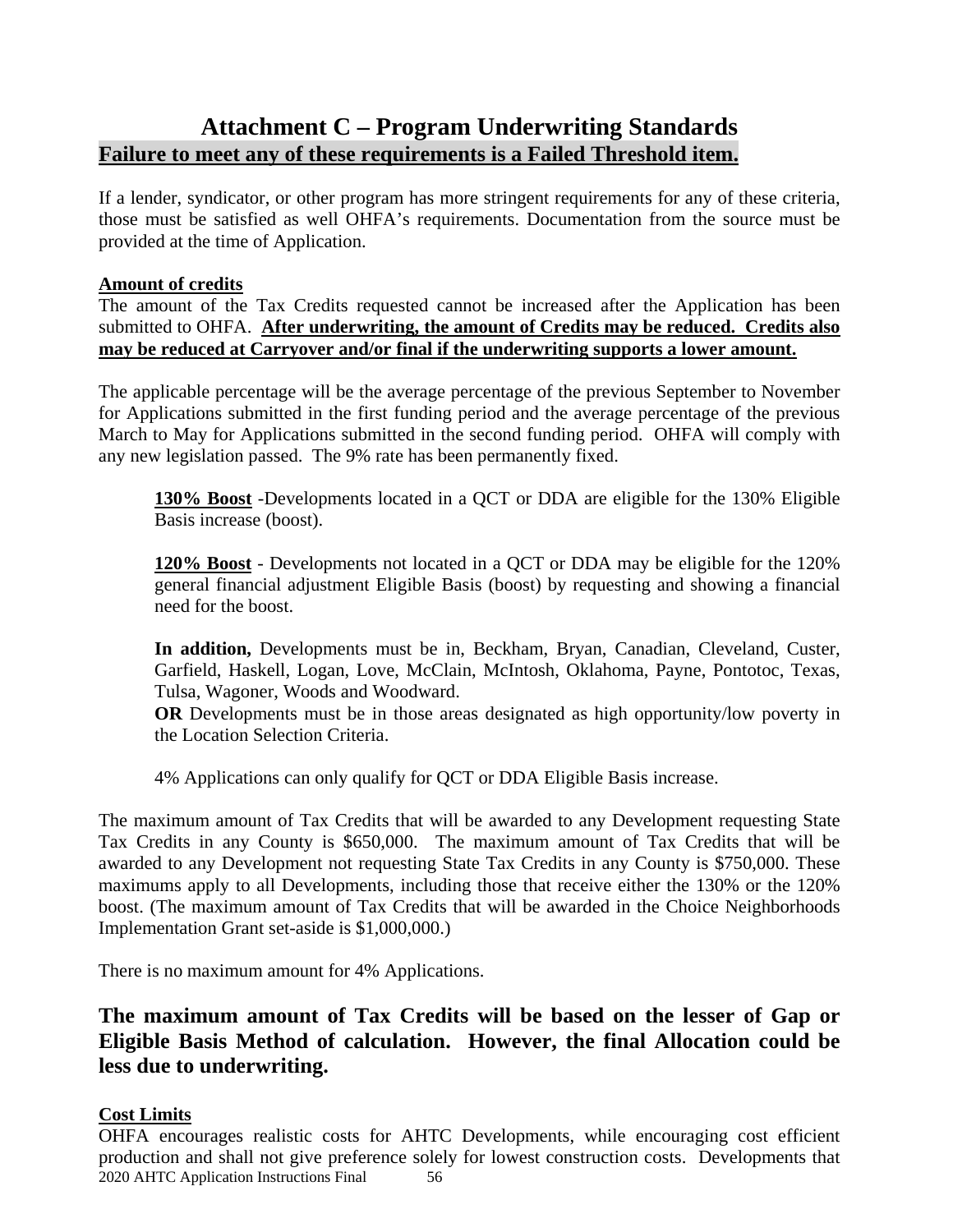have high cost may be ineligible for a reservation. OHFA will use the HOME Program Maximum Per Unit Subsidy Limits as the limit on total development costs per unit, based on bedroom size.

**The ONLY exceptions to these limits will be for Historic Rehabilitations or proposed Developments that are located in a Federal Opportunity Zone.** Applicants must demonstrate to OHFA's satisfaction that the cost per unit is realistic. OHFA Staff in their best judgment will determine the cost reasonableness. In no case will the cost per unit of a Historic Rehabilitation or a proposed Development located in a Federal Opportunity Zone be allowed to exceed more than thirty percent (30%) of the current Maximum per Unit Subsidy in effect at the time of Application.

OHFA will Allocate only the amount of Credit necessary for financial feasibility of a Development and its viability as a qualified Low-Income Housing Development throughout the extended use period.

Cost per square foot will be considered as part of the feasibility analysis for all Applications. Historic Rehabilitations or proposed Developments located in a Federal Opportunity Zone are allowed to exceed no more than thirty percent (30%) of the current maximum per square foot in effect at the time of Application.

**Costs per square foot over \$180 will result in a Failed Threshold item, even if maximum per unit limits are not exceeded. Exceptions apply for proposed Historic Rehabilitation and Federal Opportunity Zone Developments.**

### **Minimum Rehabilitation Cost per Unit**

A minimum rehabilitation investment is required to assure meaningful, rather than simply cosmetic, substantial rehabilitation of properties. A threshold of no less than \$30,000 in hard costs per unit or hard costs of at least twenty percent (20%) of Eligible Basis, whichever is greater.

### **Appraisals in Acquisition/Substantial Rehabilitation Properties**

For acquisition/substantial rehabilitation properties, OHFA shall limit the acquisition price upon which Tax Credits are Allocated to the "as is" appraised value of the property.

### **Developer and Contractor Fee Limitations**

OHFA AHTC Chapter 36 Rules 330:36-4-2.1

These are the maximum amount of fees allowed for costs and Eligible Basis. Round down to avoid overages.

### **Developer Fees**

Developer Fees may not exceed fifteen percent (15%) of the Eligible Basis (before any boost) of the Qualified Low-Income Building(s), excluding the Developer Fees.

For Acquisition and Rehabilitation, the Developer Fee must be prorated between the acquisition and the rehabilitation based upon the percentage of Eligible Basis represented by each.

A Large Development is more than sixty (60) units.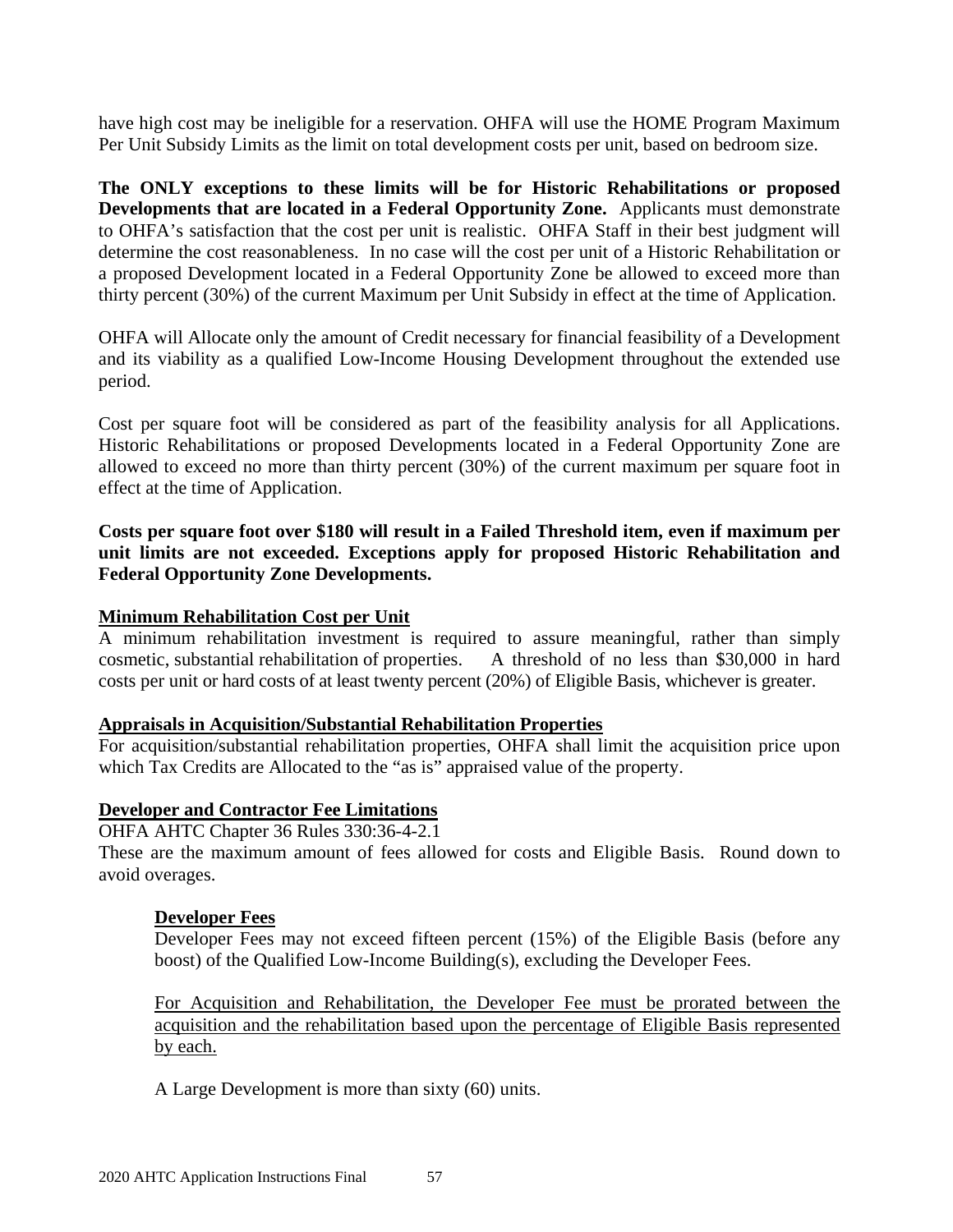### **Contractor Fees**

**Small Developments.** Contractor fees may not exceed sixteen percent (16%) of the Hard Construction Costs. Contractor fees are further limited as follows:

- i. General requirements shall not exceed six percent (6%) of the Hard Construction Costs.
- ii. General overhead shall not exceed two percent (2%) of the Hard Construction Costs.
- iii. Builders profit shall not exceed eight percent (8%) of the Hard Construction Costs.

Large Developments. Contractor fees may not exceed fourteen percent (14%) of the Hard Construction Costs. Contractor fees are further limited as follows:

- i. General requirements shall not exceed six percent (6%) of the Hard Construction Costs.
- ii. General overhead shall not exceed two percent (2%) of the Hard Construction Costs.
- iii. Builders profit shall not exceed six percent (6%) of the Hard Construction Costs.

**Hard Construction Costs** The following types of activities, but not limited to, earthwork, site work, on-site utilities, roads and walks, concretes, masonry, metals, carpentry (rough and finish), moisture protection, doors/windows/glass, insulation, roofing, sheet metal, drywall, tile work, acoustical, flooring, electrical, plumbing, elevators, blinds and shades, appliances, lawns and planting, fence, cabinets, carpets, heat & ventilation, demolition and off-site. A reasonable construction contingency can also be included.

### **No other contingencies are allowed. Adjust the budget accordingly.**

### **Reserves**

- Minimum total reserves must equal six  $(6)$  months of each:
- Projected operating expenses,
- Debt service payments, and
- Replacement reserve payments.
- Maximum total reserves cannot equal more than one (1) year of each.

In lieu of such reserves, Developer guarantees or letters of credit may be accepted, taking into account the Developer's demonstrated financial capacity and liquidity, its program record, and the number of other guarantees it has outstanding. The guarantee for reserves only relates to the Development budget, not operating or DCR.

If the Applicant has reserves over the maximum allowed amount Staff will underwrite using the maximum allowed amount. This may reduce the amount of Credits the Applicant is eligible for.

Minimum replacement reserves should equal \$250 per unit annually for new construction and \$300 for substantial rehabilitation Developments. If there is interest income on reserves it must be clearly defined and separated from other income.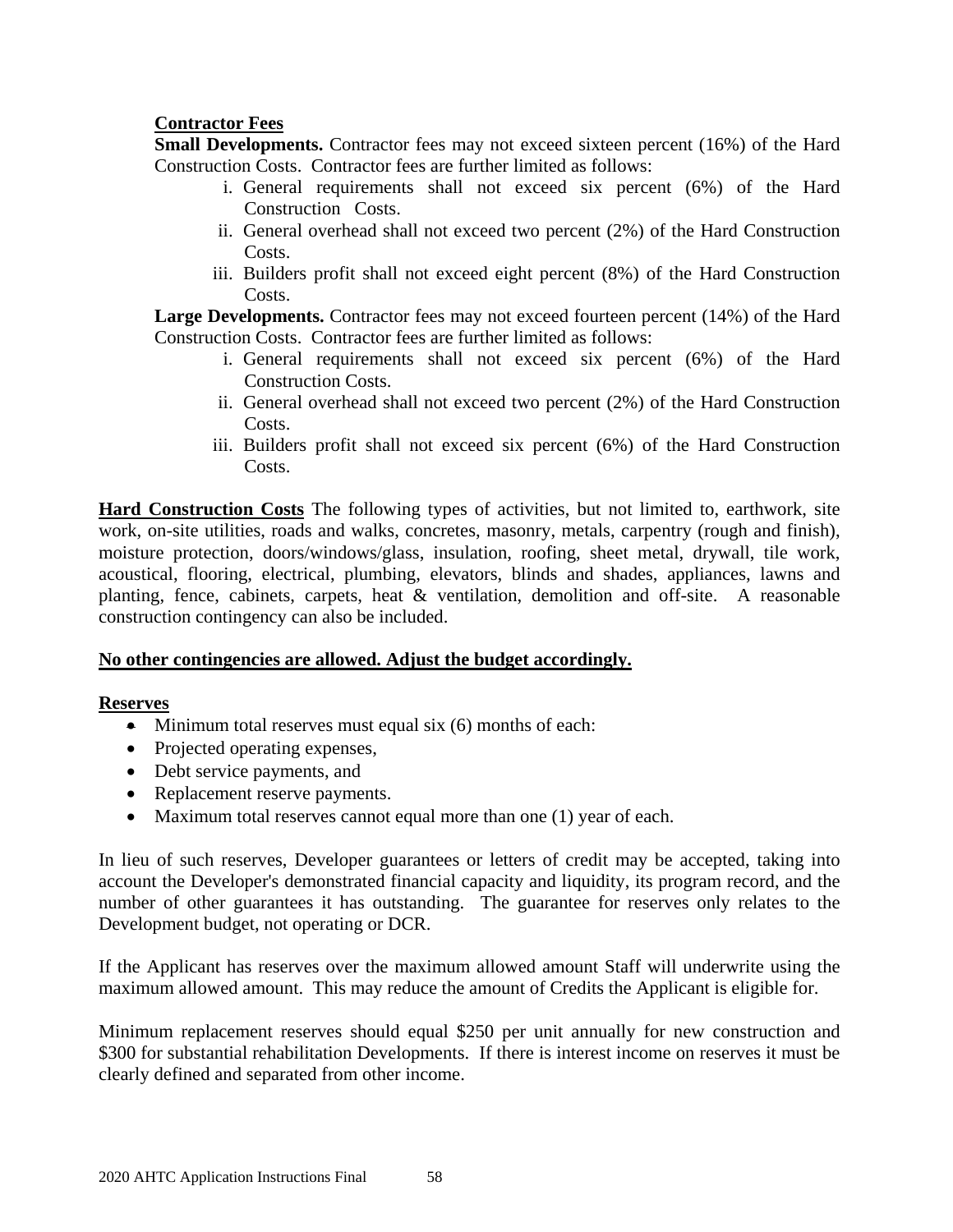### **Utilities**

Utility allowances are to be calculated by the Applicant. The utility allowance used must be appropriate for the type of unit. These allowances may be derived from only one of following sources: HUD Utility Schedule Model, Energy Consumption Model, a local service provider estimate (Notification is required to OHFA prior to using any of the three (3) preceding options), a local public housing authority, or OHFA's utility charts, which can be found on OHFA's website as Appendix B to the AHTC Compliance Manual.

Source Documentation of the utility allowance as well as the calculation must be included in the Application.

If the property is receiving project based rental assistance support from HUD, RD, or other source, the Applicant must use the approved allowance. If proposed utility allowances have not been approved by HUD, RD, or other funding source the Applicant must utilize the currently approved utility allowance. For changes in allowances after the Placed-In-Service date, please contact compliance staff.

### **Rents**

AHTC Developments often take advantage of multiple types of funding. Applicants are advised that the maximum rents permitted will be based upon the most restrictive rent limits of the respective funding programs, **regardless of the amount of the Gross Rent Floor established by the AHTC Program.** If the property is receiving project based rental assistance support from HUD, RD, or other source the Applicant must provide the approved rents and the number of units and bedroom size receiving assistance. The Applicant must use the approved rents. The Applicant must also provide approved post-rehab rents for projects with HUD, RD, or other funding sources, if available. If proposed rents have not been approved by HUD, RD, or other funding source the Applicant must utilize the currently approved rents. Source documentation must be included in the Application.

If the Applicant is claiming "National Non-Metro" rents, appropriate documentation from the RD eligibility website must be provided.

### **Operating Expenses**

Some type of maintenance expenses must be shown. Either maintenance salaries or an estimate for the cost of contracting out the work should be included.

### **Debt Coverage Ratio**

Debt service coverage is defined as the ratio of a property's net operating income to debt service obligations. Rental income, any subsidies, and reserve funds should be sufficient to cover the property's debt and operating expenses over the period of Low-Income use. DCR must meet all lender requirements as well. A minimum debt service coverage ratio of **1.15** is required for all debt financing which would foreseeably result in foreclosure if not repaid. The debt coverage ratio must be maintained each year for 15 years. The Excel worksheet has been modified to show four (4) decimals points, but no rounding shall be permitted. **At least 1.1500 is required for all years on the pro forma.**

### **Projections and Pro-Formas**

2020 AHTC Application Instructions Final 59 Applicants are required to express realistic operating expense and vacancy rate projections in pro formas that are indicative of prevailing market conditions. The pro forma provided by OHFA **must**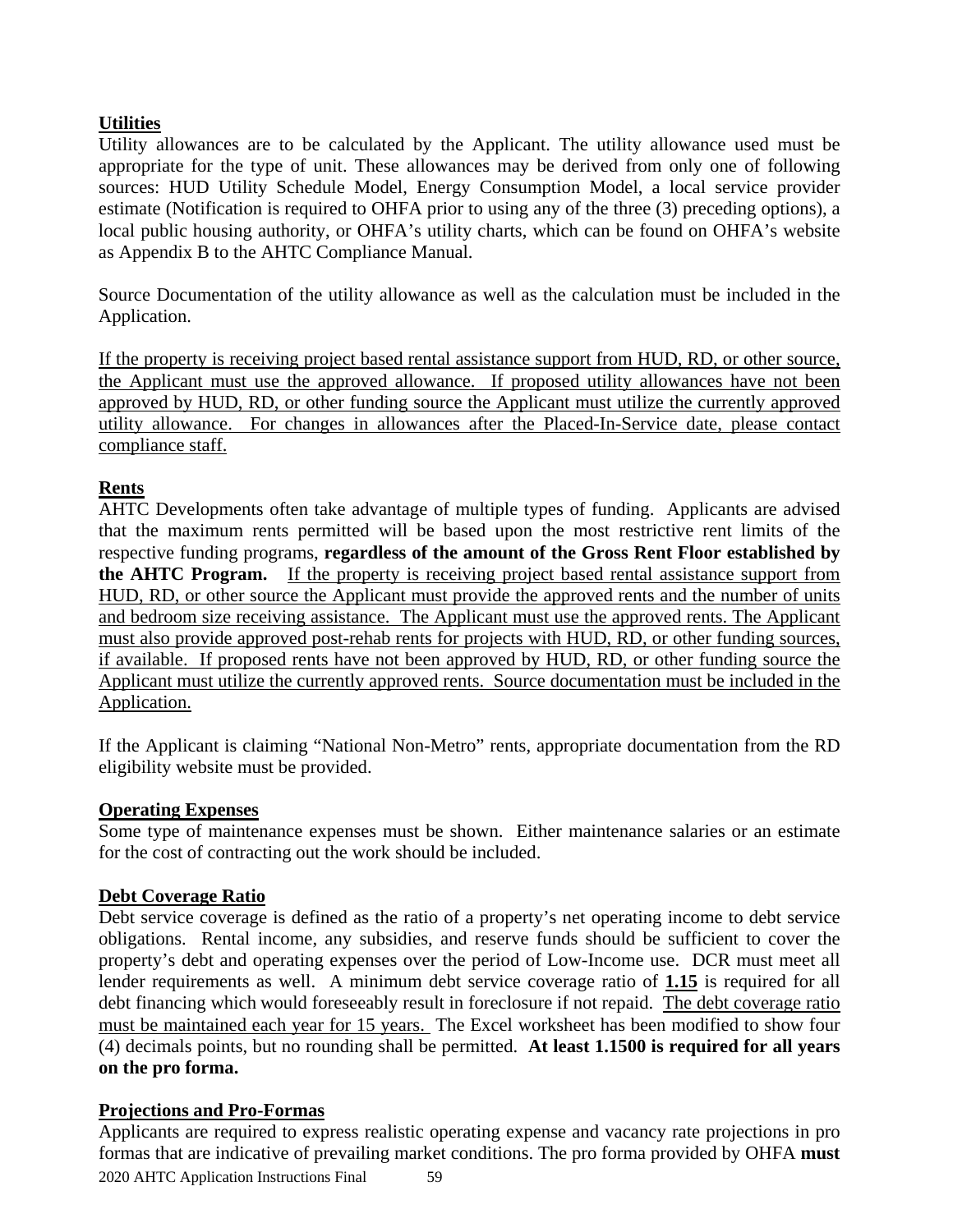be provided. A reasonable cash flow must be exhibited throughout the 15 years. **No negative cash flow is allowed in any year.**

If other income is not increasing at the same rate as income or not increasing at all, then it must be shown separately on pro forma.

### **Deferred Developer Fee**

OHFA does not allow interest to accrue on deferred Developer fees. All Deferred Developer Fees must be repaid through cash flow by the end of year 12. The Eligible Basis will be reduced by any Deferred Developer Fee that has not been removed through cash flow after year 12, which could cause a reduction in the amount of Credits a Development is eligible to receive.

### **Cash Contributions**

Actual Cash contributions should be included in the Sources and Uses on the Application Form.

### **Other Tangible non cash contributions**

Any other tangible (but not cash) contributions, including discounted materials, fee waivers, etc. should not be included in the Sources and Uses on the Application Form.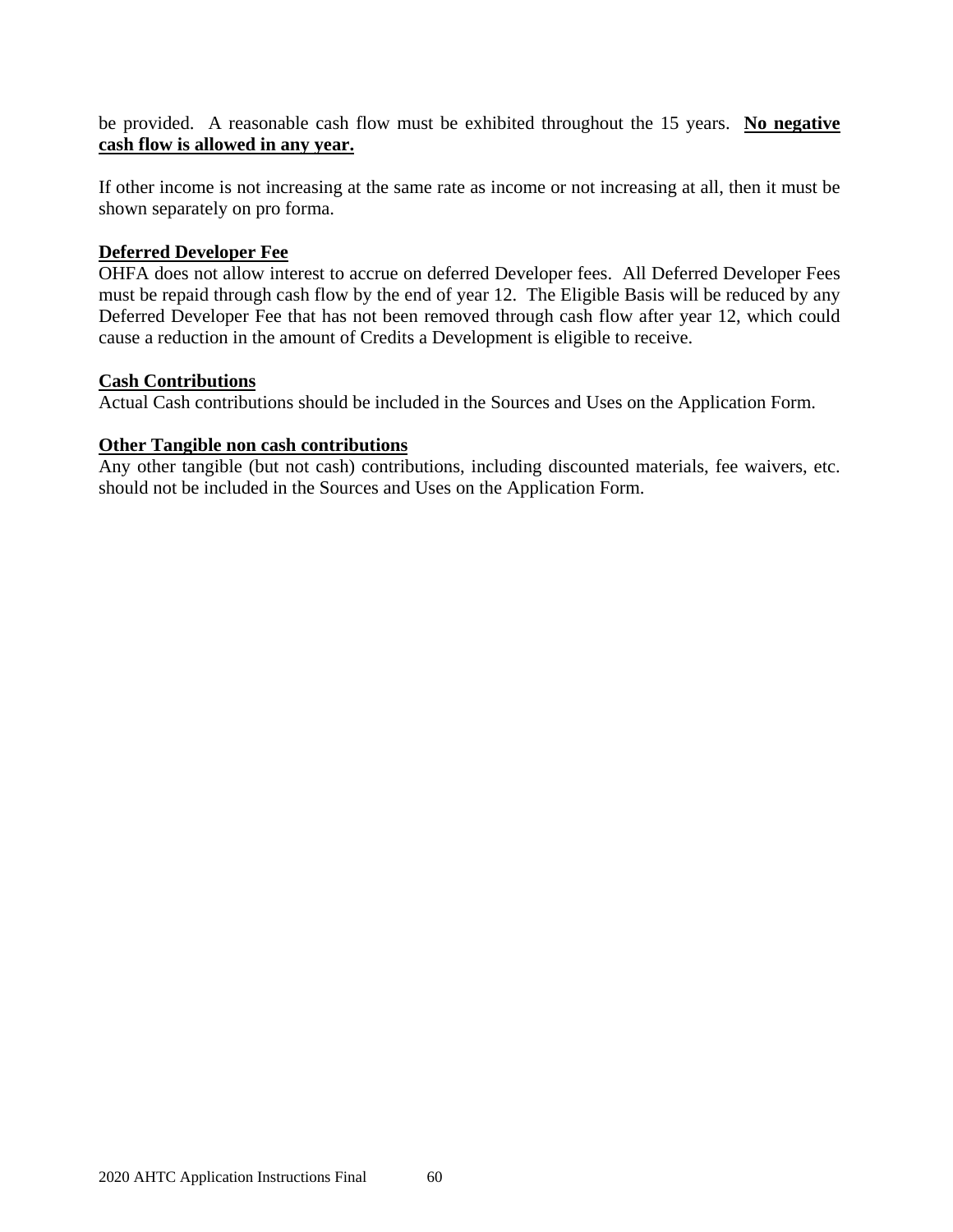## **Attachment D – Supplemental Information**

### <span id="page-60-0"></span>**Other Laws and Regulations**

The Applicant, Development, Owner, Development Team, Principals of each, and all Affiliates of each must comply with all applicable federal, State, and local laws, rules, regulations, and ordinances, including, but not limited to, Code Section 42, and regulations promulgated thereunder, the Oklahoma Landlord Tenant Act, the Titles VI and VII of the Civil Rights Act of 1964, as amended and Title VIII of the Civil Rights Act of 1968, as amended. Neither the Applicant, Development, Owner, Development Team, Principals of each, nor any Affiliates of each shall discriminate on the basis of race, creed, religion, national origin, ethnic background, age, sex, familial status or disability in the lease, use or occupancy of the Development or in connection with the employment or application for employment of Persons for the operation and/or management of any Development. The Owner(s) of a Development will be required to covenant and agree in the Regulatory Agreement to comply fully with the requirements of the Fair Housing Act as it may from time to time be amended, for the time period as promised in the Application.

### **Progress Reports**

Construction **must** begin within **nine (9) months** of the last calendar day of the month of the AHTC Credit Reservation. HD Staff may visit the site to ensure construction commencement.

Progress Reports **must** be filed by the deadlines below, following approval of a reservation of Credits until the Form 8609 is issued for a Building. The form to be used for Progress Reports is on OHFA's website. Electronic submissions are preferred but not required. Progress Report Deadlines are as follows:

- January 10
- April 10
- $\bullet$  July 10
- October 10

Applicants will be notified of any other deadlines in a timely manner. Compliance Progress Reports may overlap with the Allocation Progress Reports, which are outlined in the manual. **Late progress reports, carryover documents, and final documents will generate negative points and late fees.** Failure to follow any of these provisions may result in a return of Credits as well as affect consideration for future Applications.

If the Due Date for submission of any documents or fees falls on a weekend or a designated Federal holiday, then the Due Date becomes the next business day.

### **Completion Timelines**

Within thirty (30) calendar days after the Certificate of Occupancy is issued for a Building in the Development, the Owner must notify OHFA by completing and submitting the Placed-In-Service Acknowledgment. The Placed-In-Service Acknowledgment will be provided after funding. A copy of the Certificate of Occupancy for each Building must accompany this Attachment. For substantial rehabilitation Developments, the architect's verification of substantial completion for each Building must accompany this Attachment if there is no Certificate of Occupancy.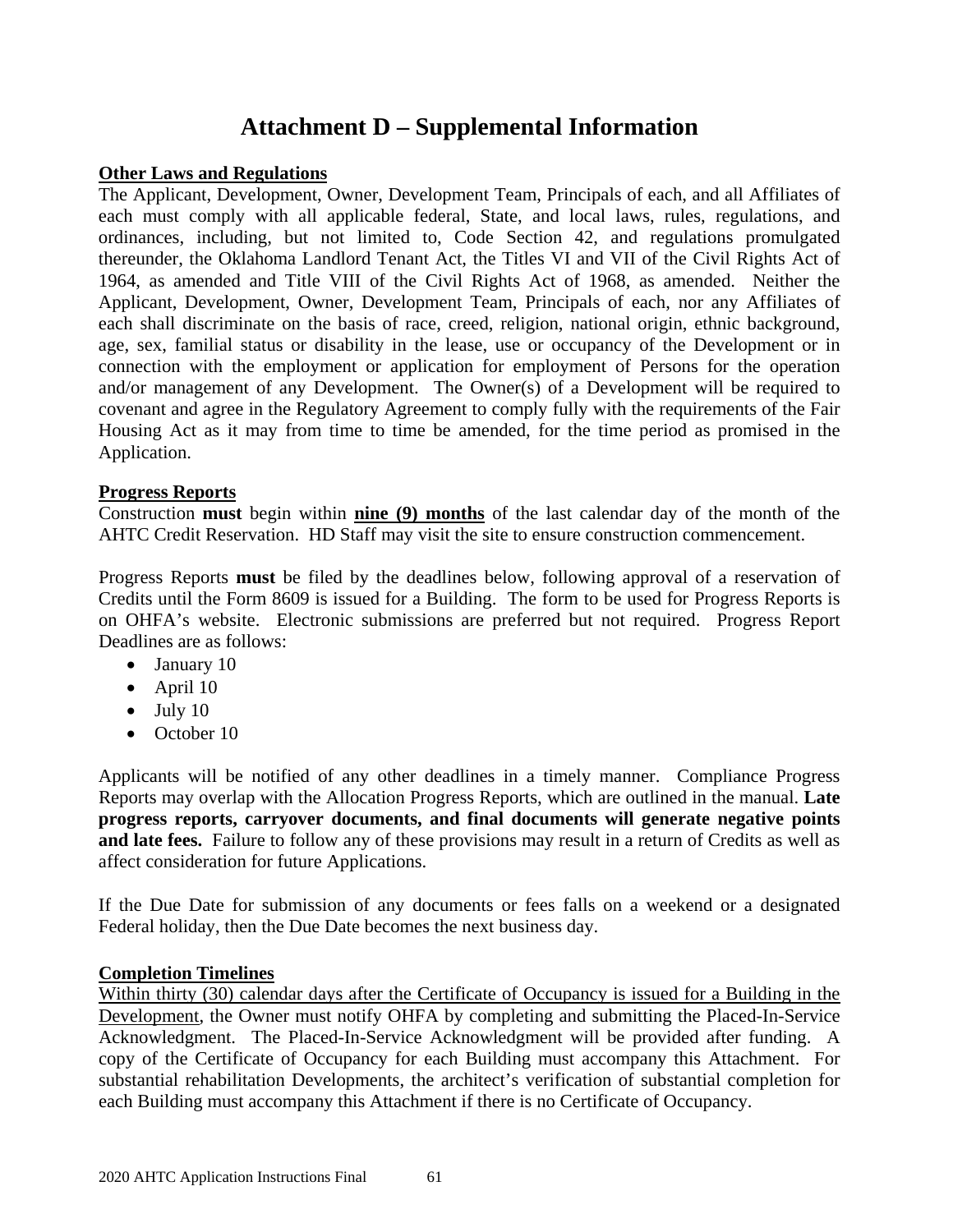### **Compliance**

Any questions regarding compliance issues should be directed to the Housing Development Tax Credit Compliance Staff. The current OHFA AHTC Compliance Manual is also available on our website at [www.ohfa.org.](http://www.ohfa.org/) The compliance manual is incorporated by reference into these Application Instructions. If a Compliance Manual is requested from Staff, then there will be a cost sufficient to defray the cost of production.

It is the responsibility of the Owner/Applicant to inform management companies/property managers of all details promised in the Application. This especially applies to Selection Criteria that received points. No changes in the Selection Criteria will be allowed after an award is made, unless specifically allowed above.

Failure to comply with all of the Selection Criteria as presented in the Application may lead to 8823s being filed and/or a potential loss of Tax Credits. A detailed list given to the management companies/property managers is recommended. All Selection Criteria awarded points are included in the Regulatory Agreement.

Within two (2) years of the last Building in the Development being Placed-In-Service, Housing Development Compliance Staff shall conduct the necessary file and unit inspections. This inspection process shall be repeated at a minimum once every three (3) years.

An OHFA sponsored LIHTC Compliance training will be required for management at Carryover Application. This training will be acceptable for two (2) years from the date that it was completed.

Fees are delineated in **Attachment A.**

### **Foreclosure Prevention**

Restrictive Covenants and other long-term use restriction instruments are not automatically terminated upon the execution of a foreclosure or deed in lieu of foreclosure. All entities initiating foreclosure must provide the Agency with the following information at least 60 days prior to requesting the Agency release the extended use agreement:

- The name of the lender on the note triggering the foreclosure activity;
- The original amount and date of the note, the existing balance, and the annual debt cost;
- The position of the note relative to other liabilities on the property;
- The names of all other holders of notes on the property;
- A detailed description of the circumstances that have prevented timely payment of interest on the note;
- A detailed description of efforts between the owner and the holder of the note to reach an agreement to modify the terms of the note to prevent foreclosure; and
- Any relationship between the holder of the note and the owner of the property by familial relationship, common principals, owners or employees (collectively, "affiliates" of the note holder).

Should OHFA determine based on the information provided that the foreclosure activity is part of an arrangement to terminate the extended use agreement, the Agency will report its findings to the IRS and request that the IRS prevent the termination of the extended use agreement.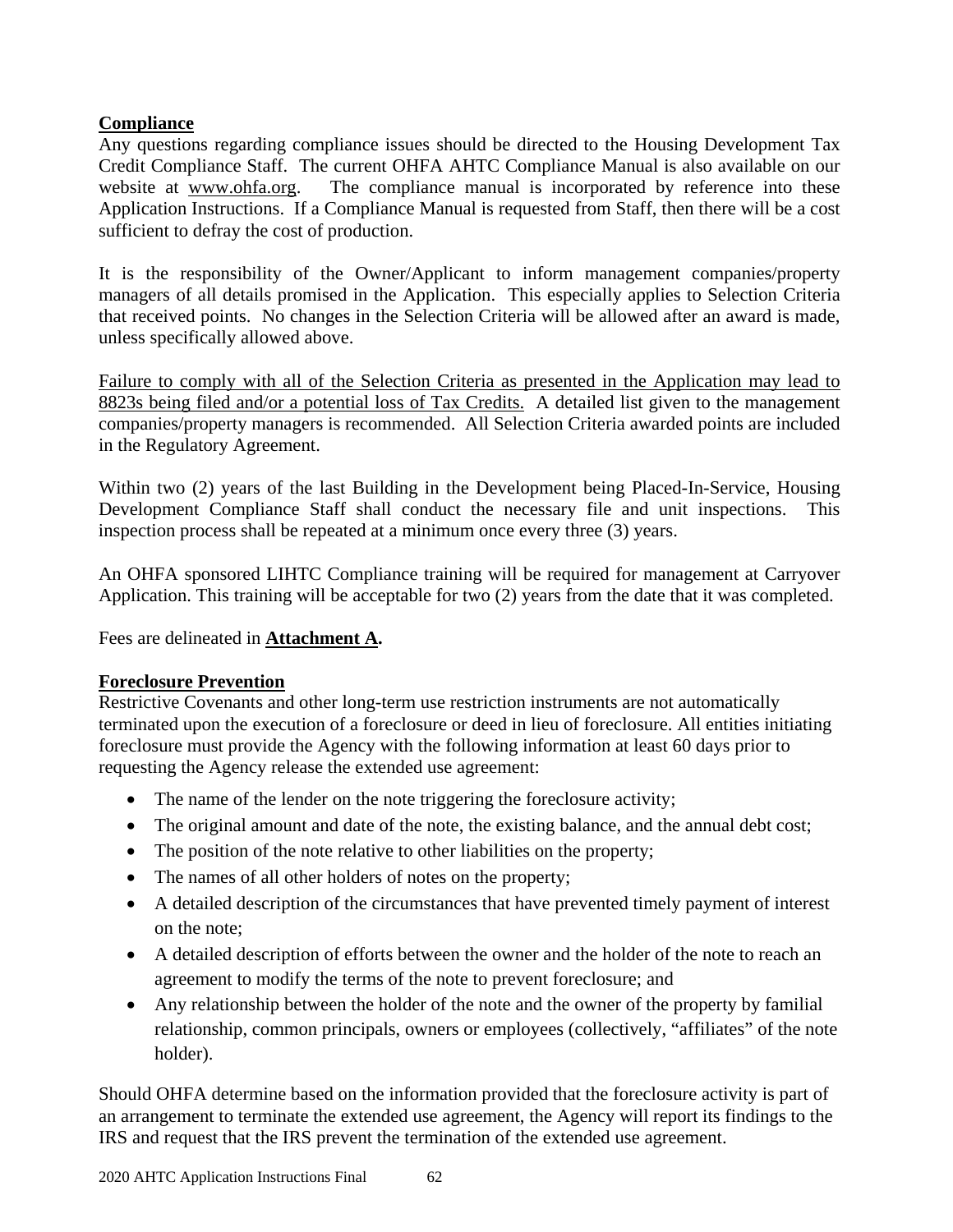OHFA will withhold consent for termination of the extended use agreement if the owner does not provide the information outlined above, and will consider sanctions against owners that engage in a foreclosure deemed to be part of an arrangement with the taxpayer to terminate the extended use period on the development.

### **Exchange**

If an Owner's request to exchange one year's Credits for another year's Credits is approved by the Board, the Owner is not eligible to submit an AHTC Application for one full year. The period of ineligibility starts with date the request is approved. The one year suspension is per Development, and will be assessed cumulatively. In addition, an additional Allocation Fee shall be paid in an amount equal to eleven percent (11%) of the total Allocation, but in any event not less than \$1,000. This fee is due within fourteen (14) calendar days of notification from OHFA of the approval of the exchange.

### **Multiple Phases**

Applications for multiple phases of the same Development submitted in the same funding period will be processed as one Application. This does not apply to 4% Applications.

### **RAD**

Applicants submitting Applications under the RAD (Rental Assistance Demonstration) are eligible to apply for 9% and 4% Credit Applications. OHFA encourages the use of 4% due to unlimited credit request amounts and more flexible timelines.

### **Transfers**

It is the responsibility of the Owner/Applicant to notify OHFA no less than sixty (60) days prior to any Ownership, general partner, managing member or management Transfers after the Tax Credit Allocation has been awarded. For management Transfers, contact one of the AHTC Compliance Specialists for the checklist of documents required. For Transfers of Ownership, general partner(s), managing member, or any interest in the Ownership entity, contact one of the Housing Financial Analysts for the checklist of required documents and fees.

Failure to submit the required documents and fees to OHFA sixty (60) days prior to the date of the Transfer and/or failure to receive approval prior to the completion of the Transfer may cause any current or future Applications to be disqualified from further consideration.

Fees are delineated in **Attachment A.**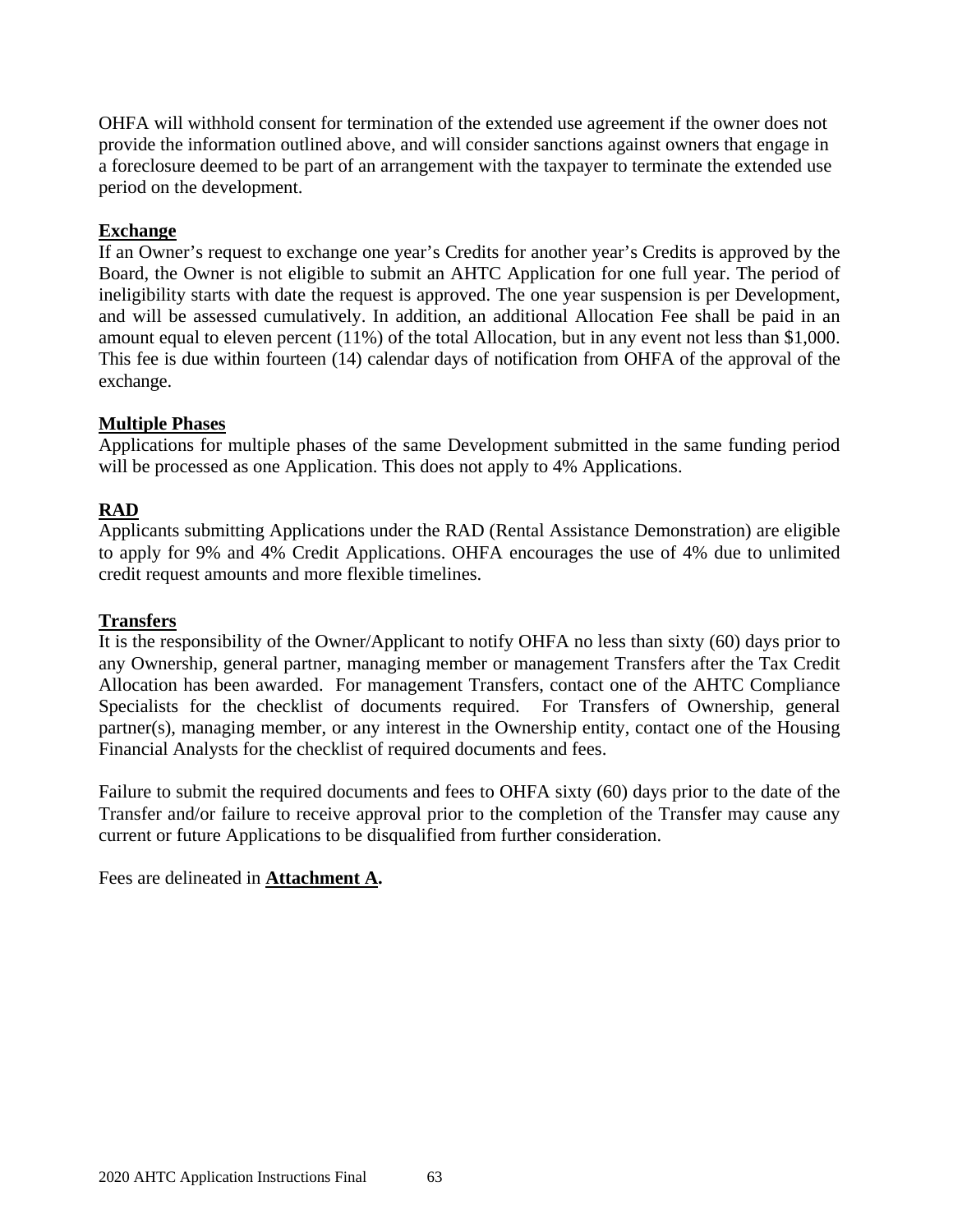## **Attachment E – Income Averaging Information**

### <span id="page-63-0"></span>**Overview**

The Consolidated Appropriations Act of 2018 (the Act) permanently established income averaging as a third minimum set-aside election for new Housing Credit developments. This new income averaging set-aside allows Credit-qualified units to serve households earning as much as 80 percent of Area Median Income (AMI), as long as the average imputed income limit of the property is 60 percent or less of AMI. Higher rents that households with incomes above 60 percent of AMI pay will have the potential to offset the lower rents for households living in units designated at lower income levels. Income averaging preserves rigorous targeting to low-income households, while providing more and greater income-mixing potential.

### **The following are general statutory requirements for this new option:**

- Owners electing income averaging must commit to having at least 40 percent of the units in the property affordable to eligible tenants.
- Income averaging applies to the designated income/rent levels of the units, not the incomes of individual tenant households.
- Under income averaging, designated income/rent levels may only be set at 10 percent increments beginning at 20 percent of AMI. The allowable income/rent designation levels are 20 percent of AMI, 30 percent of AMI, 40 percent of AMI, 50 percent of AMI, 60 percent of AMI, 70 percent of AMI, and 80 percent of AMI.
- Income averaging applies to both income and rent limits. If a unit has a designated limit of 80 percent of AMI, the maximum rent level that may be charged to a household in that unit is 30 percent of 80 percent of AMI. Similarly, if a unit has a designated limit of 30 percent of AMI, the maximum rent level that may be charged to a household in that unit is 30 percent of 30 percent of AMI.
- The minimum set-aside election is irrevocable once made on Form 8609. Therefore, existing developments already placed in service are not eligible to change their minimum set-aside/income election to income averaging.
- The next available unit rule, as modified by the new language, (i) provides that a unit is over income if the occupant's income exceeds 140 percent of the greater of 60 percent of AMI or the designated limit applicable to the unit and (ii) effectively requires that the next available unit of comparable or smaller size be rented (A) to a tenant whose income does not exceed the designated limit applicable to the new unit, if it was previously a lowincome unit or (B) to a tenant at an income level that would not cause a violation of the 60 percent average, if the new unit had not previously been a low-income unit. Owners should consult with compliance experts in evaluating how income averaging will work in developments with market rate units.
- The 30 percent of AMI income and rent level under the Housing Credit for purposes of income averaging is not the same as the Extremely Low-Income and rent restriction under the National Housing Trust Fund. The Housing Trust Fund statute and regulation define "Extremely Low-Income" as the greater of 30 percent of AMI or the federal poverty line for applicable household size. Income averaging unit designation is based solely on AMI. Properties that have layered National Housing Trust fund with credits should be mindful of this difference.

2020 AHTC Application Instructions Final 64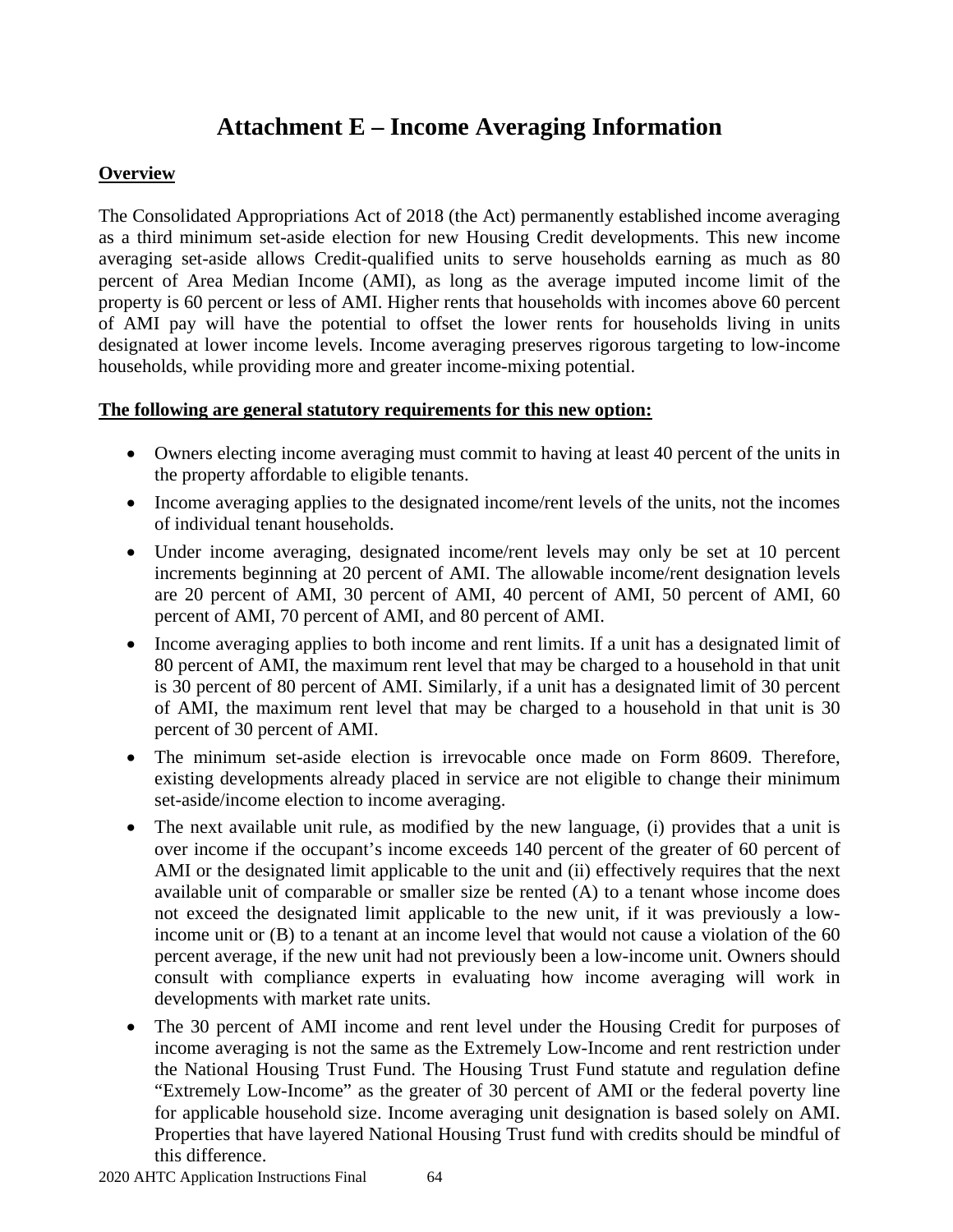• Basic noncompliance will work the same as it does with the other minimum set-asides. If a development elects income averaging and fails to meet the income averaging standard at the end of a year, it is not a qualified low-income housing development for the year under IRC Section  $42(g)(1)(C)$ , and this noncompliance must be reported to IRS Form 8823 and the owner could be subject to a loss of Credits. Presumably the IRS will revise the Form 8823 and its instructions accordingly.

### **OHFA Adopted Requirements for Income Averaging:**

- Owners of developments with more than one building must elect on the Forms 8609 to treat all of them as part of a multiple building project (checking "Yes" on line 8b of the current form).
- OHFA will amend the Chapter 36 Rules to increase the credit monitoring fee for properties electing the income averaging option.
- Additional education requirements for property management staff will be required.
- Income designations are permitted to "float". For example, if at the time of Application the Owner committed to a mix of 30%, 50%, 60% and 80% units with an overall income percentage of 60%, then throughout the affordability period (as long as the overall income percentages remains at or below 60%) the unit designations may be changed to any combination of 20%, 30%, 40%, 50%, 60%, 70% and 80% units.
- Developments that are not comprised of 100% Low Income units, i.e. those including market rate units will not be eligible to use Income Averaging as their minimum set-aside election.
- Developments that are comprised of 100% Low Income units, including 70% and 80% units, will not be required to complete annual re-certifications. This policy could change if the IRS decides to require annual re-certifications.
- Owners must disperse 20%, 30%, 40%, 50%, 60%, 70% and 80% units across unit types and sizes in a manner that does not violate Fair Housing.
- OHFA reserves the right to disallow any clear skewing of unit designations. OHFA will require applicants to provide reasonable parity between different bedroom sizes at each targeted income band utilized on the property.

### **Tax Exempt Bonds/4% Credit Applications**

The Act modifies IRC Section 42 to allow for income averaging, but does not make a similar change in IRC Section 142, which covers exempt facility bonds, including multifamily Housing Bonds. However, income averaging may be used in bond-financed Housing Credit developments so long as the development satisfies both the income averaging minimum set-aside election and one of the minimum set-aside elections applicable to tax-exempt bond financing (20/50 or 40/60 minimum set-aside). Thus, units with income limits above 60 percent or 50 percent, as applicable, do not count for purposes of bond compliance.

### **Rehabilitation Properties**

Applications must consider relocation impact in setting percentages for occupied rehab properties.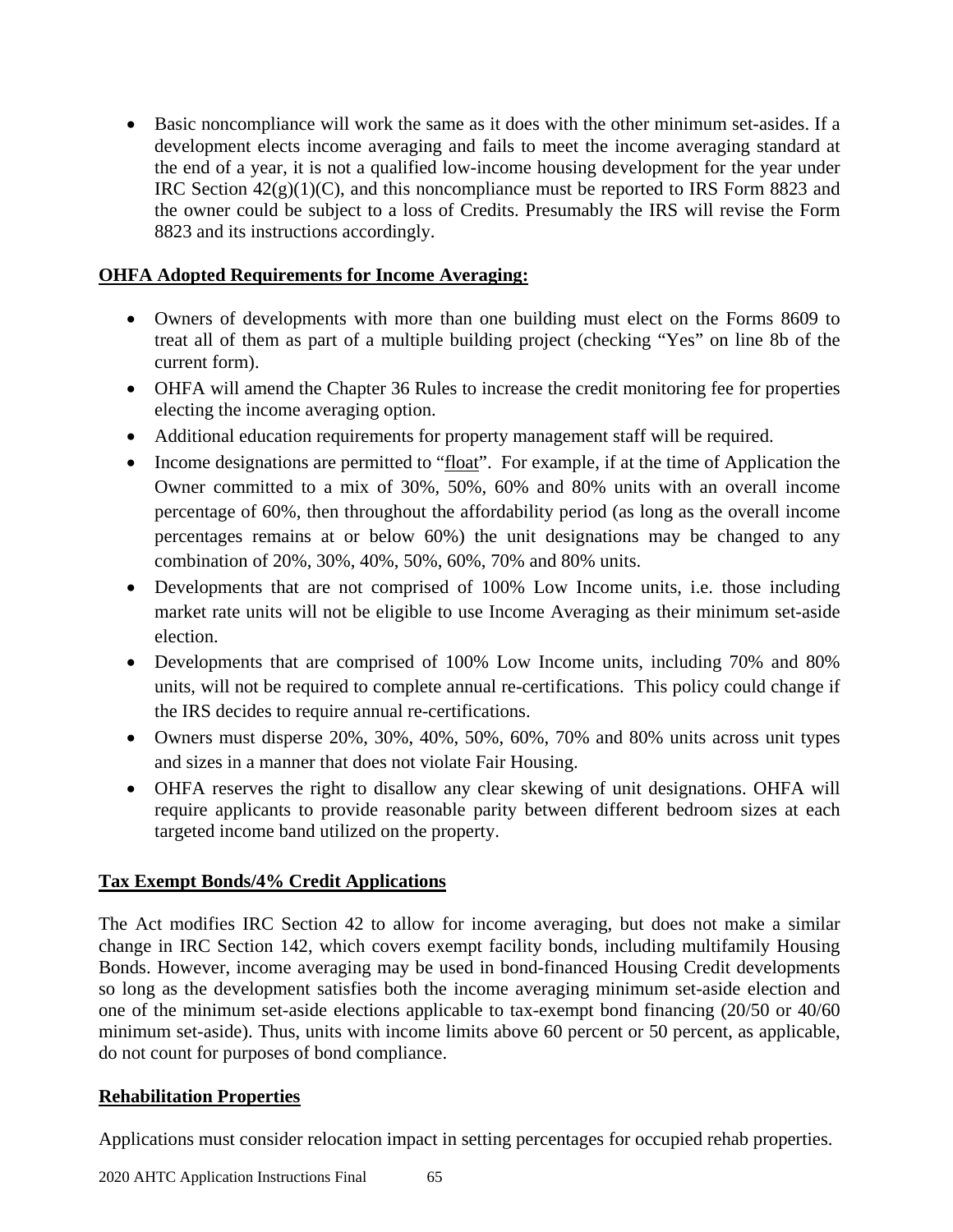### **Re-syndication Applications**

Any property seeking 9% or 4% credits for re-syndication of previously awarded tax credit properties will not be eligible to select the income averaging set aside. A new election would not free the continuing low-income units of their obligations under the prior extended use agreement, so the owner would, in effect, have to comply with the more stringent rules applicable to each particular unit if it were to change its election upon re-syndication. Given the complexity of complying with two separate minimum set-aside rules, OHFA has decided not to allow income averaging for such re-syndications.

**PLEASE NOTE: THE IRS MAKES THE ULTIMATE DETERMINATION REGARDING WHETHER OR NOT A DEVELOPMENT IS IN COMPLIANCE WITH THIS AND/OR ANY OTHER ELECTIONS MADE BY THE OWNER. ACCEPTANCE BY OHFA DOES NOT GUARANTEE ACCEPTANCE BY THE IRS. OWNERS SHOULD CONSULT WITH THEIR LEGAL COUNSEL. THIS POLICY IS SUBJECT TO CHANGE IN THE EVENT THE IRS ISSUES GUIDANCE ON INCOME AVERAGING.**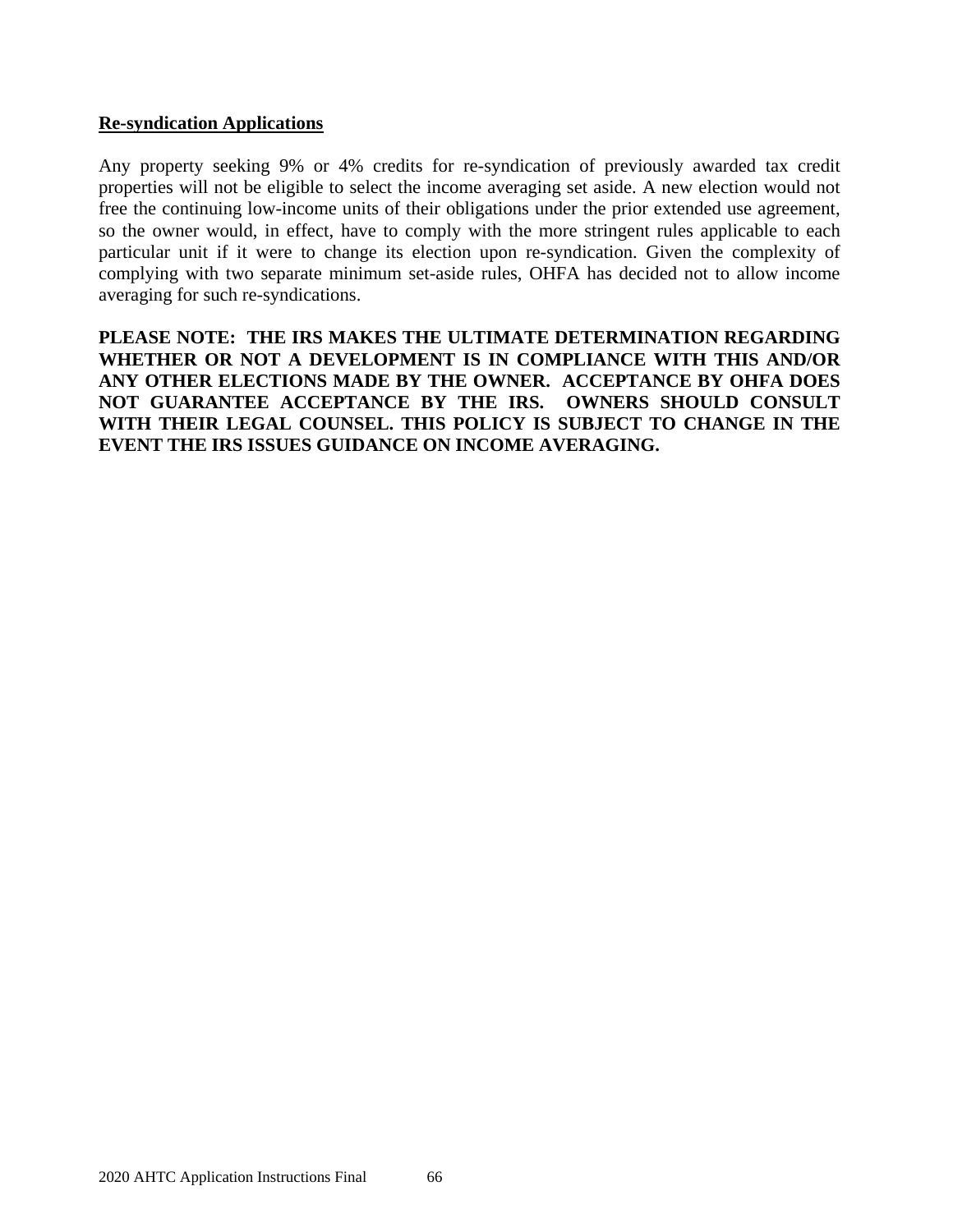## **Attachment F – Electronic Application Information**

**OHFA is not responsible for any Internet, computer, uploading, etc. type of issues. Applicants are advised to upload electronic Application files before the deadline. Your Dropbox Application link will expire on the due date at 3:00 p.m. Central time; therefore, an Application cannot be submitted after the deadline.**

Step 1: Request a Dropbox folder for each Application to be submitted by emailing any of the five OHFA Allocation Specialists. The folder name will be **Name of Development-City-Developer**. Provide this information in your request.

Step 2: The Specialist will "reply to all" in the email folder request by sending a link to the Dropbox folder. The link will be specific to that folder/Application. You can share the link with others. Please exercise caution when sharing the folder link, do not share with anyone you do not want access to the folder.

### Step 3: **Submit your Application fee of \$2,000 to OHFA by the 3:00 p.m. deadline.**

If sending by wire transfer, an **\$8.00** fee is also required. OHFA's \$8.00 fee does not include any fees that Applicant's bank may charge. The fees must be transferred by deadline. Provide receipt of transfer in Tab 1 information. **Be as detailed as possible on the transfer description.** 

The wiring information is as follows: **Bank Name:** Bank of Oklahoma **Account Name:** Oklahoma Housing Finance Agency Operating Account **ABA #:** 103900036 **Account #:** 814048476 **Tax ID #:** 73-0999618

Paper checks may still be submitted to OHFA's offices at **100 NW 63rd St., Suite 200, Oklahoma City, OK 73116.**

Step 4: Create one PDF document with bookmarks for each tab, even those that are N/A. **For each tab, including those that are N/A, create a title page listing the same name as the bookmark name.** The PDF should be named the same as the initial folder request, see Step 1 above.

Use the following tab listing for bookmark titles and title pages.

Tab 1 – Application Form Tab 2 – Backup for Tab 1 items Tab 3 – Commitment Letters Tab 4 – Publication Notice Tab 5 – Market Study Tab 6 – Nonprofit Tab 7 – Capacity Tab 8 – Acquisition Tab 9 – Readiness Tab 10 – Certifications

Tab 11 – Fair Housing Training Tab 12 – Capital Needs Assessment Tab 13 – Amenities Tab 14 – Self-score Certification Tab 15 – Location Tab 16 – Tenant Ownership Tab 17 – Preservation Tab 18 – Energy Efficiency/Green Building Tab 19 – Historic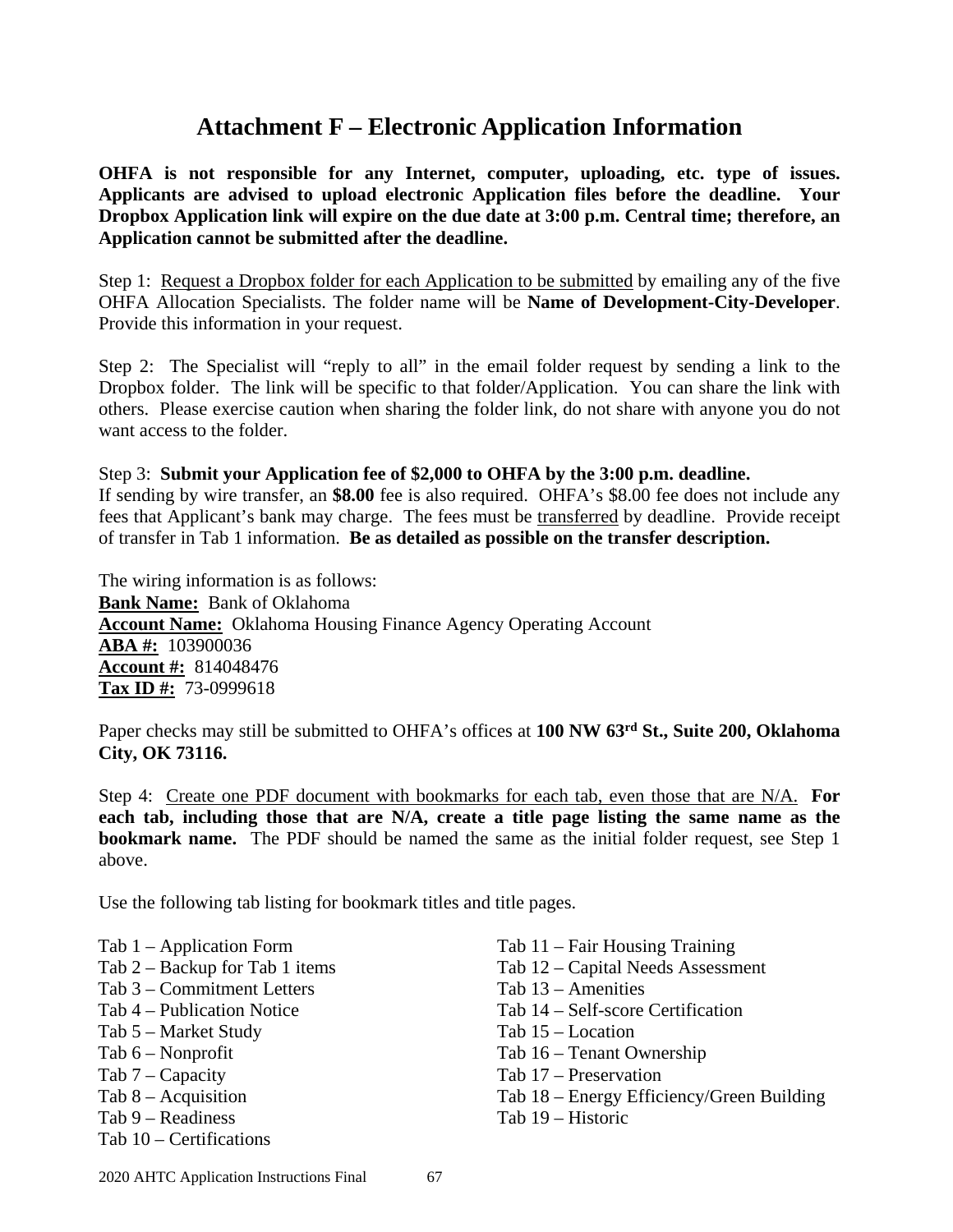**TIP:** For more information about creating bookmarks see [https://helpx.adobe.com/acrobat/using/page](https://helpx.adobe.com/acrobat/using/page-thumbnails-bookmarks-pdfs.html)[thumbnails-bookmarks-pdfs.html.](https://helpx.adobe.com/acrobat/using/page-thumbnails-bookmarks-pdfs.html)

Step 5: Review PDF file for clarity and verify bookmarks work properly. Verify readability after you scan/prepare a document. If a document is too small, or in any other way illegible, then Staff will not be able to evaluate information or count as submitted. This may cause you to Fail Threshold or not receive points. **TIP: When possible, convert documents directly to PDF, then insert signature pages into the PDF.**

Step 6: Upload PDF Application file. **Once a document is submitted you cannot edit or retrieve it.** If you need to submit a revised Application, then put Revised in the title. **OHFA's Dropbox system is only for submitting Applications, not a method for Application preparation.**

Step 7: After submission, Applicants receive an email acknowledging successful upload.

Step 8: During the review process, Staff will rename folder with file number. Before Open Records, Staff will add Preliminary and Final Review Sheets, along with other Open Records items to the Application folder.

**Open Records** for 2020 will be three days. For Open Records, Staff will post on OHFA's website, so any interested party can view. At this time, it is Staff's plan to still only allow Open Records access after Final Reviews are sent out. Staff will add Preliminary and Final Review Sheets, along with other Open Records items to the Application folder.

### *If you have any questions or problems during this process, contact one of the OHFA HD Allocation Specialists listed below.*

| alicia.thomas@ohfa.org   | 419.8137 |
|--------------------------|----------|
| $brandi$ .muse@ohfa.org  | 419.8201 |
| gerda.elpedes@ohfa.org   | 419.8269 |
| corey.bornemann@ohfa.org | 419.8134 |
| ashton.walling@ohfa.org  | 419.8135 |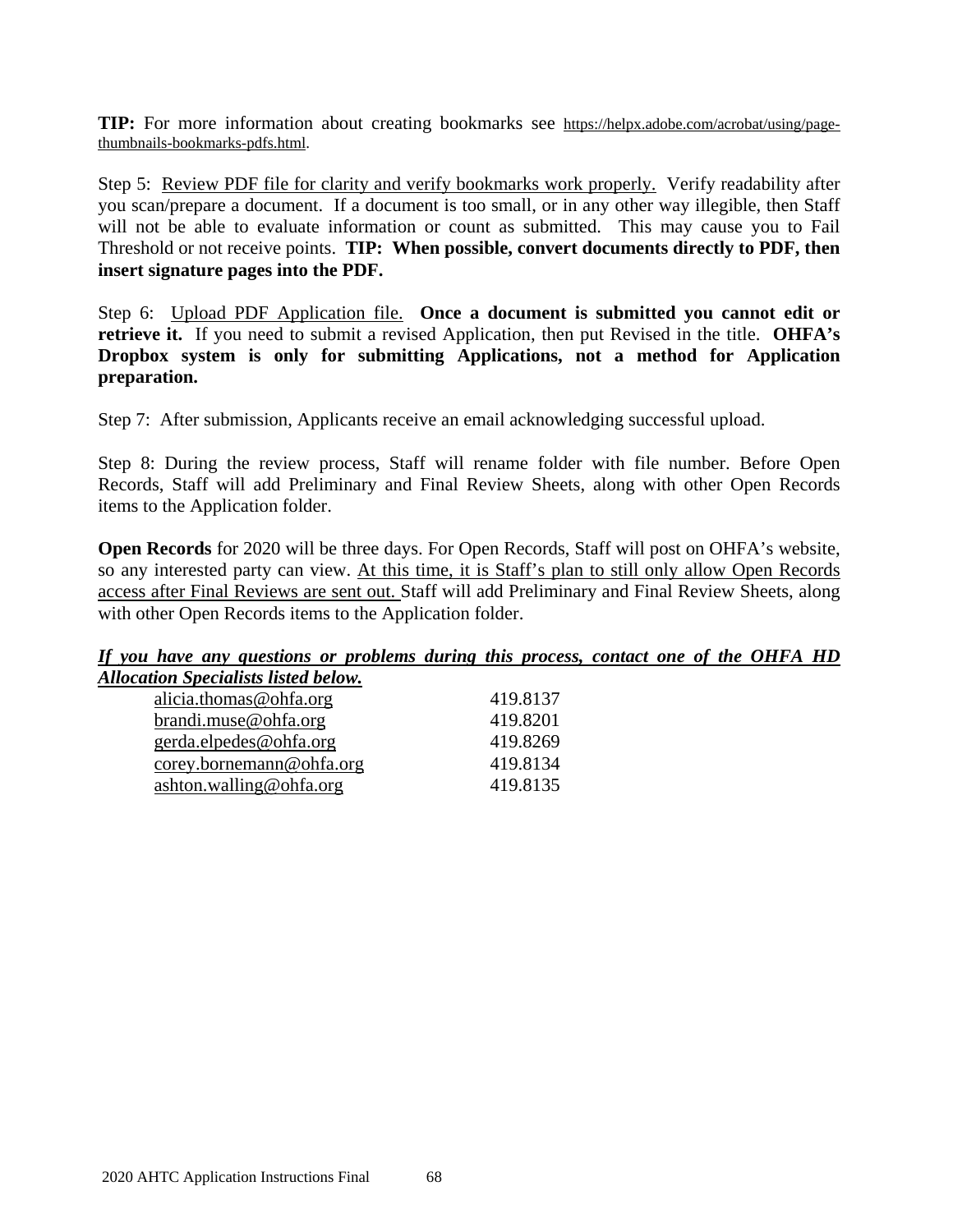## <span id="page-68-0"></span>**Attachment G – Allocation Deadline Guidance, including negative points and late fees**

**All deadlines are the LATEST you may submit items. You may ALWAYS submit earlier!** If a due date falls on a weekend or holiday, the due date is the next business day. All deadlines are the responsibilities of Owners.

### **Forms and Checklists are on OHFA's website.**

### **Electronic Submissions**

- Electronic submissions will be accepted to meet deadlines.
- Exception is Carryover Agreement and the LURA.

### **Final Cost Certifications – due February 28th after placed in service year.**

- No exceptions, no drafts, no extensions.
- Subject to 2 negative points and \$100/day late fee.
- If a "corrected" cost cert comes in after the deadline, still subject to negative points and \$100/day from deadline until "corrected" cert received. Corrected means a whole new Cost Certification. If responding to OHFA's question(s), it is not considered "corrected" for this purpose.
- The final Cost Certification deadline also applies to 4% Bond Developments.

### **LURA/Final Packet – due November 1 of placed in service year.**

- On October 1, OHFA will send an email blast reminding everyone of the November 1 deadline. A LURA must be filed if claiming Credits for that year.
- This reminder is only a courtesy and an attempt to ensure all LURAs are submitted timely. If for some reason, you do not get a reminder, the deadline is the same.
- Subject to 2 negative points and 3 negative points for the fee, plus \$100/day late fee.
- The LURA deadline also applies to 4% Bond Developments.

### **Carryover Agreements and Allocation Checks**

- Hard deadline of date outlined in award letter. Usually two weeks after Board Meeting.
- Electronic submission also due, however in this instance, electronic alone will **NOT** satisfy requirements. Hard copy must be received by deadline.
- Subject to 2 negative points and 3 negative points for the fee, plus \$100/day late fee.
- The Allocation check deadline also applies to 4% Bond Developments.

### **Carryover Packets – due 1 year from Carryover Agreement OHFA signature date**

- Only one 60-day extension may be given.
- Subject to 2 negative points at one year deadline. Subject to \$100/day late fee after the 60 days.
- OHFA **CANNOT** waive, or extend in any way, the date in which 10% of costs must be expended.

### **PIS Acknowledgement Form-due no later than 30 days after Building is Placed in Service**

- OHFA will not assess late fees or negative points for these.
- May be viewed as part of general review of capacity if not submitted on time.